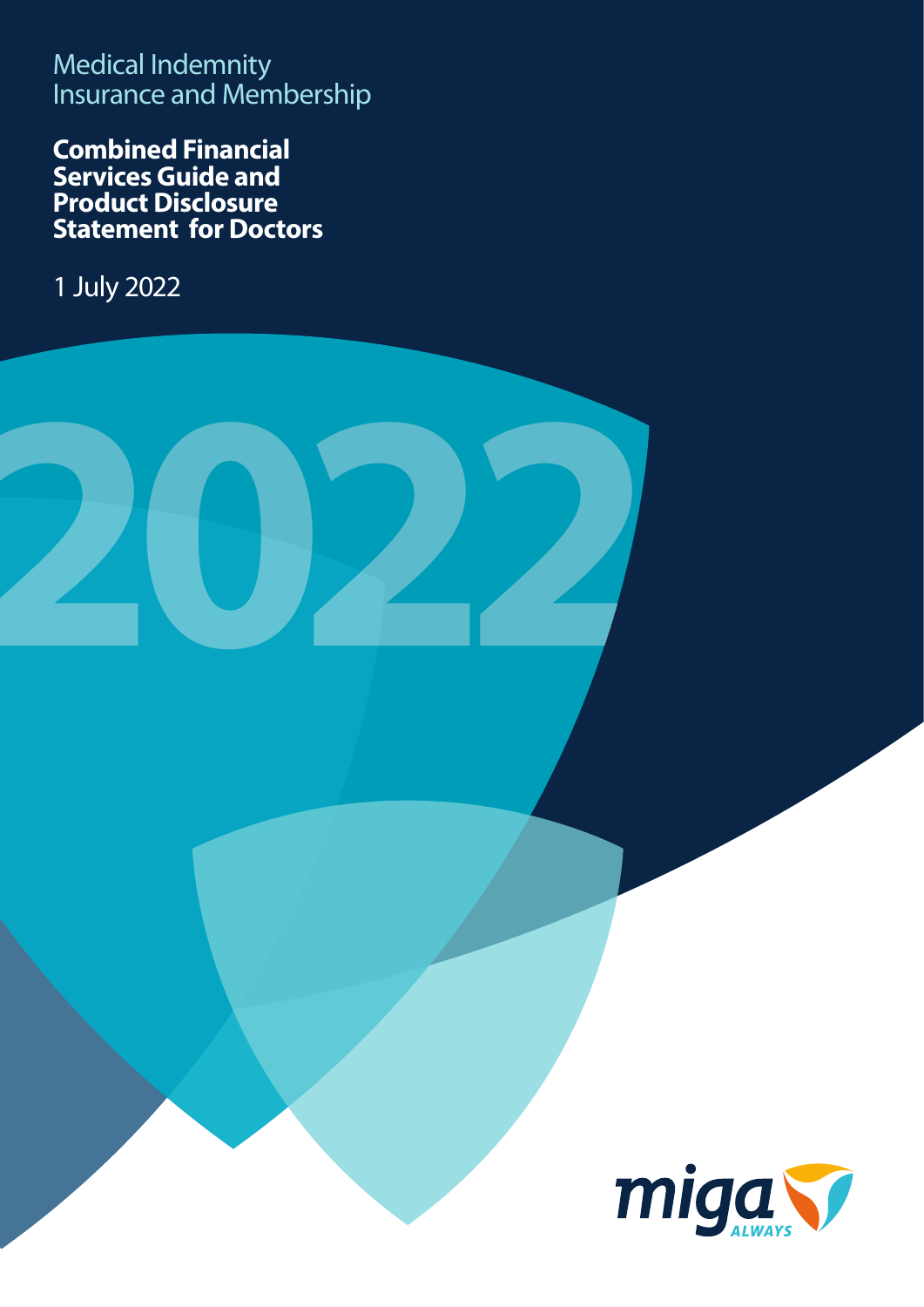**Medical Defence Association of South Australia Limited**  ABN 41 007 547 588

**Medical Insurance Australia Pty Ltd**  ABN 99 092 709 629

# **General Enquiries**

**and Client Services** Free Call 1800 777 156 Facsimile 1800 839 284

### **Claims and Legal Services**

(Where in Australia, emergency claims and medico-legal support is available 24 hours a day) Free Call 1800 839 280

Facsimile 1800 839 281

### miga@miga.com.au **www.miga.com.au**

### **Postal**

GPO Box 2048 Adelaide South Australia 5001

### **Head Office**

Level 14, 70 Franklin Street Adelaide, South Australia 5000

## **Important Notice**

This PDS is for guidance only, and entitlements under the Policy are determined in accordance with the terms and conditions of the particular Policy and Policy Schedule which is issued.

The terms and conditions of the insurance provided by Medical Insurance Australia are fully contained in the applicable Policy Wording, Policy Schedule and any applicable endorsements. This document does not form part of the Policy Wording.

Information in this combined Financial Services Guide and Product Disclosure Statement for Doctors or on MIGA's website does not constitute legal or professional advice.

Printed using paper with EMAS, ISO14001 Environment Management Certification, FSC certified paper; Printed by carbon neutral printer Finsbury Green

© MIGA July 2022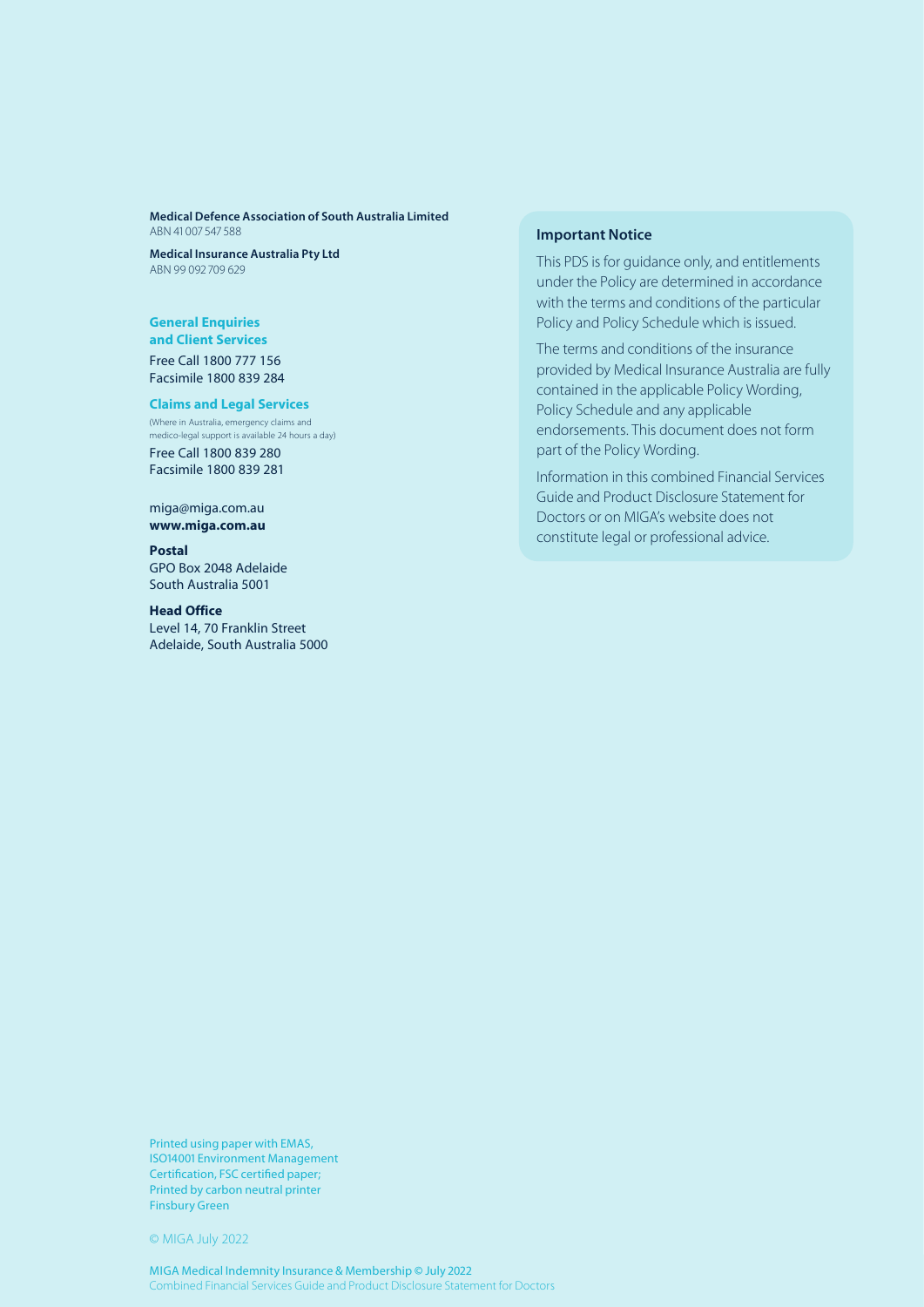

### **AFCA**

Australian Financial Complaints Authority

# **APRA**

Means the Australian Prudential Regulation Authority

**Actual Income, Estimated Income, Gross Income** and **Gross Indemnity Costs**

Have the meanings set out in Sections 5 and 12 of Part 2 **Category**

Means your practice category, as set out in the Categories of Insurance Guide

**ECS** Means Exceptional Claims Indemnity Scheme

### **Eligible Midwife (Endorsed)**

Means a person who is endorsed by the Nursing and Midwifery Board of Australia to prescribe Schedule 2, 3, 4 and 8 medicines and to provide associated services required for midwifery practice in accordance with relevant State and Territory legislation.

### **FSG**

Means Financial Services Guide

### **GPIS Grant**

Means a GP Indemnity Support Grant (applies in South Australia only)

**HCCS**

Means High Cost Claim Indemnity Scheme

**MDASA** Means Medical Defence Association of South Australia Limited

**MDO** Means medical defence organisation

**Medical Insurance Australia** Means Medical Insurance Australia Pty Ltd

#### **Medical Student**

Means a student registered in an approved course of medical study in a medical school or university in Australia

### **MIGA**

Means Medical Insurance Group Australia which comprises MDASA and Medical Insurance Australia

### **MMA**

Means Modified Monash Area

# **PDS**

Means Product Disclosure Statement

### **Period of Insurance**

Means the period of insurance noted on your Policy Schedule

### **Policy**

Means the Medical Indemnity Insurance Policy that is issued to you by Medical Insurance Australia

### **Policy Schedule**

Means the document issued by us to you confirming the details of the insurance arrangements that are specific to you for the Period of Insurance

# **PSS**

Means the Premium Support Scheme

### **RHEP Grant**

Means Rural Health Enhancement Package (applies in South Australia only)

# **ROCS**

Means the Run-off Cover Indemnity Scheme

## **Run-off cover**

Means cover for claims made in the future which relate to your prior practice

**Session** Has the meaning set out in Section 5 of Part 2

#### **SMO** Means a Salaried Medical Officer

**SOA** Means Statement of Advice

### **us, our** or **we**  Means MIGA

# **you, your** or **yourself**

Means an individual who is a member of MDASA and has medical indemnity insurance with Medical Insurance Australia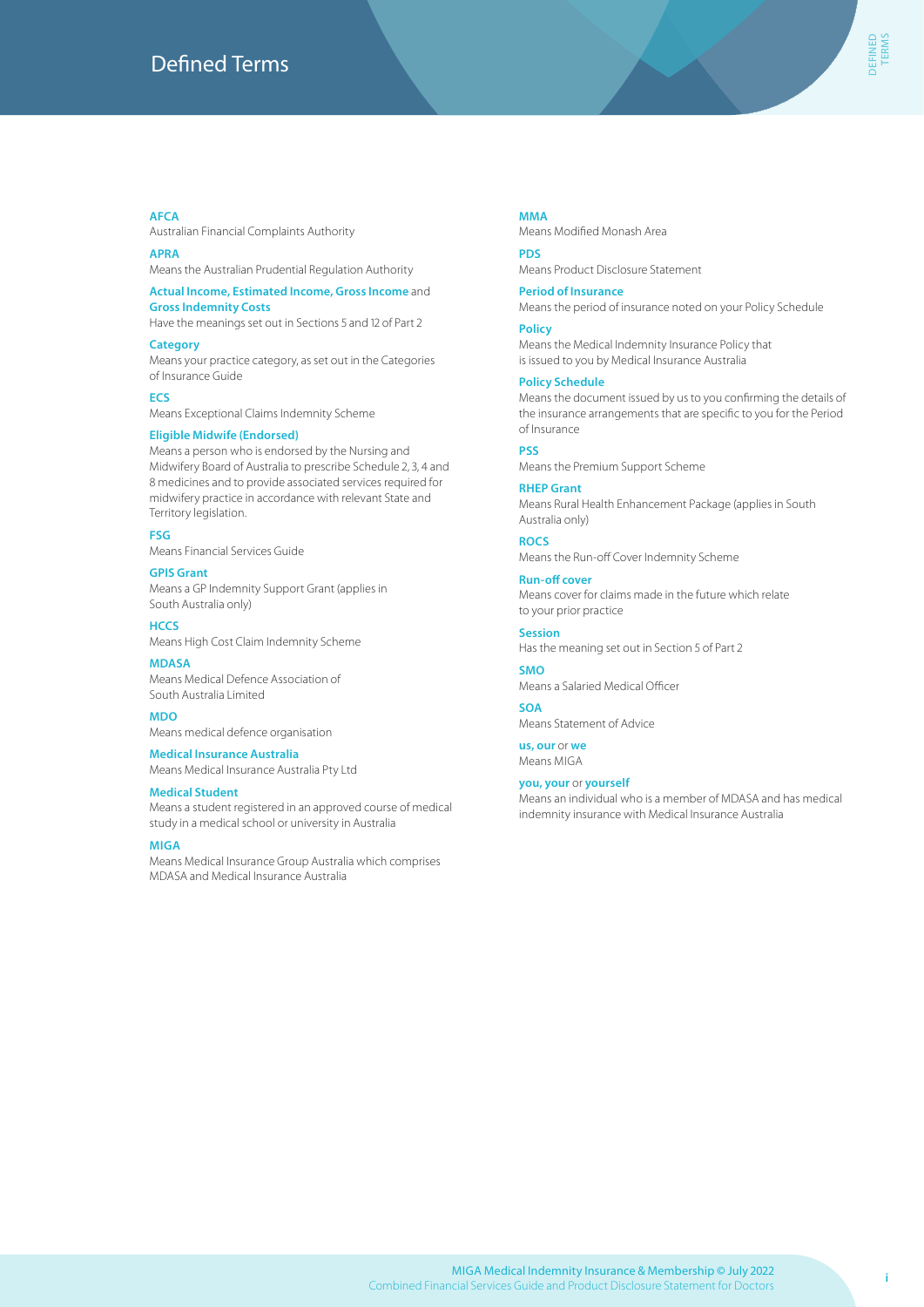CONTENTS

**CONTENTS** 

|                   | Defined Terms                                                                       | Î.                      |
|-------------------|-------------------------------------------------------------------------------------|-------------------------|
|                   | <b>Financial Services Regulation</b>                                                | iіі                     |
|                   | Welcome to MIGA - About MIGA                                                        | 1                       |
| PART <sub>1</sub> | <b>Financial Services Guide</b>                                                     |                         |
| a                 | Introduction                                                                        | 2                       |
| b                 | Financial services licence                                                          | 2                       |
| Ċ                 | What qualifications do our employees have?                                          | 2                       |
| d                 | Selecting the right Category                                                        | 2                       |
| e                 | Dispute resolution                                                                  | 2                       |
| PART <sub>2</sub> | <b>Product Disclosure Statement</b>                                                 |                         |
| Section 1         | Membership of MDASA                                                                 |                         |
| a                 | Introduction                                                                        | 3                       |
| b                 | Benefits of Membership                                                              | 3                       |
| Section 2         | Medical Indemnity Insurance Policy                                                  |                         |
| a                 | Introduction                                                                        | 5                       |
| b                 | Overview of the Policy                                                              | 5                       |
| C                 | Limits and Sub-limits of Indemnity                                                  | 5                       |
| d                 | What you are covered for                                                            | 6                       |
| e                 | Key Policy benefits                                                                 | 7                       |
| f                 | Other matters that we cover you for                                                 | 7                       |
| g<br>h            | Cover for treatment of public patients<br>Good Samaritan Acts and Gratuitous Advice | 12                      |
| i.                | Your Policy Schedule                                                                | $12 \overline{ }$<br>13 |
| j                 | What the Policy does not cover                                                      | 13                      |
| k                 | Notification of claims and circumstances                                            | 13                      |
| Section 3         | <b>Claims Made Insurance and Retroactive Cover</b>                                  |                         |
| a                 | Claims made insurance                                                               | 14                      |
| b                 | Retroactive cover                                                                   | 14                      |
| C                 | Calculation of premiums                                                             | 15                      |
| d                 | What will your Tax Invoice include?                                                 | 15                      |
| e                 | Claims made premiums - Why they may increase<br>over time                           | 16                      |
| Section 4         | <b>Choosing your Category</b>                                                       | 16                      |
| Section 5         | <b>Declaration of Gross Income</b>                                                  |                         |
| a                 | Introduction                                                                        | 16                      |
| b                 | Definition of Gross Income                                                          | 17                      |
| Ċ                 | <b>Special Cases</b>                                                                | 17                      |
| d                 | Adjustment of Gross Income / Sessions                                               | 17                      |
| e                 | Audit of Gross Income / Sessions                                                    | 17                      |

| Section 6                                  | <b>Run-off Cover</b>                                                                                                                                                                                                                                                                                                                      |                                                    |
|--------------------------------------------|-------------------------------------------------------------------------------------------------------------------------------------------------------------------------------------------------------------------------------------------------------------------------------------------------------------------------------------------|----------------------------------------------------|
| a<br>b<br>Ċ<br>d<br>e                      | Why you need Run-off cover<br>Types of Run-off cover<br><b>ROCS</b><br>Standard Run-off<br>More information about Run-off Cover                                                                                                                                                                                                           | 18<br>18<br>19<br>19<br>19                         |
| Section <sub>7</sub>                       | Renewal of your Insurance and Membership                                                                                                                                                                                                                                                                                                  |                                                    |
| a<br>b<br>Ċ<br>d<br>e                      | Renewal<br>Your Tax Invoice<br>Payment and steps to finalise your renewal<br>Paying by instalments<br>MIGA Client Portal                                                                                                                                                                                                                  | 20<br>20<br>20<br>21<br>21                         |
| Section 8                                  | <b>General Administration</b>                                                                                                                                                                                                                                                                                                             |                                                    |
| a<br>b<br>Ċ<br>d<br>е<br>f<br>g<br>h<br>i. | Steps to joining and obtaining insurance with MIGA<br>Once your application has been accepted<br>Period of insurance and membership<br>Paying your invoice<br>Paying your premium by instalments<br>Change in Category<br>Changing State or Territory of practice<br>Resignation of membership of MDASA<br>Cancellation of your insurance | 22<br>22<br>22<br>22<br>22<br>23<br>23<br>23<br>23 |
| Section 9                                  | <b>Claims and Support Services</b>                                                                                                                                                                                                                                                                                                        |                                                    |
| a<br>b<br>C<br>d<br>e                      | Overview<br>Our support service<br>Claims management philosophy<br>Notification of claims<br>Notification of circumstances                                                                                                                                                                                                                | 24<br>24<br>24<br>24<br>25                         |
| Section 10                                 | <b>Risk Management</b>                                                                                                                                                                                                                                                                                                                    |                                                    |
| a<br>b<br>C<br>d<br>e<br>f                 | Introduction<br>MIGA's Risk Management (RM) Program<br>CPD points - a double benefit<br>Risk management services<br><b>Risk Resources</b><br>More information about our Risk Management<br>Program                                                                                                                                        | 26<br>26<br>26<br>26<br>26<br>26                   |
| <b>Section 11</b>                          | <b>Commonwealth Arrangements</b>                                                                                                                                                                                                                                                                                                          |                                                    |
| a<br>b<br>C<br>d                           | Federal Government reform<br>Medical indemnity - only offered by licensed<br>insurers<br>Summary of key legislation<br>Medical indemnity legislation - key facts                                                                                                                                                                          | 27<br>27<br>27<br>28                               |
|                                            |                                                                                                                                                                                                                                                                                                                                           |                                                    |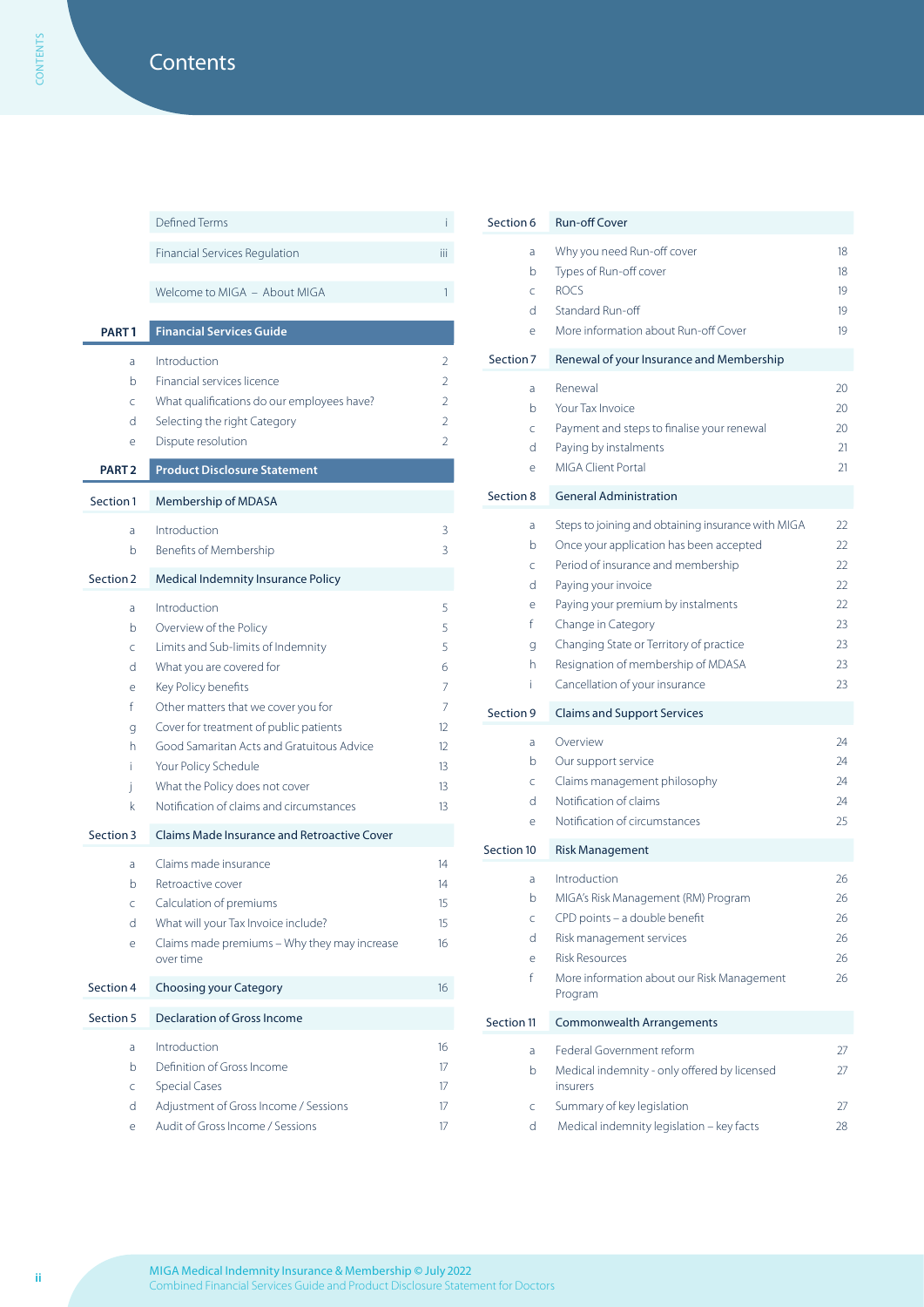# Section 12 Premium Support Scheme

|            |            | <b>PART1 SCHEME DETAILS</b>                                          |    |
|------------|------------|----------------------------------------------------------------------|----|
|            | a          | Introduction                                                         | 29 |
|            | b          | The nature of the PSS                                                | 29 |
|            | Ċ          | Eligibility                                                          | 29 |
|            | d          | Electing into the PSS                                                | 29 |
|            | e          | PSS subsidy calculation                                              | 29 |
|            | f          | Definition of Actual and Estimated Income                            | 30 |
|            | g          | Definition of Gross Indemnity Costs                                  | 30 |
|            |            | <b>PART 2 TERMS AND CONDITIONS OF PSS</b>                            |    |
|            | h          | Payment of Gross Indemnity Costs                                     | 31 |
|            | î.         | Provision of information                                             | 31 |
|            | j          | Participation in information sharing and<br>confidentiality          | 31 |
|            | k          | Participation in audits                                              | 31 |
|            | I          | Factors affecting a doctor's eligibility                             | 31 |
|            | m          | Medical practice outside Australia                                   | 31 |
|            | n          | Change of insurance details or Estimated Income                      | 32 |
|            | $\Omega$   | The administration fee                                               | 32 |
|            | p          | <b>GST and Stamp Duty</b>                                            | 32 |
|            | q          | Dispute resolution                                                   | 32 |
|            | r          | Important Notices in relation to the Premium<br>Support Scheme (PSS) | 32 |
| Section 13 |            | <b>Important Notices</b>                                             |    |
|            | a          | Notice to the Proposed Insured                                       | 33 |
|            | b          | Claims made insurance                                                | 33 |
|            | Ċ          | Retroactive date                                                     | 34 |
|            | d          | Privacy                                                              | 34 |
|            | e          | Third Party Authority for Privacy reasons                            | 34 |
| Section 14 |            | Other Information                                                    |    |
|            | a          | Cooling-off period                                                   | 35 |
|            | b          | Dispute resolution                                                   | 35 |
|            | $\epsilon$ | Contacting us                                                        | 36 |
|            |            |                                                                      |    |

d Privacy 36 e Other Information 36 The Financial Services Regulation (Chapter 7 of the Corporations Act) (FSR) provisions is legislation designed to protect consumers of financial services. Medical indemnity insurance is a type of general insurance which is a financial product under the FSR provisions.

For our clients this means that:

- **•** When we provide you with personal advice in relation to your insurance objectives, financial circumstances or needs we must provide you with a Statement of Advice (SOA) that sets out, amongst other things, the advice and the basis on which it is given
- **•** We are required to provide you with an FSG and PDS before providing you with a financial service, such as providing you with advice or issuing or renewing your insurance.

The FSG and PDS are designed to:

- **•** Provide a wide range of information on the products and services we offer including their features and benefits
- **•** Help you make informed decisions about our products and services.

**The intention of these documents is that consumers are provided with the same type of information about services and products from different providers, which will make it easier for them to make comparisons.**

### **Financial Claims Scheme**

The Policy may be protected by the financial claims scheme administered by the Australian Prudential Regulation Authority (APRA), which only applies in the unlikely event of an insurer becoming insolvent. A person who is entitled to make an insurance claim under a protected policy may be entitled to payment under the financial claims scheme, if they satisfy the eligibility criteria. More information may be obtained from http://www.fcs.gov.au.

### **Medical Practitioners Practising in New South Wales**

When making a decision concerning cover provided to a practitioner who practises in New South Wales, the Insurance Regulation Order made under the Health Care Liability Act 2001 requires us to:

- **•** provide a claims history on request to the practitioner; and
- **•** comply with certain conditions when refusing cover to the practitioner (the conditions vary depending on whether the practitioner is an existing policyholder or a new applicant).

A copy of the Order is set out at: http://www.health.nsw.gov.au/ pubs/2006/ins\_reg\_orderjul2006.html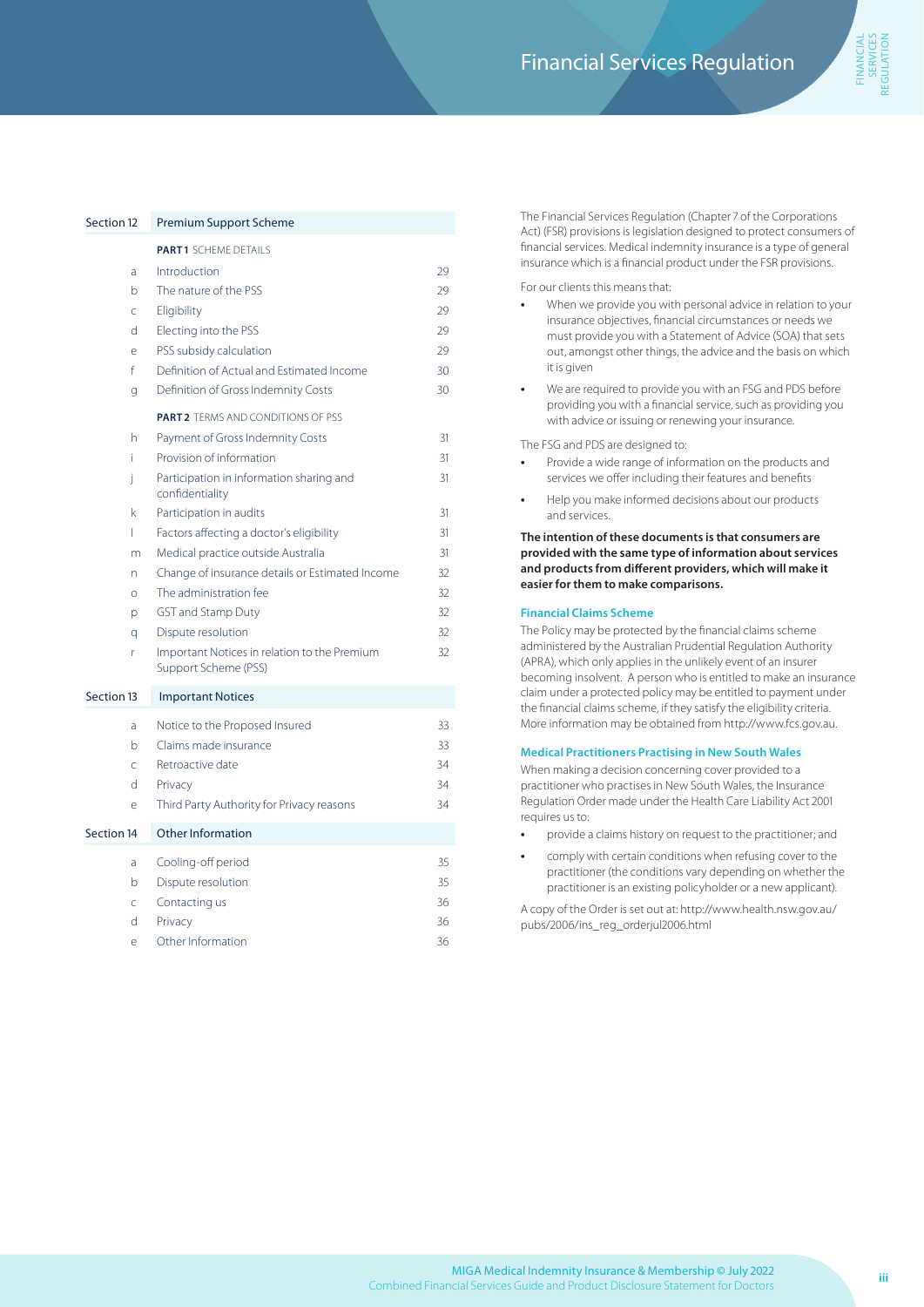# About MIGA

### **About the Group**

We are a national provider of indemnity insurance products and associated services to the healthcare profession across Australia.

With our Head Office in Adelaide and with offices in Sydney, Melbourne, Brisbane and Perth we have been supporting and protecting the medical profession for over 120 years and the broader healthcare profession for more than 15 years.

Medical Insurance Australia, our insurance subsidiary, is a well-funded, national, licensed, regulated insurance company.

#### **Our vision**

Our vision is to empower health care professionals to practise with confidence and achieve safer, better health care for the community.

### **Our mission**

To deliver high quality indemnity insurance and support to the healthcare sector across Australia by:

- **•** Offering products which are innovative and progressive and which set a benchmark for the industry, represent real value and which are responsive to our clients' needs
- **•** Providing confidence through our commitment to quality, passion for service, personal care and superior claims and risk management services.

#### **About this document**

This document will be given to you when we provide you with a quotation for insurance and membership with MIGA or when the offer to renew your insurance and membership is made.

It applies to our Policy which is available for doctors in Australia, including those who are retired and those who require Run-off cover.

It contains our:

- **•** FSG in PART 1
- **•** PDS in PART 2.

It is important that you keep this Combined FSG and PDS as it provides comprehensive information on the benefits of your insurance and membership arrangements with MIGA. It also provides you with important information about our claims handling processes and our Risk Management Program.

A separate Policy wording and Combined FSG and PDS are available for Medical Students.

### **Group structure**

The Group comprises the following two operating companies, which are collectively referred to as MIGA.

| <b>Operating Company</b>                                                                                                                                                                                                   | <b>Key function</b>                                   |
|----------------------------------------------------------------------------------------------------------------------------------------------------------------------------------------------------------------------------|-------------------------------------------------------|
| Medical Defence Association of South Australia Limited (MDASA)<br>A doctor-owned, mutual, non-profit organisation<br>$\bullet$<br>Formed in 1899<br>$\bullet$<br>It has no "shareholders" only doctor members<br>$\bullet$ | Provides a range of membership services               |
| Medical Insurance Australia Pty Ltd (Medical Insurance Australia)<br>A wholly owned subsidiary of MDASA<br>A licensed general insurer<br>$\bullet$<br>Regulated by APRA<br>$\bullet$                                       | Provides medical and professional indemnity insurance |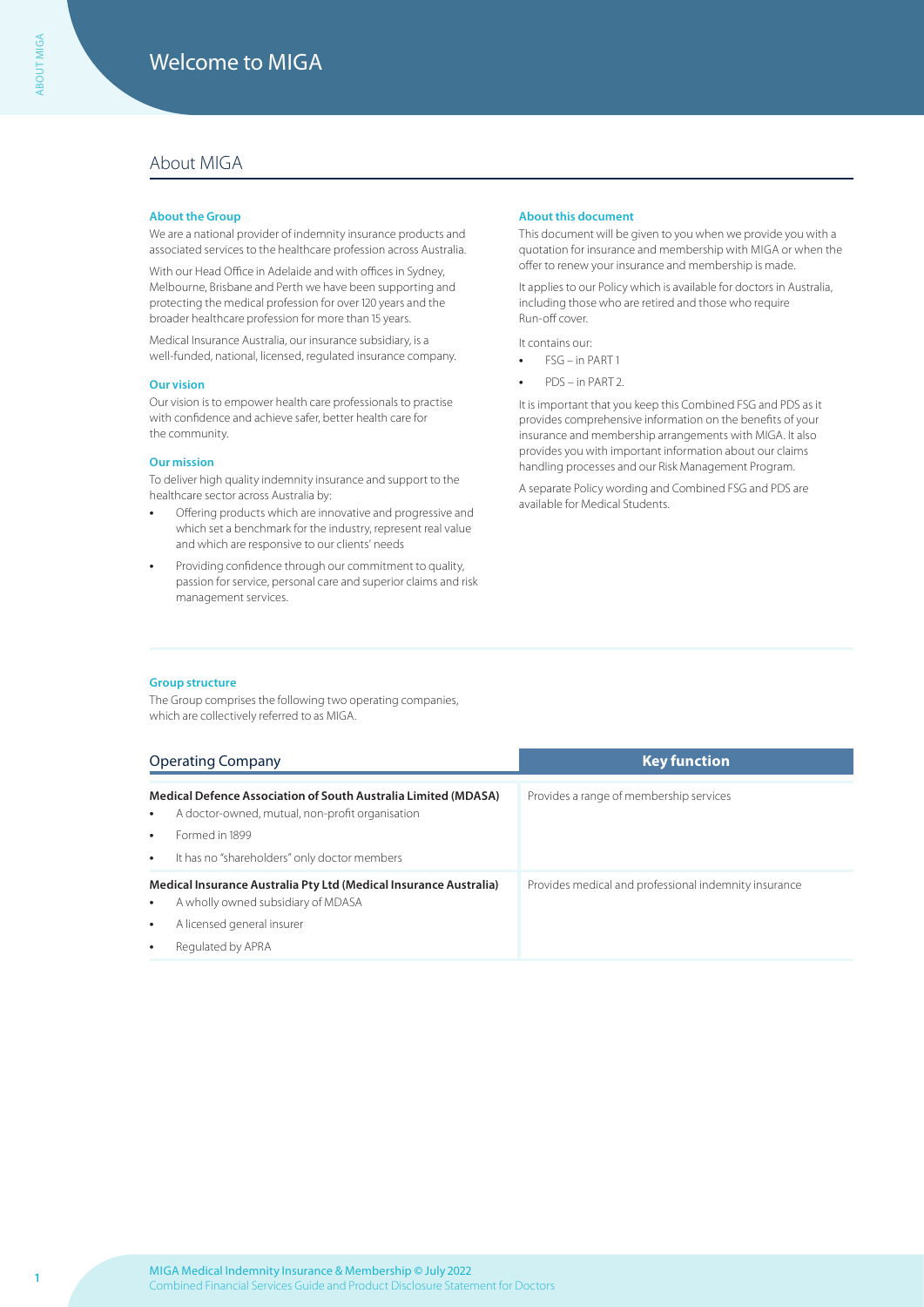### **a) Introduction**

This FSG is provided to assist you in making an informed decision about whether to acquire our financial services. It contains information about who we are, how we can be contacted, what services we are authorised to provide to you, how we and other relevant persons are remunerated and details of how you can make a complaint against us. It contains only general information on the financial services we offer.

When we give you advice that takes into account one or more of your objectives, financial situation and needs, we will give you an SOA. The SOA will set out the advice that you have been given and explain the basis for that advice.

We have summarised within this FSG some very important information which **must** be read before you finalise your insurance and membership arrangements with us.

The terms and conditions of the insurance provided by Medical Insurance Australia, including all applicable exclusions, are fully contained in the Policy wording, Policy Schedule and any applicable endorsements.

This FSG does not form part of the Policy wording.

### **b) Financial services licence**

Medical Insurance Australia is licensed as an Australian Financial Services Licensee pursuant to section 913B of the Corporations Act. Medical Insurance Australia's financial services licence number is 255906.

Medical Insurance Australia is licensed to advise and deal in its own medical indemnity general insurance products.

Medical Insurance Australia is a wholly-owned subsidiary of MDASA and MDASA is an authorised representative (rep number 269222) of Medical Insurance Australia under Medical Insurance Australia's licence. MDASA is authorised to provide these services under a binder arrangement, which means that it acts on behalf of and as the agent of Medical Insurance Australia. In providing these services neither MDASA nor Medical Insurance Australia act on your behalf.

MDASA receives a management fee from Medical Insurance Australia to act on behalf of Medical Insurance Australia in giving financial product advice, providing services and issuing products. The management fee is calculated annually on an activity basis to reflect the cost of services provided by MDASA to Medical Insurance Australia.

Medical Insurance Australia has granted MDASA the authority to distribute this FSG on its behalf. Medical Insurance Australia is liable for the FSG and the information contained within it.

We follow a strict policy of recording in file note form all financial product advice given over the phone. A copy of the documentation in relation to such advice given over the phone will be provided, upon written request, within 5 working days of receipt of the request.

### **c) What qualifications do our employees have?**

We understand that medical indemnity is a complex area and not something that doctors deal with every day. That is why our employees who are involved in the sale of insurance products and services are Tier 2 qualified based on FSR requirements. This enables them to provide you with meaningful advice and assistance when you need it.

### **d) Selecting the right Category**

This Combined FSG and PDS provides information on:

- **•** The services and products we offer
- **•** Some issues you should consider in selecting your Category
- **•** The insurance cover provided in each Category.

Details of all Categories are in our Categories of Insurance Guide which is available from our website at www.miga.com.au.

### **It is very important all of this information is read before submitting an Application or Change of Details Form to ensure you select the right Category and that it provides you with what you require in terms of medical indemnity insurance and membership.**

Cover under your medical indemnity insurance is dependent on the Category selected. It is important you select the Category that most accurately describes your specific area of practice and the work you actually undertake (or have undertaken).

Your Category is determined by the following:

- **•** Whether or not you are practising
- **•** The nature of work you undertake (or have undertaken)
- **•** Your qualifications as registered with the Medical Board of Australia
- **•** Whether you are indemnified by your employer for your work (i.e. Employer Indemnified)
- **•** Whether you require cover for prescription writing, referrals, ordering pathology, Good Samaritan Acts and/or Gratuitous Advice (if you are no longer practising).

If you are a Medical Student, you need to refer to our separate Combined FSG and PDS and Student Policy for Medical Students.

### **e) Dispute resolution**

We have in place a formal dispute resolution process, encompassing both internal and external dispute resolution.

Full details are provided in the Section titled 'Dispute Resolution' on page 32.

**It is very important that you read the information in this Section to ensure you are fully aware of your rights and our obligations.**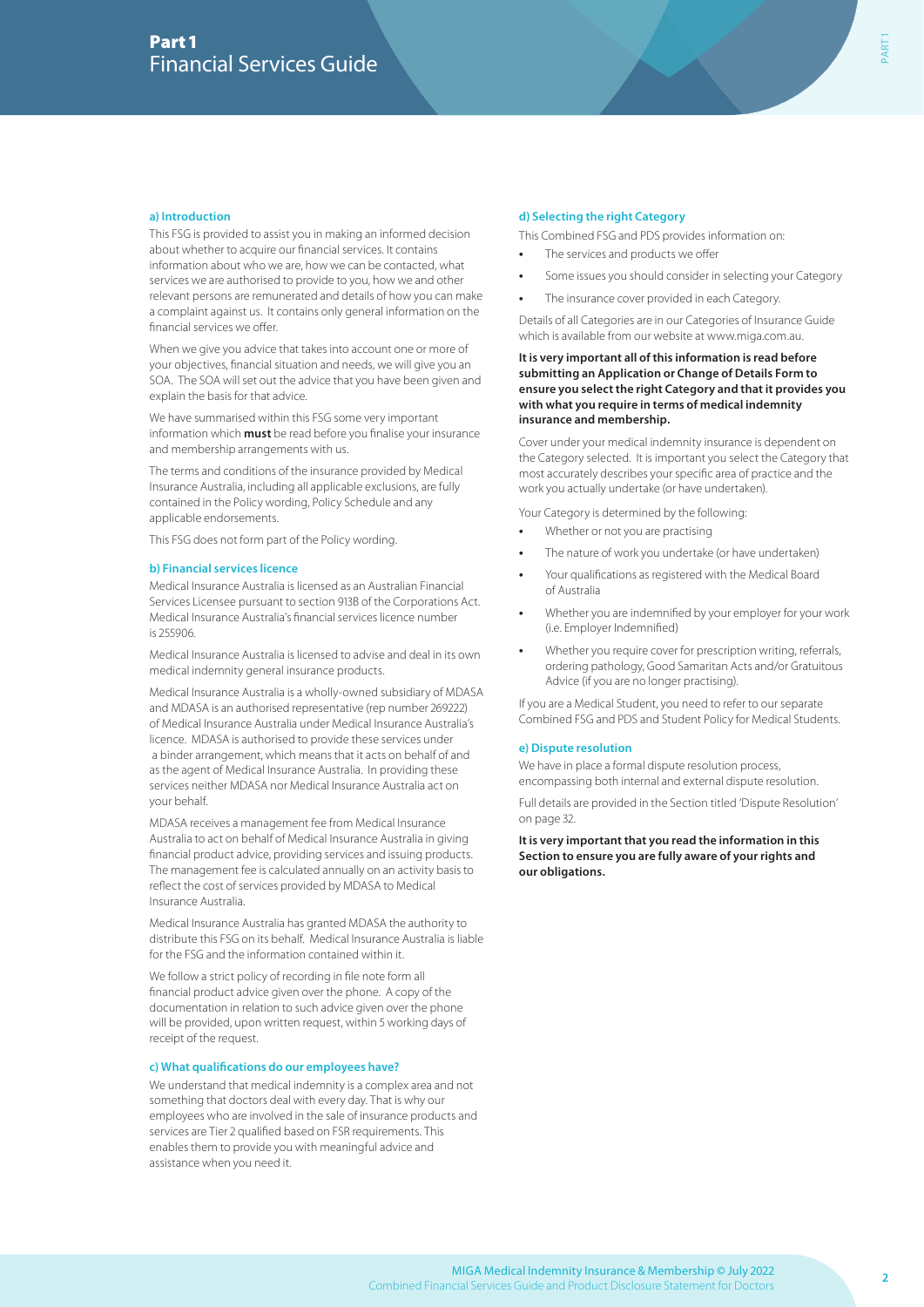# **Section 1: Membership of MDASA**

### **a) Introduction**

You must be a member of MDASA in order to obtain and renew medical indemnity insurance with Medical Insurance Australia. If medical indemnity insurance is not required you can still be a member of MDASA provided you are a registered doctor or a Medical Student. You must maintain registration in order to retain your membership of MDASA.

### **b) Benefits of Membership**

Membership of MDASA is governed by the terms and conditions of its Constitution and brings with it the following valuable benefits. Many of our services and benefits are only available via the "Client Area" of our website.

In the following we have outlined the services and benefits that are available to those who are members of and/or are insured with MIGA.

|                                                      | <b>Services and benefits</b>                                                                                                                                                                                                                                                                                                                                                                                                                                                                                                                                                                                                          |  |  |
|------------------------------------------------------|---------------------------------------------------------------------------------------------------------------------------------------------------------------------------------------------------------------------------------------------------------------------------------------------------------------------------------------------------------------------------------------------------------------------------------------------------------------------------------------------------------------------------------------------------------------------------------------------------------------------------------------|--|--|
| Convenient payment options                           | By direct debit, credit card, annual or monthly instalments<br>with no loadings or on-charging of credit card fees                                                                                                                                                                                                                                                                                                                                                                                                                                                                                                                    |  |  |
| 24 hour emergency claims and<br>medico-legal support | Catering for emergency situations where claims and<br>$\bullet$<br>medico-legal support is required                                                                                                                                                                                                                                                                                                                                                                                                                                                                                                                                   |  |  |
| <b>MIGA Plus</b>                                     | Access to additional products and services aligned with our<br>clients' business and day-to-day practice, including:<br>The ability to earn one Qantas Point for every eligible \$1 paid<br>$\mathbf{o}$<br>to MIGA <sup>1</sup> . MIGA clients can also join Qantas Business<br>Rewards or Qantas Frequent Flyer for free, saving \$89.50<br>Business Insurance, offered under a partner arrangement<br>$\circ$<br>providing cover for a range of day-to-day business insurance<br>matters including property damage, business interruption,<br>public liability, burglary, tax audit, employee dishonesty and<br>products liability |  |  |
| <b>Bi-monthly Bulletins</b>                          | Featuring articles on risk management, claims management,<br>case studies, key insurance and membership issues, information<br>about MIGA and important medico-legal developments                                                                                                                                                                                                                                                                                                                                                                                                                                                     |  |  |
| Industry leading Risk Management Program             | MIGA offers a range of risk management education opportunities<br>$\bullet$<br>via our Risk Management Program which gives doctors access to<br>a maximum 10% discount off the next year's insurance premium<br>upon full completion.<br>The Program is free to our clients and is accredited by most of the<br>Medical Colleges for reciprocal CPD points.                                                                                                                                                                                                                                                                           |  |  |
| Benefits of continuous membership/insurance          | Free or low-cost Run-off cover for downgrades in Category,<br>$\bullet$<br>on completion of qualifying periods                                                                                                                                                                                                                                                                                                                                                                                                                                                                                                                        |  |  |
| Long-term membership benefit                         | After 40 years of continuous financial membership of MDASA,<br>$\bullet$<br>members are entitled to apply for Compound Life Membership<br>(CLM). This benefit rewards the loyalty of members to MDASA.<br>CLM provides annual membership of MDASA at no cost<br>$\bullet$<br>If still practising, doctors still need to arrange and pay for medical<br>$\bullet$<br>indemnity insurance through Medical Insurance Australia                                                                                                                                                                                                           |  |  |
| Personal advice                                      | Available from our dedicated service staff                                                                                                                                                                                                                                                                                                                                                                                                                                                                                                                                                                                            |  |  |

**Note** Student Membership does not count towards the years of continuous insurance and financial membership required by MIGA to qualify for access to long term membership benefits.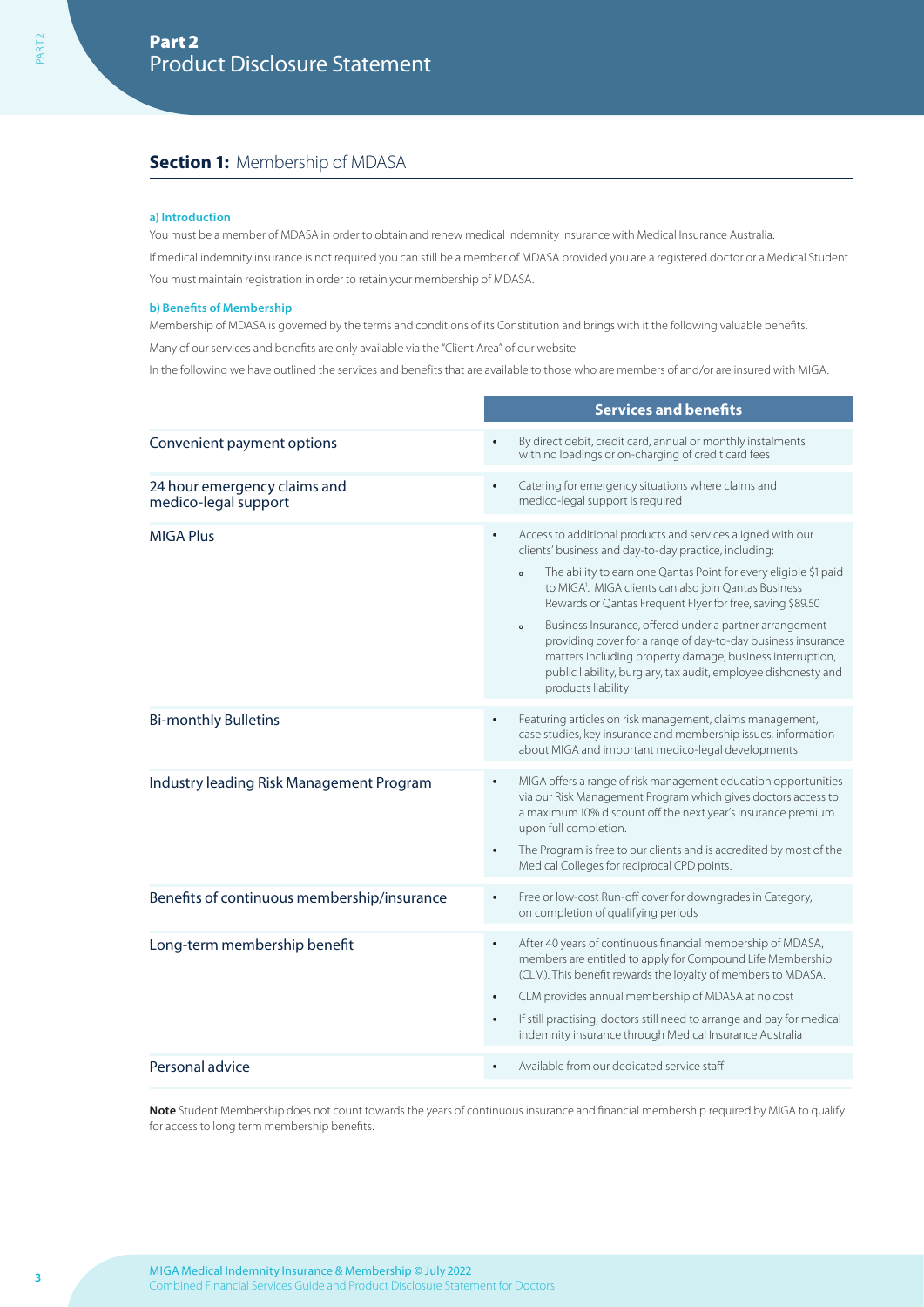# **Section 1:** Membership of MDASA *(continued)*

|                                          | <b>Services and benefits</b>                                                                                                                                                                                                                                                                                                                         |
|------------------------------------------|------------------------------------------------------------------------------------------------------------------------------------------------------------------------------------------------------------------------------------------------------------------------------------------------------------------------------------------------------|
| <b>Practitioners' Support Service</b>    | Doctors who are involved in a claim can access the following services:<br>Medical Support Service - provided by one of a group of<br>$\bullet$<br>psychiatrists or psychologists offering professional clinical<br>support<br><b>Peer Support Service</b> – provided by one of a group of doctors<br>$\bullet$<br>offering support and understanding |
| Doctors' Well-being Program              | MIGA offers a range of ways to support, encourage and promote<br>$\bullet$<br>the importance of doctors looking after their own health<br>The program includes information and tools to help them<br>$\bullet$<br>identify and manage their personal health risks                                                                                    |
| <b>Starting Private Practice Package</b> | An attractive benefit which recognises the significant cost and<br>$\bullet$<br>time it takes to establish a private practice for the first time and<br>reflects our support of doctors transitioning to private practice<br>for the first time                                                                                                      |
| On-line services                         | Includes completion and submission of key forms, lodgement of<br>$\bullet$<br>claims notifications and completion of our risk management<br>activities                                                                                                                                                                                               |
| Risk management services                 | Services available on an as needs basis include:<br>Risk management advice<br>$\bullet$<br>Member presentations<br>$\bullet$<br>Practice reviews for members/practices with a higher than<br>$\bullet$<br>average risk profile                                                                                                                       |
| Doctors in Training - Grants Programs    | Provides funding to assist doctors in training whilst pursuing<br>$\bullet$<br>specialist training opportunities in Australia and abroad                                                                                                                                                                                                             |

<sup>1</sup> A business must be a Qantas Business Rewards Member and an individual must be a Qantas Frequent Flyer Member at the time of renewing or applying for insurance to earn Qantas Points with MIGA. Qantas Points are offered under the MIGA Terms and Conditions available from www.miga.com.au. Qantas Business Rewards Members and Qantas Frequent Flyer Members will earn 1 Qantas Point for every eligible \$1 spent on payments to MIGA for Eligible Products, calculated on the total of the base premium and membership fee (where applicable) and after any government rebate, subsidies and risk management discount, excluding charges such as GST, Stamp Duty and ROCS. Qantas Points will be credited to the relevant Qantas account after receipt of payment for an Eligible Product and in any event within 30 days of payment by you. Any claims in relation to Qantas Points under this offer must be made directly to MIGA by calling National Free Call 1800 777 156 or emailing clientservices@miga.com.au.

PART<sub>2</sub>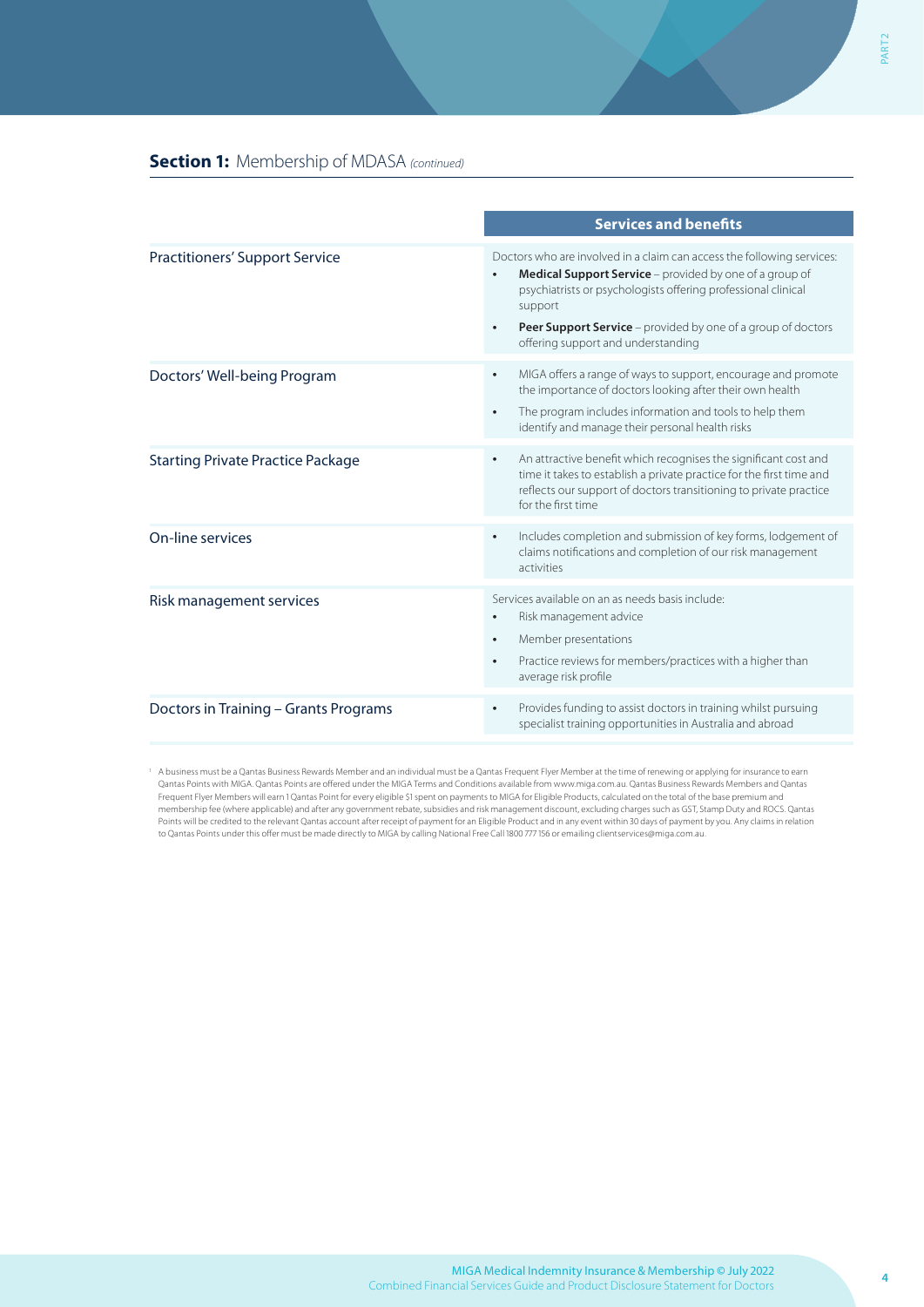# **Section 2: Medical Indemnity Insurance Policy**

### **a) Introduction**

Our Medical Indemnity Insurance Policy has been developed to meet the needs and requirements of modern medical practice and the unique requirements of our doctor members.

A copy of the Policy will be provided to you with your quotation or renewal.

It is very important that you read the Policy and familiarise yourself with the scope of cover, terms, conditions and exclusions.

If you are a Medical Student the Policy details provided in this Section do not apply to you. Contact us for details of our medical indemnity insurance for Medical Students.

*The information in this Section is for guidance only. Entitlements under the Policy are determined in accordance with the terms and conditions of the particular Policy and the Policy Schedule that is issued to you.*

### **b) Overview of the Policy**

The Policy provides cover for:

- **•** Claims and Claim Costs
- **•** A range of Expenses including in relation to proceedings, inquests, inquiries, investigations or complaints; and
- **•** Advice and advisory assistance arising out of the practice of medicine.

The Policy has been developed recognising that not all members need the full range of cover.

The cover provided is in accordance with the Category you select and as outlined in your Quotation and Policy Schedule.

### **c) Limits and Sub-limits of Indemnity**

The aggregate Limit of Indemnity and Sub-limits of Indemnity provided by us are as follows:

|                           | <b>Limit</b>                                                                 | <b>Sub-Limit for</b>                                                                                                                                                                                                                                                             | <b>Sub-Limits</b>                                                       |
|---------------------------|------------------------------------------------------------------------------|----------------------------------------------------------------------------------------------------------------------------------------------------------------------------------------------------------------------------------------------------------------------------------|-------------------------------------------------------------------------|
| Section                   | (any one claim and in<br>the aggregate in the<br>Period of Insurance)        |                                                                                                                                                                                                                                                                                  | (any one claim and in<br>the aggregate in the<br>Period of Insurance)   |
| Claims and<br>Claim Costs | \$20,000,000 for<br>Claims and Claim<br>Costs (associated<br>legal expenses) |                                                                                                                                                                                                                                                                                  | None                                                                    |
| Expenses                  | \$2,000,000 for<br>Expenses                                                  | Threats to the personal safety of the doctor, Employees or their<br>immediate family (Refer clause 1.4(d) of the Policy)                                                                                                                                                         | \$200,000<br>(\$5,000 in the case of Interns)                           |
|                           |                                                                              | Complaints, proceedings and disputes under an employment<br>contract or contract for services, including as a visiting medical<br>practitioner (Refer clause 1.4(a) and 1.4(b) of the Policy). Subject to a<br>Deductible of \$1,000 each claim, inclusive of costs and expenses | Clause 1.4(a) \$75,000<br>Clause 1.4(b) \$20,000                        |
|                           |                                                                              | Complaints in relation to the by-laws of a professional college or<br>association. (Refer clause 1.4(c) of the Policy                                                                                                                                                            | \$20,000                                                                |
| Other matters that        |                                                                              | Loss of Documents (Refer clause 2.8 of the Policy)                                                                                                                                                                                                                               | \$100,000                                                               |
| we cover you for          |                                                                              | Other proceedings and investigations (Refer clause 2.12(a) (privacy)<br>and 2.12(b) (by Services Australia or a Professional Services Review in<br>relation to Medicare))                                                                                                        | Clause 2.12(a) \$250,000<br>Clause 2.12(b) \$150,000                    |
|                           |                                                                              | Interruption to income and out of pocket expenses<br>(Refer clause 2.13 of the Policy)                                                                                                                                                                                           | \$50,000 in total<br>(\$1,000 per day)                                  |
|                           |                                                                              | Innocent partner cover (Refer clause 2.17 of the Policy)                                                                                                                                                                                                                         | Limited by reference to<br>the number of partners<br>in the partnership |
|                           |                                                                              | Protection of reputation (Refer clause 2.18 of the Policy). Subject to a<br>Deductible of \$5,000 each claim, inclusive of costs and expenses.                                                                                                                                   | \$75,000                                                                |
|                           |                                                                              | Public relations Expenses (Refer clause 2.20 of the Policy)                                                                                                                                                                                                                      | \$15,000                                                                |
|                           |                                                                              | Communicable disease cover (Refer clause 2.22 of the Policy)                                                                                                                                                                                                                     | \$100,000                                                               |
|                           |                                                                              | Statutory liability cover (Refer clause 2.24 of the Policy)                                                                                                                                                                                                                      | \$150,000                                                               |
|                           |                                                                              | Mandatory breach notification (Refer clause 2.25 of the Policy)                                                                                                                                                                                                                  | \$20,000                                                                |

The above limits are not cumulative which means that cover for Claims and Claim Costs and Expenses are subject to an overall aggregate limit of \$20,000,000 in any one Period of Insurance.

Cover for Expenses is sub-limited to \$2,000,000 in any one Period of Insurance.

The aggregate limit and each sub-limit of cover is exclusive of GST to the extent that we are entitled to a GST credit.

Lower sub-limits may apply in other situations and if applicable to you they are detailed in your Quotation and Policy Schedule.

PART 2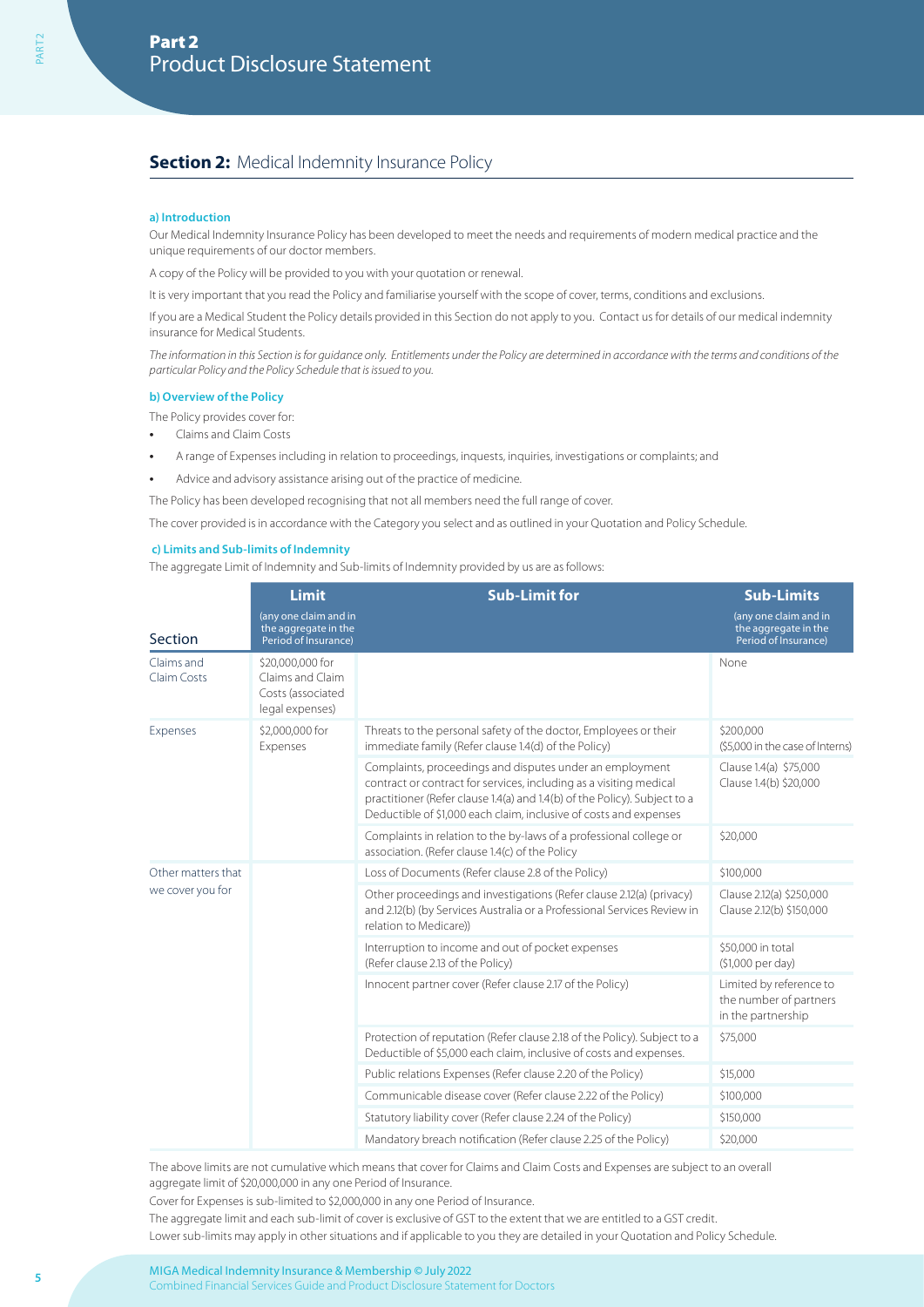The cover under the Policy is divided into the following areas, as follows:

| Section                                                                                                     | Cover                                                                                                                                                                                                                                                                                                                                                                                        |
|-------------------------------------------------------------------------------------------------------------|----------------------------------------------------------------------------------------------------------------------------------------------------------------------------------------------------------------------------------------------------------------------------------------------------------------------------------------------------------------------------------------------|
| Claims and Claim Costs - cover for<br>claims arising out of the practice of<br>medicine within the Category | Provides cover for:<br>Damages and claims for compensation<br>Legal costs incurred in investigating or defending claims                                                                                                                                                                                                                                                                      |
| Expenses                                                                                                    | Provides cover for legal costs in defending or responding to various matters arising out of practice and<br>some first party payments as outlined under the Policy.<br>Includes cover for defending a prosecution or responding to inquests, inquiries, investigations or                                                                                                                    |
|                                                                                                             | complaints or complying with a requirement to produce medical records arising from the practice of<br>medicine within the Category selected.<br>Also covers legal costs in defending or pursuing complaints or proceedings involving employment and<br>visiting medical practitioner matters and allegations of discrimination, bullying, harassment and breach<br>of equal opportunity law. |

You are only entitled to cover as per your Category and as outlined in your Quotation and Policy Schedule if you:

- **•** Are a member of MDASA
- **•** Are registered by the Medical Board of Australia
- **•** Have declared your correct practice information, including Gross Income or Sessions (as defined in Section 5) and paid the full amount of any premium, adjustments and charges due to us
- **•** Provide a declaration or statutory declaration of actual Gross Income and/or Sessions upon request
- **•** Have been issued a Policy Schedule reflecting the cover provided.

### **d) What you are covered for**

The cover we provide is limited to the work you undertake as per the Category selected, as follows:

| Category                                                                        | <b>Cover for Claims</b><br>and Claim Costs | <b>Cover for</b><br><b>Expenses</b> |
|---------------------------------------------------------------------------------|--------------------------------------------|-------------------------------------|
| <b>Specialists</b>                                                              |                                            |                                     |
| All Specialist categories                                                       | Yes                                        | Yes                                 |
| <b>General Practitioners</b>                                                    |                                            |                                     |
| All GP categories                                                               | Yes                                        | Yes                                 |
| <b>Cosmetic Doctors</b>                                                         |                                            |                                     |
| All Cosmetic Doctor categories                                                  | Yes                                        | Yes                                 |
| <b>Staff Specialists</b>                                                        |                                            |                                     |
| With limited Private Practice<br>٠                                              | Yes                                        | Yes                                 |
| With no Private Practice - Medical Board and Tribunal cover only<br>٠           | $No*$                                      | Yes                                 |
| <b>Salaried Medical Officers</b>                                                |                                            |                                     |
| SMO in Training includes Private Practice<br>۰                                  | Yes                                        | Yes                                 |
| SMO >PGY5 with limited Private Practice<br>٠                                    | Yes                                        | Yes                                 |
| With no Private Practice - Medical Board and Tribunal cover only<br>٠           | $No*$                                      | Yes                                 |
| <b>Interns</b>                                                                  | No#                                        | Yes                                 |
| <b>Other Practice</b>                                                           |                                            |                                     |
| All "Other" Categories (Refer pages 23-26 of the Categories of Insurance Guide) | Yes                                        | Yes                                 |

\* Other than in relation to Good Samaritan Acts and Gratuitous Advice

# Other than in relation to private work approved by the Medical Board and Good Samaritan Acts and Gratuitous Advice

For full details of all Categories including retired and temporarily not practising please refer to the Categories of Insurance Guide which is available from our website at www.miga.com.au.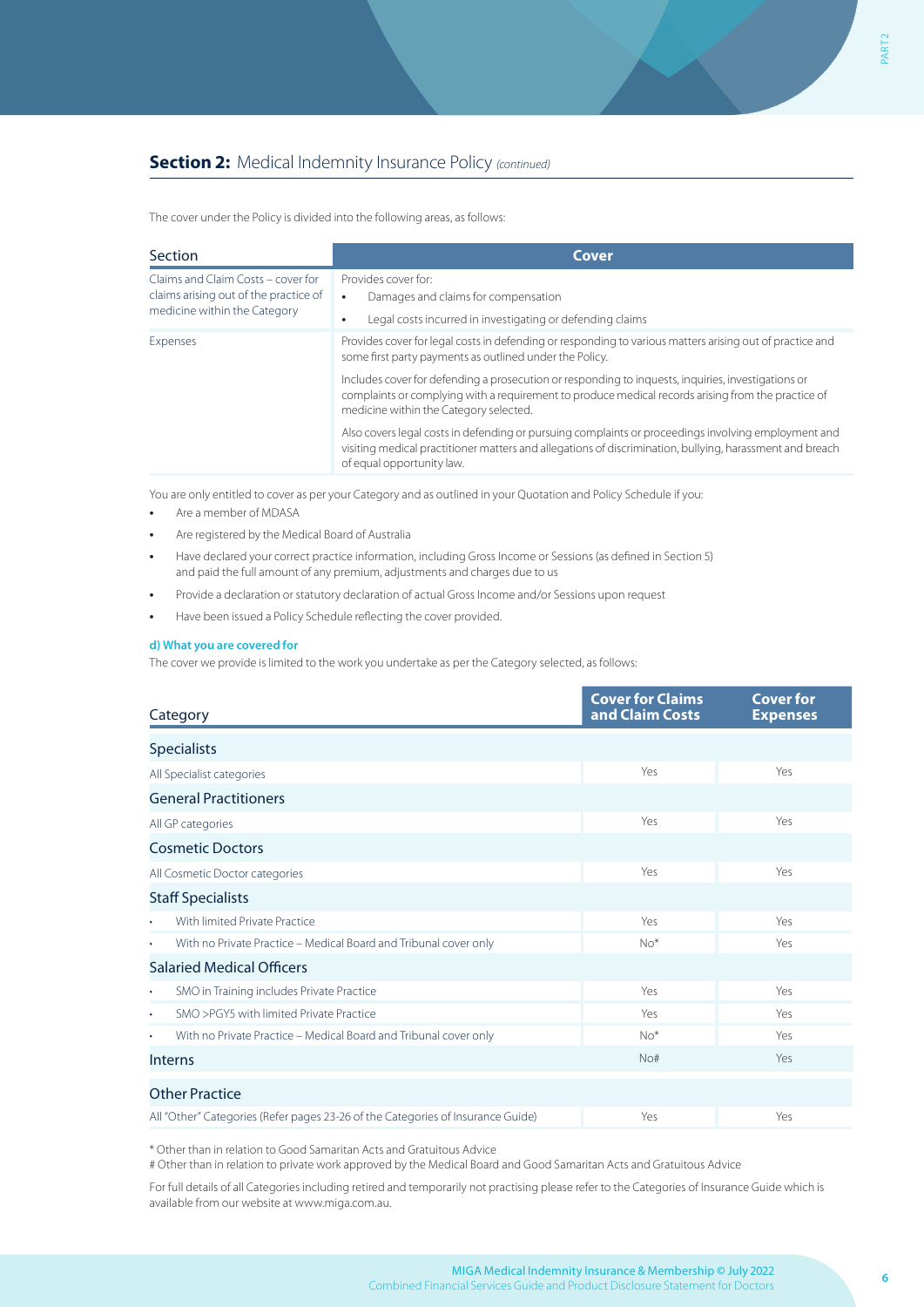### **e) Key Policy benefits**

Our Policy wording incorporates a range of very important benefits for our members. These include the following:

| <b>Benefit</b>     | <b>Detail</b>                                                                                                                                                                                                                                                                                       |
|--------------------|-----------------------------------------------------------------------------------------------------------------------------------------------------------------------------------------------------------------------------------------------------------------------------------------------------|
| Who is insured     | Our Policy is structured to respond to the changing nature of doctors' medical practice depending on your Category<br>and Policy Schedule.                                                                                                                                                          |
|                    | It includes as an insured:<br>The Doctor named in the Policy Schedule<br>$\bullet$                                                                                                                                                                                                                  |
|                    | A company owned and controlled solely by the doctor and which provides services solely for the purpose of the<br>$\bullet$<br>Practice by the doctor                                                                                                                                                |
|                    | Persons who are Employees for matters that arise out of their employment whilst they are working in the<br>$\bullet$<br>conduct of the Practice (some employees are not included, as outlined below)                                                                                                |
|                    | Medical Students:<br>$\bullet$<br>Provided they are assigned to the Practice by their medical school or university<br>$\circ$                                                                                                                                                                       |
|                    | In relation to matters that arise whilst working in the Practice.<br>o                                                                                                                                                                                                                              |
|                    | Employees who are <b>not</b> included as an insured are:<br>A registered medical practitioner as they must arrange their own insurance                                                                                                                                                              |
|                    | Any person who is registered as an Eligible Midwife (Endorsed) by the Nursing and Midwifery Board of Australia<br>$\bullet$<br>whose registration has an eligible midwife notation                                                                                                                  |
|                    | Any other person who provides health care treatment, advice or service charged for and billed<br>$\bullet$<br>in their own name.                                                                                                                                                                    |
| Scope of cover for | Our Policy provides cover for Expenses incurred in relation to complaints, investigations, proceedings or assessments.                                                                                                                                                                              |
| Expenses           | These include:                                                                                                                                                                                                                                                                                      |
|                    | Medical board, medical tribunal or other disciplinary investigations and proceedings<br>$\bullet$                                                                                                                                                                                                   |
|                    | Hospital, health service or health authority, private health insurer<br>٠                                                                                                                                                                                                                           |
|                    | Professional college or association, health service and health care ombudsman inquiries and complaints                                                                                                                                                                                              |
|                    | (and other such government/statutory authority or other body performing similar functions or exercising similar powers<br>to the above bodies)                                                                                                                                                      |
|                    | Coronial inquiries, royal commissions<br>$\bullet$                                                                                                                                                                                                                                                  |
|                    | Criminal investigations and proceedings<br>$\bullet$                                                                                                                                                                                                                                                |
|                    | Health Insurance Act 1973 inquiries<br>$\bullet$                                                                                                                                                                                                                                                    |
|                    | Competition and Consumer Act 2010 or equivalent State or Territory legislation<br>$\bullet$                                                                                                                                                                                                         |
|                    | Threats to your personal safety or that of your employees<br>$\bullet$                                                                                                                                                                                                                              |
|                    | In defending complaints and proceedings by persons (including employees) who provide services to the<br>$\bullet$<br>practice                                                                                                                                                                       |
|                    | In defending or pursuing matters in relation to your contract as a visiting medical practitioner<br>$\bullet$                                                                                                                                                                                       |
|                    | In defending or pursuing matters in relation to your employment contract<br>$\bullet$                                                                                                                                                                                                               |
|                    | Complaints or proceedings in relation to the by-laws of a professional college or association in respect to your<br>$\bullet$<br>participation in a training program.                                                                                                                               |
|                    | In terms of allegations re inappropriate practice, transmission of disease, intoxication etc, cover is provided to assist with<br>the defence of these matters, i.e. we take an innocent until proven guilty approach. This provides very important<br>protection in the event of such allegations. |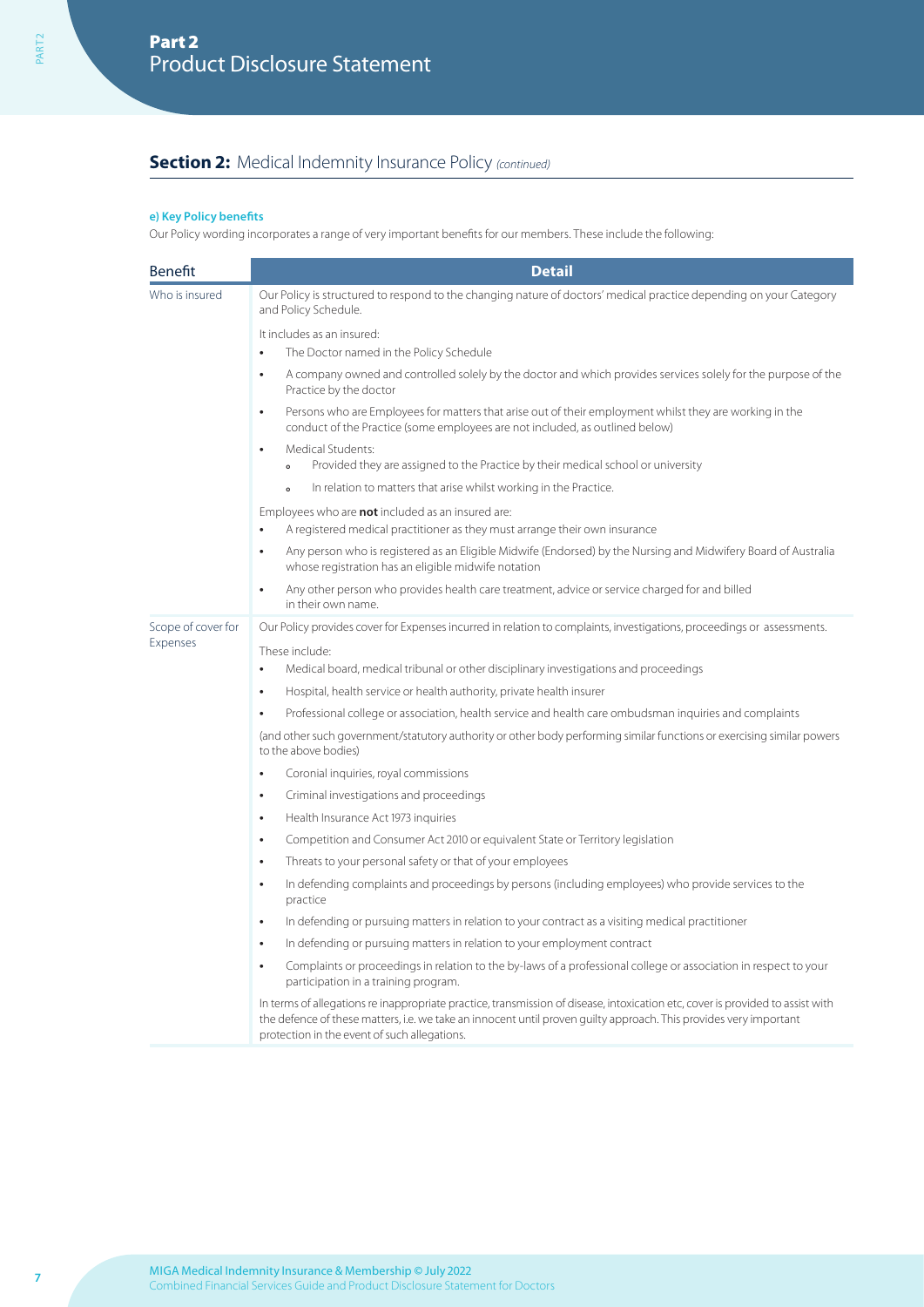### **f) Other matters that we cover you for**

Our Policy provides some important extensions to cover, as shown in your Policy Schedule. Some extensions are more important for some practices than others so refer to your Categories Guide and consider their application to your situation.

For example, some extensions to cover may only apply if your Category includes cover for claims for compensation. Other extensions to cover may only be relevant to you if your Category includes cover for private practice.

| <b>Benefit</b>                             | <b>Detail</b>                                                                                                                                                                                                                                                                                                                                                                                                                                                                                                                                                                                                                                                                                                                                                                                                                                                                                                                                                                                                                                                                                                                                                                                                                                                                                                                                                                                                                                                                                                                                      | <b>Intern</b> | <b>Salaried</b><br><b>Medical Officer</b> |                      |
|--------------------------------------------|----------------------------------------------------------------------------------------------------------------------------------------------------------------------------------------------------------------------------------------------------------------------------------------------------------------------------------------------------------------------------------------------------------------------------------------------------------------------------------------------------------------------------------------------------------------------------------------------------------------------------------------------------------------------------------------------------------------------------------------------------------------------------------------------------------------------------------------------------------------------------------------------------------------------------------------------------------------------------------------------------------------------------------------------------------------------------------------------------------------------------------------------------------------------------------------------------------------------------------------------------------------------------------------------------------------------------------------------------------------------------------------------------------------------------------------------------------------------------------------------------------------------------------------------------|---------------|-------------------------------------------|----------------------|
|                                            |                                                                                                                                                                                                                                                                                                                                                                                                                                                                                                                                                                                                                                                                                                                                                                                                                                                                                                                                                                                                                                                                                                                                                                                                                                                                                                                                                                                                                                                                                                                                                    |               | in Training                               | <b>Other Doctors</b> |
| <b>Public Patients</b>                     | Covers you for the treatment, advice or service,<br>provided to public patients provided you are not<br>otherwise entitled to indemnity for medical services<br>provided to Public Patients.                                                                                                                                                                                                                                                                                                                                                                                                                                                                                                                                                                                                                                                                                                                                                                                                                                                                                                                                                                                                                                                                                                                                                                                                                                                                                                                                                       | X             |                                           |                      |
|                                            | Note Some Categories specifically exclude cover for civil<br>claims arising from services to public patients. Refer<br>Categories of Insurance Guide for Doctors for details.                                                                                                                                                                                                                                                                                                                                                                                                                                                                                                                                                                                                                                                                                                                                                                                                                                                                                                                                                                                                                                                                                                                                                                                                                                                                                                                                                                      |               |                                           |                      |
| Good Samaritan<br>Acts-Worldwide           | Covers you for Good Samaritan Acts anywhere in the<br>world including USA.                                                                                                                                                                                                                                                                                                                                                                                                                                                                                                                                                                                                                                                                                                                                                                                                                                                                                                                                                                                                                                                                                                                                                                                                                                                                                                                                                                                                                                                                         |               |                                           |                      |
| Good Samaritan<br>Acts for<br>Employees in | Employees are automatically covered for Good<br>Samaritan Acts which occur in Australia in the course<br>of employment.                                                                                                                                                                                                                                                                                                                                                                                                                                                                                                                                                                                                                                                                                                                                                                                                                                                                                                                                                                                                                                                                                                                                                                                                                                                                                                                                                                                                                            |               |                                           |                      |
| Australia and<br>overseas                  | Employees are also covered for Good Samaritan Acts<br>overseas (excluding the USA and jurisdictions to<br>which the laws of the USA apply) when<br>accompanying you, which occur in the course of their<br>employment by you or a Practice Entity, where you<br>and the Practice Entity are covered for Practice<br>overseas (as defined in the Policy).                                                                                                                                                                                                                                                                                                                                                                                                                                                                                                                                                                                                                                                                                                                                                                                                                                                                                                                                                                                                                                                                                                                                                                                           | X             |                                           |                      |
| Vicarious liability                        | Covers you and the Practice Entity for vicarious liability<br>in respect of acts, errors or omissions committed or<br>alleged to have been committed by:<br>(a) An employee in the course of Practice<br>(b) A locum or other contractor<br>Cover for liability arising from a locum is<br>subject to:<br>• The locum providing their services in<br>your absence for no more than 90 days;<br>• Where he or she is a registered<br>medical practitioner;<br>• The locum's services are not billed in<br>their name; and<br>• The work is within your Category or a lower risk<br>Category as determined by us.<br>(c) A non-employed health care professional (other<br>than a medical practitioner) under direct<br>supervision, training or mentoring by you in the<br>course of providing health care treatment, advice or<br>service within the same Category as you.<br>A non-employed health care professional means a<br>person who, at the time of the act, error or omission:<br>• a registered nurse, a registered nurse practitioner<br>or a registered midwife (other than an Eligible<br>Midwife), respectively, who was not employed by<br>you or a Practice Entity or in partnership with you;<br>and<br>• was required by a college, training institution,<br>medical board or nursing and midwifery board to<br>be directly supervised, trained or mentored by you<br>for the purpose of obtaining, retaining or regaining<br>a recognised professional medical or nursing or<br>midwifery qualification, award or registration. | X             |                                           |                      |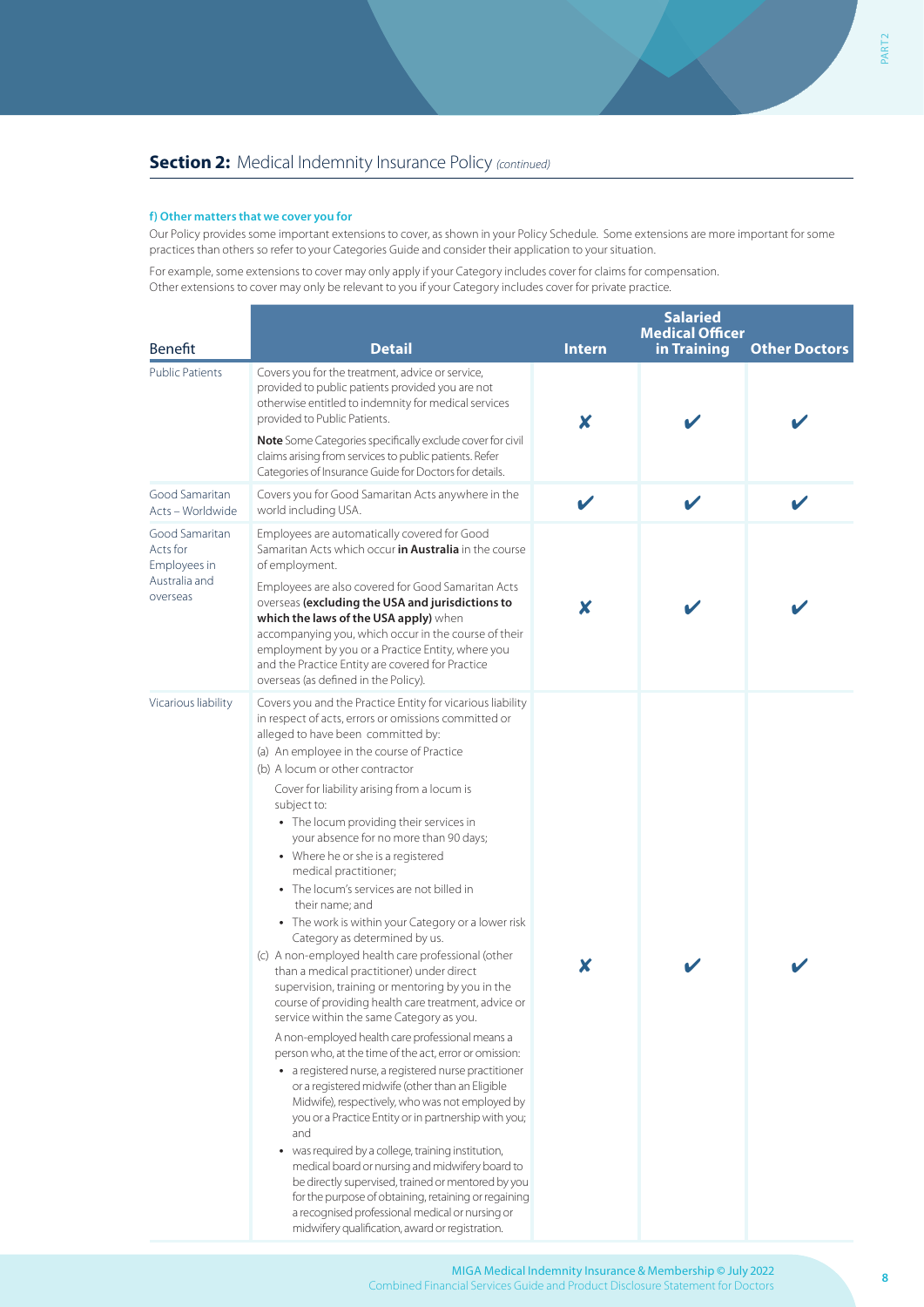|                                                         |                                                                                                                                                                                                                                                                                                                               | <b>Salaried</b> |                                       |                      |
|---------------------------------------------------------|-------------------------------------------------------------------------------------------------------------------------------------------------------------------------------------------------------------------------------------------------------------------------------------------------------------------------------|-----------------|---------------------------------------|----------------------|
| <b>Benefit</b>                                          | <b>Detail</b>                                                                                                                                                                                                                                                                                                                 | <b>Intern</b>   | <b>Medical Officer</b><br>in Training | <b>Other Doctors</b> |
| Practice<br>outside the<br>Commonwealth<br>of Australia | Covers you for Practice overseas, excluding the USA<br>and jurisdictions to which the laws of the USA apply,<br>if you are overseas for the purpose of Practice for no<br>more than 120 days during the Policy Period.                                                                                                        |                 |                                       |                      |
|                                                         | Cover is provided for you and an Employee<br>accompanying you, as a team doctor for an<br>Australian sporting team or cultural group that is<br>travelling, competing or performing in the USA, if<br>you are overseas for the purpose of Practice as a<br>team doctor for no more than 120 days during the<br>Policy Period. | X               |                                       |                      |
| <b>Volunteer Practice</b>                               | Covers you for claims arising out of work as an<br>unpaid volunteer in the course of volunteer activities,<br>including any amateur sporting activity, school or<br>community based event, charity work, aid program<br>or disaster response work.                                                                            | X               |                                       |                      |
| Telehealth                                              | Covers the Doctor for claims arising out of telehealth<br>if, at the time of telehealth service:                                                                                                                                                                                                                              |                 |                                       |                      |
|                                                         | the Doctor and the individual to whom the<br>(a)<br>Doctor provided the service are both in<br>Australia;                                                                                                                                                                                                                     |                 |                                       |                      |
|                                                         | the Doctor and the individual to whom the<br>(b)<br>Doctor provided telehealth have a pre-existing<br>clinical relationship (not based solely on<br>Practice via telehealth) and:                                                                                                                                             | X               |                                       |                      |
|                                                         | a. the Doctor is in Australia and the individual<br>to whom the Doctor provided the<br>telehealth is outside Australia;                                                                                                                                                                                                       |                 |                                       |                      |
|                                                         | b. the Doctor is outside Australia for no more<br>than 120 days during the Period of Insurance<br>and the individual to whom the Doctor<br>provided the telehealth service is in<br>Australia; or                                                                                                                             |                 |                                       |                      |
|                                                         | the Doctor is in Australia and practising in a<br>(c)<br>radiology or pathology Category and the claim<br>arises out of the analysis of, and reporting on,<br>images or samples that originated from a<br>source outside Australia                                                                                            |                 |                                       |                      |
|                                                         | No cover is provided for any claim arising out of<br>telehealth that is not conducted in accordance with<br>any applicable:                                                                                                                                                                                                   |                 |                                       |                      |
|                                                         | (d)<br>law;                                                                                                                                                                                                                                                                                                                   |                 |                                       |                      |
|                                                         | lawful requirement issued by a government or<br>(e)<br>statutory authority; and                                                                                                                                                                                                                                               |                 |                                       |                      |
|                                                         | (f)<br>guidelines issued by a professional college or<br>association or a health practitioner board                                                                                                                                                                                                                           |                 |                                       |                      |
|                                                         | Telehealth means the exchange of health care<br>services and health information using information<br>and communication technologies whether or not in<br>real time.                                                                                                                                                           |                 |                                       |                      |
| Competition<br>and Consumer<br>Complaints               | Covers you for any action by a government or<br>statutory authority alleging a contravention of or<br>seeking relief under a provision of the Competition<br>and Consumer Act 2010 or any equivalent State or<br>Territory legislation.                                                                                       |                 |                                       |                      |

PART<sub>2</sub>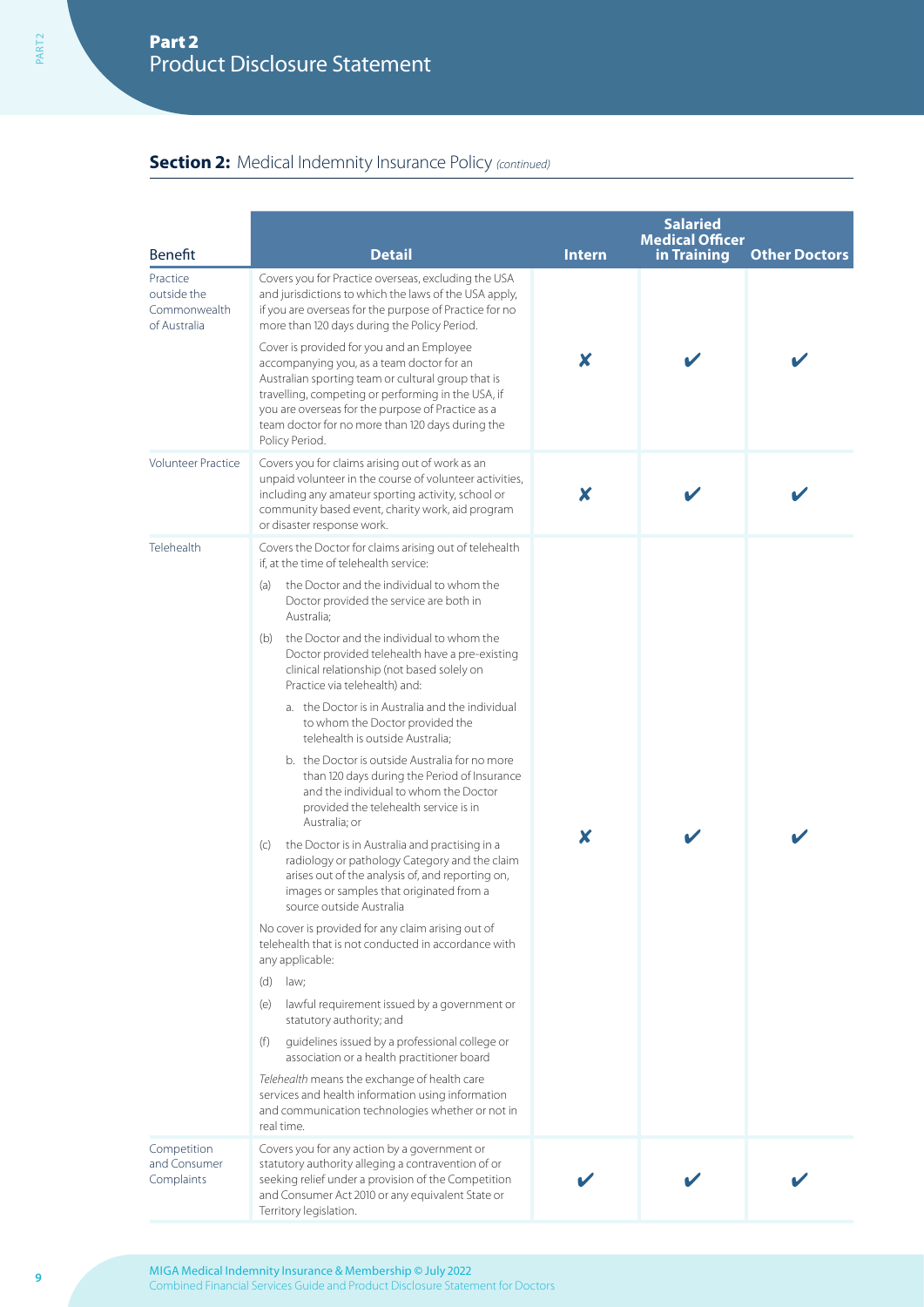|                                                         |                                                                                                                                                                                                                                                                                                                                                                                                                                                                                                              |               | <b>Salaried</b>        |                      |
|---------------------------------------------------------|--------------------------------------------------------------------------------------------------------------------------------------------------------------------------------------------------------------------------------------------------------------------------------------------------------------------------------------------------------------------------------------------------------------------------------------------------------------------------------------------------------------|---------------|------------------------|----------------------|
|                                                         |                                                                                                                                                                                                                                                                                                                                                                                                                                                                                                              |               | <b>Medical Officer</b> |                      |
| <b>Benefit</b>                                          | <b>Detail</b>                                                                                                                                                                                                                                                                                                                                                                                                                                                                                                | <b>Intern</b> | in Training            | <b>Other Doctors</b> |
| Liability for<br>restricting ability<br>to practise     | Covers you for claims arising in the course of<br>supervising, training or mentoring a registered<br>medical practitioner who does not provide treatment,<br>advice or service other than within the Category:<br>Who was required to be directly supervised,<br>$\bullet$<br>trained or mentored for the purpose of<br>obtaining, retaining or regaining a recognised<br>professional medical qualification, award or<br>registration<br>Where the allegation is that you have restricted<br>$\bullet$      | X             | X                      |                      |
|                                                         | the ability of the registered doctor to provide<br>health care treatment advice or service in the<br>future.                                                                                                                                                                                                                                                                                                                                                                                                 |               |                        |                      |
| Medical research<br>and clinical trials                 | Covers you and any Employee under your direct<br>control and supervision for any claim arising solely<br>out of your role in providing healthcare treatment,<br>advice or service in any medical research or clinical<br>trial as an investigator or co-investigator (not as a<br>sponsor or as an ethics committee member), if the<br>medical research or clinical trial is:<br>approved by a properly constituted human<br>$\bullet$<br>research ethics committee approved and<br>registered by the NHMRC; | X             | X                      |                      |
|                                                         | conducted in accordance with the<br>$\bullet$<br>requirements of that ethics committee; and                                                                                                                                                                                                                                                                                                                                                                                                                  |               |                        |                      |
| Loss of                                                 | within the Category for which you are insured.<br>$\bullet$<br>Covers you and a Practice Entity for the reasonable                                                                                                                                                                                                                                                                                                                                                                                           |               |                        |                      |
| Documents                                               | cost of replacing or restoring documents (as defined)<br>in your possession if they are destroyed, damaged,<br>lost or mislaid.                                                                                                                                                                                                                                                                                                                                                                              | X             | X                      |                      |
| Advice and<br>advisory<br>assistance                    | Is provided to you in respect of any cover provided to<br>you under the Policy and where you are in Australia<br>and require emergency claims and medico-legal<br>support, it will be available 24 hours a day.                                                                                                                                                                                                                                                                                              |               |                        |                      |
| Other<br>proceedings and<br>investigations              | Covers you for Expenses in defending or responding<br>to complaints to or investigations or proceedings<br>relating to privacy or confidentiality and Services<br>Australia or a Professional Services Review in relation<br>to Medicare.                                                                                                                                                                                                                                                                    |               |                        |                      |
| Threat to<br>personal safety                            | Covers you for Expenses in relation to any threat to<br>the personal safety of you, an employee, or your or<br>their immediate family that arises out of your Practice<br>provided to another individual where the source of<br>the threat is the individual to whom you provided<br>health care treatment, advice or service or their<br>parent, partner or child                                                                                                                                           |               |                        |                      |
| Interruption to<br>income and out of<br>pocket expenses | Covers you for loss of Gross Income and reasonable<br>out of pocket expenses incurred by you in<br>responding to a Claim or a matter that has given rise<br>to Expenses, subject to our prior approval.<br>Out of pocket expenses include travel, meals and<br>accommodation expenses.                                                                                                                                                                                                                       |               |                        |                      |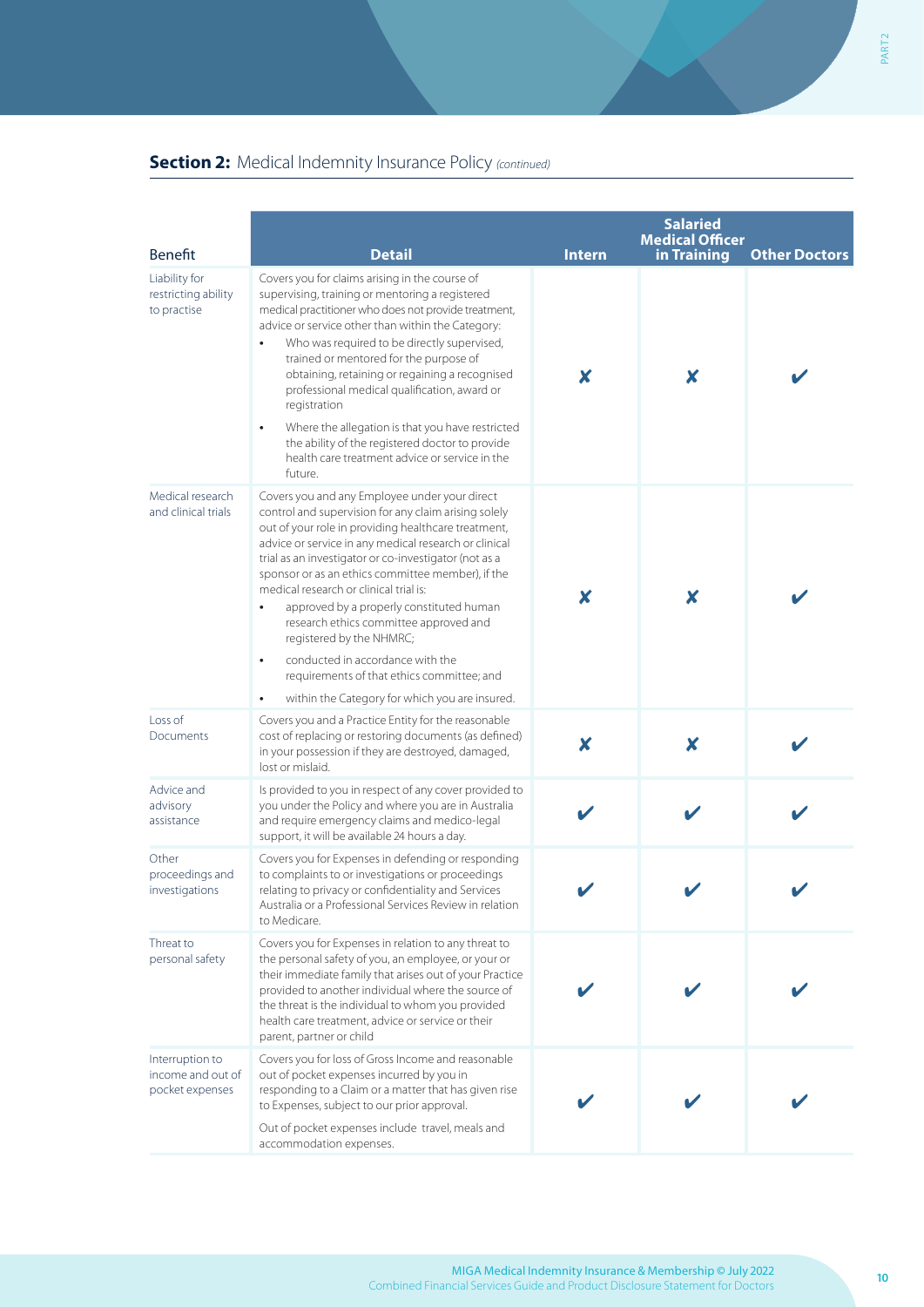|                                                                   |                                                                                                                                                                                                                                                                                                                                                                                                                                                                                                                                                                                                                                                   |               | <b>Salaried</b><br><b>Medical Officer</b> |                      |
|-------------------------------------------------------------------|---------------------------------------------------------------------------------------------------------------------------------------------------------------------------------------------------------------------------------------------------------------------------------------------------------------------------------------------------------------------------------------------------------------------------------------------------------------------------------------------------------------------------------------------------------------------------------------------------------------------------------------------------|---------------|-------------------------------------------|----------------------|
| <b>Benefit</b>                                                    | <b>Detail</b>                                                                                                                                                                                                                                                                                                                                                                                                                                                                                                                                                                                                                                     | <b>Intern</b> | in Training                               | <b>Other Doctors</b> |
| Run-off cover                                                     | Covers you at no additional cost for work undertaken<br>under a prior Category if that work is not covered<br>under your current Category where we have covered<br>you continuously for a period of at least:<br>2 years, if the Category is for ongoing practice<br>(i)<br>(other than an employer indemnified,<br>non-clinical, retired, compound life or<br>suspended Category); or<br>5 years, if the Category is an employer<br>(ii)<br>indemnified Category.<br>We may otherwise require an additional premium,<br>including for where cover is no longer required for<br>Public Patients and based on Your claims and<br>practice history. |               |                                           |                      |
| Liability for<br>reporting<br>incidents or<br>other persons       | Covers you for Claims and Expenses arising from you:<br>having reported an incident or a person to a<br>health practitioner board or other bodies or<br>agencies, including the police or child<br>protection services; or<br>assisting in an investigation in relation to the<br>$\bullet$<br>incident or the reporting of an incident to any<br>one or more bodies responsible for the<br>professional discipline of health care<br>professionals.                                                                                                                                                                                              |               |                                           |                      |
| Innocent<br>partner cover                                         | Covers you for Claims arising out of your joint and<br>several liability in partnership if:<br>you have obtained written evidence of current<br>insurance covering your partner(s) each year;<br>and<br>your partner(s) work within the Category for<br>$\bullet$<br>which you are insured, or a lower risk Category<br>as determined by us.<br>Cover under this extension is limited to your total<br>liability divided by the number of partners in the<br>partnership, or the aggregate limit of indemnity,<br>whichever is lesser.                                                                                                            | X             | X                                         |                      |
| Protection of<br>reputation                                       | Covers you against Expenses incurred in relation to<br>complaints and proceedings pursued by you<br>alleging defamation arising out of Practice, provided<br>the complaint or proceeding is not pursued against<br>persons insured by us.                                                                                                                                                                                                                                                                                                                                                                                                         | Х             | x                                         |                      |
| Pursuit of<br>indemnity                                           | Covers you for Expenses incurred in pursuing a third<br>party (e.g. insurer, hospital etc) for indemnity in<br>respect of any Claim where you are entitled to<br>indemnity from the third party.                                                                                                                                                                                                                                                                                                                                                                                                                                                  | X             | X                                         |                      |
| Public relations<br>expenses                                      | Covers you for Expenses incurred in engaging a<br>public relations consultant for the purpose of<br>protecting your reputation as a result of a Claim.                                                                                                                                                                                                                                                                                                                                                                                                                                                                                            | X             | X                                         |                      |
| Unintentional<br>intellectual<br>property rights<br>infringements | Covers you for any Claims and for Expenses from an<br>unintentional infringement of a third party's<br>intellectual property rights in the course of Practice.                                                                                                                                                                                                                                                                                                                                                                                                                                                                                    | X             | X                                         |                      |

PART<sub>2</sub>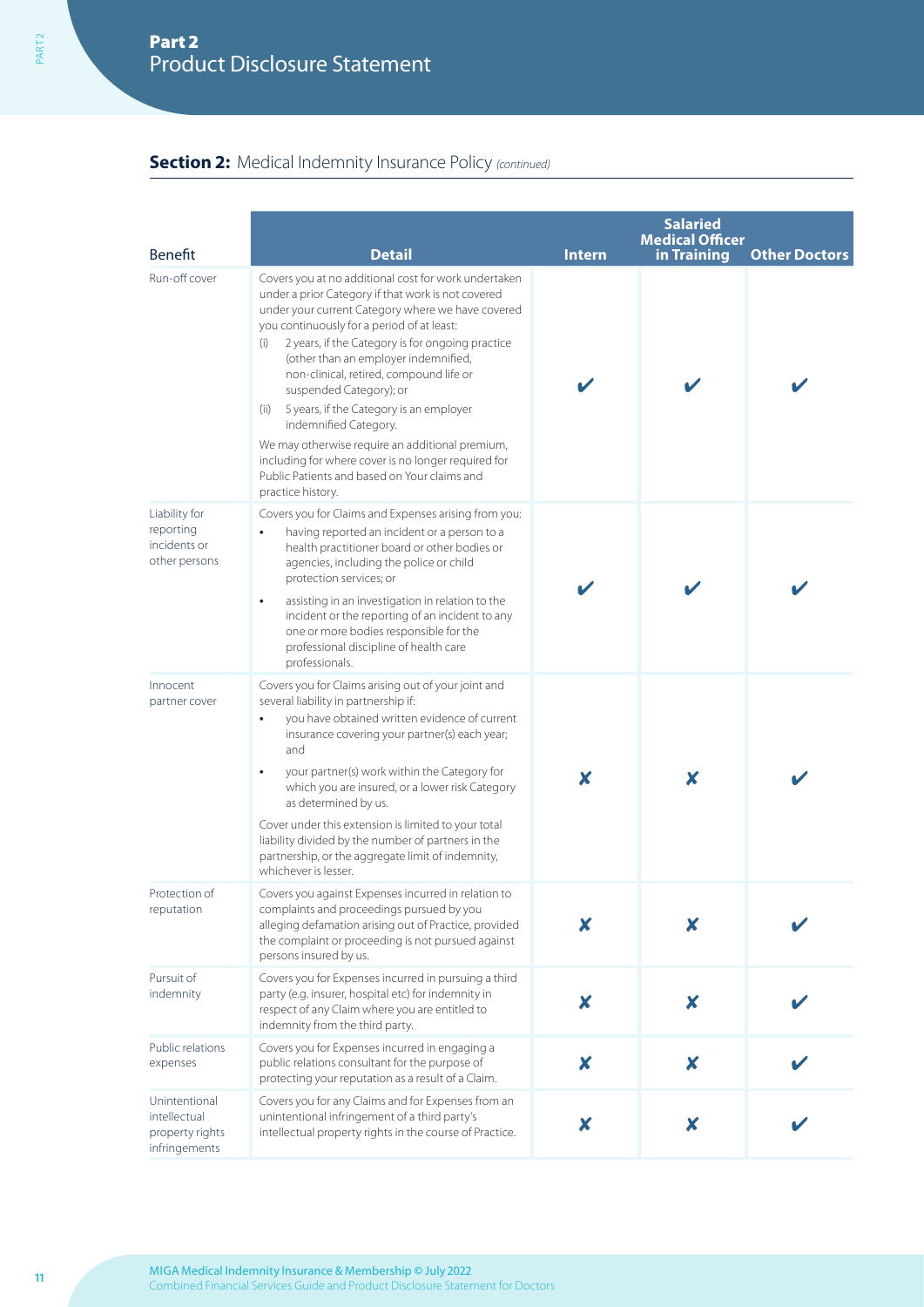| <b>Benefit</b>                   | <b>Detail</b>                                                                                                                                                                                                                                                                                                                                                                  | <b>Intern</b> | <b>Salaried</b><br><b>Medical Officer</b><br>in Training | <b>Other Doctors</b> |
|----------------------------------|--------------------------------------------------------------------------------------------------------------------------------------------------------------------------------------------------------------------------------------------------------------------------------------------------------------------------------------------------------------------------------|---------------|----------------------------------------------------------|----------------------|
| Cover for<br>prior practice      | Covers you at no additional cost for claims which are<br>not covered by the policy because they arise from<br>health care treatment, advice or service that was<br>undertaken by you and determined by us to be a<br>lower risk category, provided we have insured you<br>continuously.                                                                                        |               |                                                          |                      |
|                                  | This includes for claims arising in relation to when<br>you were a medical student or intern.                                                                                                                                                                                                                                                                                  |               |                                                          |                      |
| Communicable<br>Diseases Cover   | Covers you if you first test seropositive for a<br>Communicable Disease during the Period of<br>Insurance provided that the policy conditions are<br>met, including a 3 month initial waiting period.                                                                                                                                                                          |               |                                                          |                      |
| Statutory liability              | Covers you for Expenses incurred in defending<br>a dispute arising out of an unintentional breach<br>of Australian workplace health and safety law,<br>environmental law or privacy law where you have<br>taken reasonable steps to avoid the breach; and<br>to the extent permitted by law, for any pecuniary<br>penalties or compensatory civil penalties imposed<br>on you. | x             | X                                                        |                      |
| Mandatory breach<br>notification | Covers you for Expenses incurred in notifying<br>relevant parties in accordance with your legal<br>obligations as a result of actual, alleged or suspected<br>breach of Australian workplace health and safety law,<br>environmental law or privacy law.                                                                                                                       | x             | x                                                        |                      |

The above is a brief summary of the cover provided and you must refer to our Policy for full details of the cover provided under these extensions.

### **g) Cover for treatment of public patients**

Cover for treatment of public patients is automatically provided (refer clause 2.15 of the Policy), subject to the terms and conditions of the Policy, except where you are:

- **•** otherwise indemnified for such claims; or
- **•** insured in a Category that excludes or does not extend to cover claims arising out of the treatment of public patients (see following).

If your practice involves the treatment of public patients, it is important that you clarify whether you are entitled to be indemnified by any other source (including but not limited to a State Government or your employer) for claims that arise out of such work.

If you are indemnified, or entitled to be indemnified, by any other source (including but not limited to a State Government or your employer) for the treatment of public patients, you will not be insured under our Policy for any claims that arise out of such treatment (Refer Policy exclusion 5.25).

Where cover for the treatment of public patients is required, it is important that you:

- **•** check your Category to make sure it does not exclude cover for the treatment of public patients (refer below). If your Category excludes cover for the treatment of public patients, call us to change your Category to one that meets your specific requirements
- **•** include your Gross Income/Sessions from public work in your declaration of Gross Income/Sessions to us.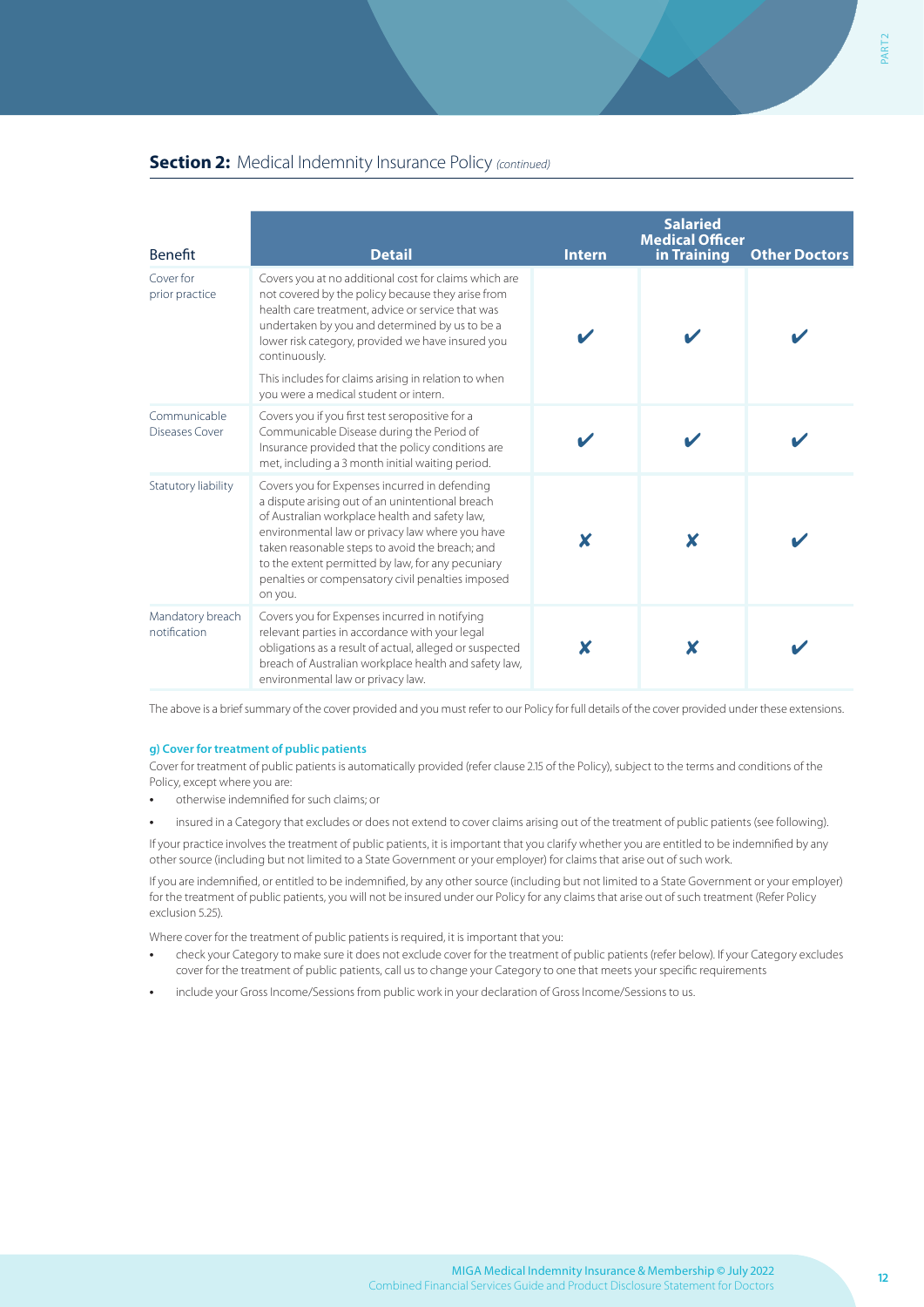### **g) Cover for treatment of public patients** *(continued)*

### **Categories that specifically exclude cover for treatment of public patients**

Please note some Categories *specifically exclude* cover for treatment of public patients unless agreed in writing by MIGA and any required premium adjustment paid and they are:

- **•** GP Rural *Private only in SA* and GP Obstetrics Rural *Private only in SA* refer Section 3 of our Categories of Insurance Guide
- **•** Interns refer Section 6 of our Categories of Insurance Guide
- **•** Hospital Doctor Employer Indemnified refer Section 5 of our Categories of Insurance Guide.

For information about the Categories of Insurance we offer please refer to our website at www.miga.com.au.

If you select any of the above Categories:

- **•** unless otherwise agreed in writing by MIGA, no cover is provided for Claims and Claim Costs under the Policy for claims for compensation arising from the treatment of public patients
- **•** MIGA may agree to provide cover for the treatment of public patients in public hospitals undertaken outside of your employment where you are not otherwise indemnified for such work and you are required to have your own insurance but only if agreed in writing by MIGA and any required premium adjustment is paid
- **•** cover is provided for Expenses under the Policy for costs incurred in relation to complaints, inquiries, investigations etc in relation to the treatment of public patients:
	- **<sup>o</sup>** to the extent you are not otherwise entitled to indemnity
	- **<sup>o</sup>** subject to specific limitations in some Categories and as detailed in your Quotation and Policy Schedule.

For example, for the Category of "Employer Indemnified Staff Specialist – Medical Board and Tribunal cover only" cover for Expenses under the Policy is restricted solely to inquiries etc by a Medical Board, Medical Tribunal or coroner.

In other Categories, the scope of cover for treatment of public patients is determined by the specific activities covered within that Category e.g. if you select "Medical Academic" you are not insured for any claims that arise from clinical patient contact of any kind, whether public or private.

If you provide treatment to public patients and you are not clear on the cover provided by us, please contact our Client Services Department to clarify your entitlements.

### **Information on cover for public patients**

You are required to provide an accurate estimate of your Gross Income / Sessions for the treatment of public patients for which you require cover from us. This is because we require data on the proportion of our insured doctors who need this cover.

It is important to note that you will still be entitled to indemnity for claims arising from the treatment of public patients, provided:

- **•** you are not otherwise entitled to indemnity for such work
- **•** you advise us of your income/sessions for such work in your declaration of Gross Income/Sessions; and
- **•** it is not excluded by the Category that you have selected.

### **h) Good Samaritan Acts and Gratuitous Advice**

Cover for Good Samaritan Acts and Gratuitous Advice is automatically included, provided you have current insurance when the claim is made and the incident occurred after any relevant retroactive date in your Policy.

### **Good Samaritan Acts**

These are defined as acts where a doctor provides medical treatment or advice in an emergency situation (e.g. at the scene of an accident) subject to the following:

- **•** it must be for an unforeseen emergency situation
- **•** there is no other indemnity or immunity that applies (e.g. via legislation, from the State Government, your employer or any other party)
- **•** there is no request by you for payment or reward for the service and no ongoing care is provided.

### **Gratuitous Advice**

Gratuitous Advice is defined as advice provided fortuitously and outside of commercial medical practice, subject to the following:

- **•** you are registered with the Medical Board of Australia at the time the advice is given
- **•** there is no request by you for payment or reward for the advice
- **•** no cover is provided for prescriptions, unless you have insurance for prescription writing with Medical Insurance Australia.

If you are only insured for Good Samaritan Acts and Gratuitous Advice no cover is provided in circumstances where you undertake voluntary medical work or you work on a pro-bono basis.

If you work on a voluntary or a pro-bono basis you must select a Category for practising doctors as outlined in the Categories of Insurance Guide.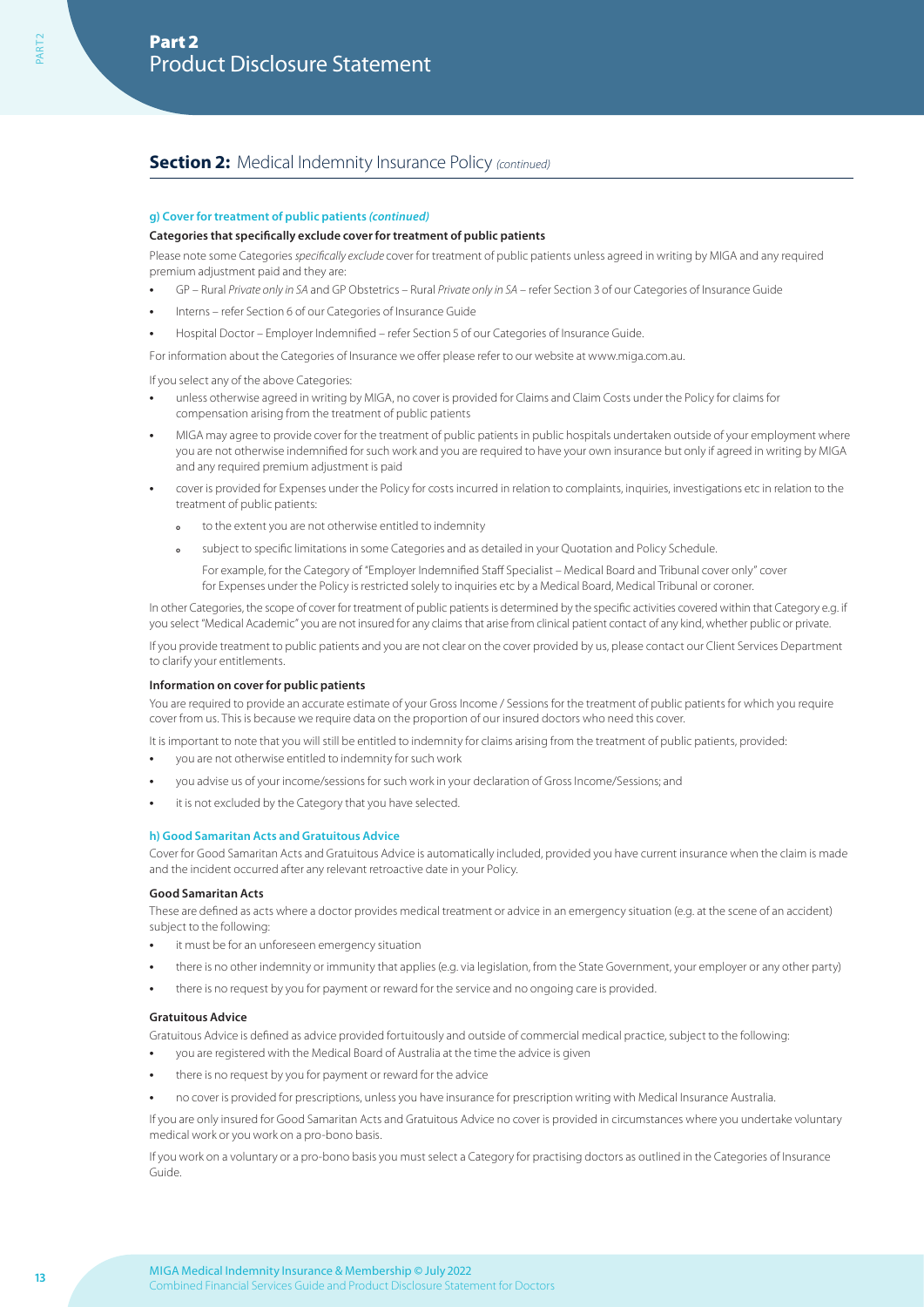### **i) Your Policy Schedule**

Your Policy Schedule summarises the terms and conditions of cover.

If your insurance Policy with Medical Insurance Australia is subject to any Special Conditions or Endorsements, they will continue to apply when your Policy is renewed, unless we agree that they are no longer relevant.

Full details of all such Special Conditions or Endorsements will be recorded on your Quotation and Policy Schedule.

### **j) What the Policy does not cover**

The Policy does not provide cover in certain instances.

These are set out in Section 5 of the Policy wording (Claims and Expenses that we do not cover you for) but may also be contained within conditions or endorsements or where specifically excluded under the Category.

It is very important you familiarise yourself with your Category by reference to the Categories of Insurance Guide (available via our website) and read these exclusions, conditions and additional endorsements and contact us if you have any questions about them.

#### **k) Notification of claims and circumstances**

The Policy requires that you provide written notice of any Claim made against you during the Period of Insurance, which is the period of insurance noted on your Policy Schedule.

This involves you advising us of the full details of an alleged incident and any subsequent claim, investigation or other covered matter as soon as you become aware of it and in any event prior to the expiry of the Policy.

If you do not provide the required notice during the Period of Insurance then you may not be covered in respect of that claim. It is very important you ensure we are advised as soon as you become aware of a claim and that you ensure this notification is made to us before the Policy expires.

In addition to this, it is important that you note the following in relation to the notification of circumstances during the Period of Insurance.

The Insurance Contracts Act 1984 provides that if, after the end of the Period of Insurance, a claim is made against you which arises from facts that you notified to us:

- **•** in writing;
- **•** as soon as reasonably practicable after you became aware of them; and
- **•** before the end of the Period of Insurance

then we will provide cover in accordance with the terms and conditions of the Policy in respect of the claim against you, even if the claim was made against you after the end of the Period of Insurance.

We therefore encourage you to notify us as soon as you become aware of any circumstance or incident which has the potential to lead to a claim, whether or not a formal claim is made against you.

**Note** The Policy does not provide cover for any claims of which you were aware prior to arranging medical indemnity insurance with us. In addition no cover is provided in relation to any circumstances of which you were aware prior to arranging medical indemnity insurance with us with the potential to give rise to a claim in the future.

If you are effecting medical indemnity insurance with us for the first time we recommend you ensure that you report any claims or circumstances to your current insurer prior to expiry of your current insurance.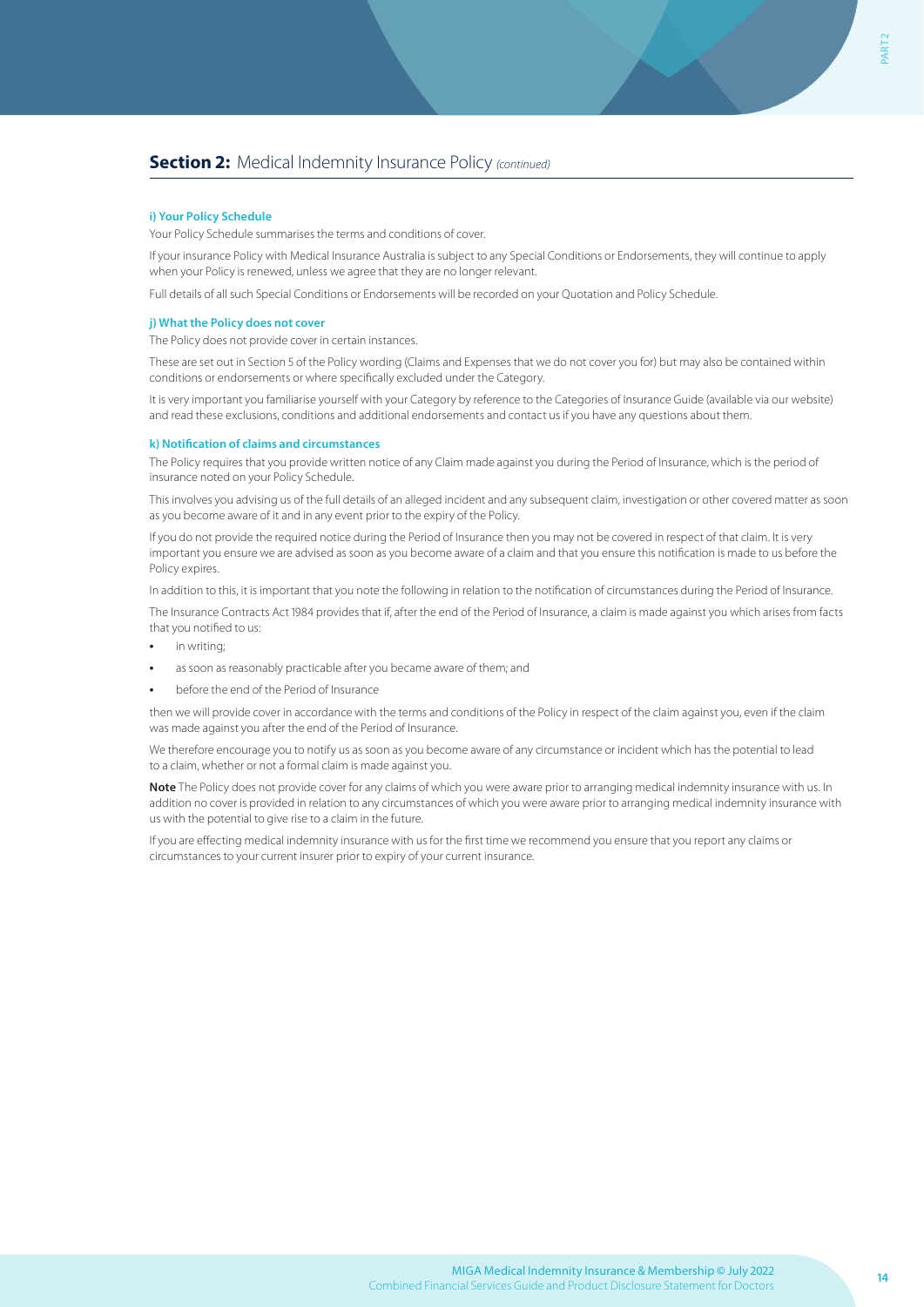# **Section 3:** Claims Made Insurance and Retroactive Cover

### **a) Claims made insurance**

The Policy we offer is on a claims made basis. This means the Policy will respond to Claims made against you and notified to us in writing during the Period of Insurance, subject to the Policy terms and conditions.

The Policy will not provide cover in relation to:

- **•** events that occurred prior to the retroactive date specified in the Policy Schedule
- **•** claims first made against you or claims first notified to us after the expiry of the Period of Insurance even though the event giving rise to the claim may have occurred during the Period of Insurance
- **•** claims notified or arising out of facts or circumstances notified (or which ought reasonably to have been notified) under any previous policy or indemnity arrangement
- **•** claims made, threatened or intimated against you prior to the commencement of the Period of Insurance
- **•** claims arising out of facts or circumstances of which:
	- **<sup>o</sup>** you first became aware prior to the Period of Insurance,
		- **<sup>o</sup>** you failed to notify us; and
	- **<sup>o</sup>** which you knew (or ought reasonably to have known) had the potential to give rise to a claim under the Policy
- **•** claims arising out of circumstances noted on any Change of Details Form or on any previous Application or Renewal Form
- **•** any matter referred to in Section 5 of the Policy.

However, where you give notice in writing to us of any facts that might give rise to a claim against you as soon as reasonably practicable after you become aware of those facts but before the expiry of the Period of Insurance, the Policy will, subject to the terms and conditions, cover you notwithstanding that a claim is only made after the expiry of the Period of Insurance.

### **b) Retroactive cover**

### **Retroactive cover and your retroactive date**

Our medical indemnity insurance covers claims made during the Period of Insurance for incidents that occur after your retroactive date and before the end of the Period of Insurance. It is important you note the following:

- **•** your retroactive date is recorded in your Quotation and Policy Schedule
- **•** you are not covered for any claim made against you during the currency of your medical indemnity insurance relating to an incident or circumstance that occurred prior to the agreed retroactive date
- **•** if you were a member of MDASA prior to 1 July 2000 the retroactive date on your insurance Policy will be 1 July 2000. This means the insurance will cover claims made during the Period of Insurance for incidents that occurred on or after this date, subject to the Policy terms and conditions
- **•** if you were a member of MDASA prior to 1 July 2000, your current insurance and membership arrangements do not affect any prior claims incurred entitlements you have with MDASA
- **•** different retroactive dates may apply in relation to Category upgrades and other changes to cover. Please refer to any Special Conditions in your Quotation and Policy Schedule.

### **Do you require a change to your retroactive date?**

It is important to consider whether you require any changes to your retroactive cover.

The Medical Indemnity (Prudential Supervision and Product Standards) Act 2003 requires that we make an offer to you:

- **•** before you enter into the Policy;
- **•** whenever you renew the Policy; and
- **•** before the Policy comes into effect

for retroactive cover for claims that are made against you during the Period of Insurance in relation to your otherwise uncovered prior incidents.

As a guide, you may require retroactive cover if any of the following circumstances apply:

- **•** Your claims incurred membership with an MDO was not continuous (i.e. you had gaps in your membership)
- **•** You had claims incurred membership with an MDO but you were not a financial member of the MDO at the time you resigned or left. You may not have been a financial member for example, if you did not pay a call, had outstanding subscriptions or you did not resign in accordance with your obligations under the Constitution of the MDO
- **•** You had claims made membership with your prior MDO and did not purchase Run-off cover at the time you resigned or left
- **•** You purchased Run-off cover at the time you resigned or left your prior MDO on an annually renewable basis, which you have not maintained
- **•** You had a prior period of claims made insurance with an insurer for which you did not arrange and maintain Run-off cover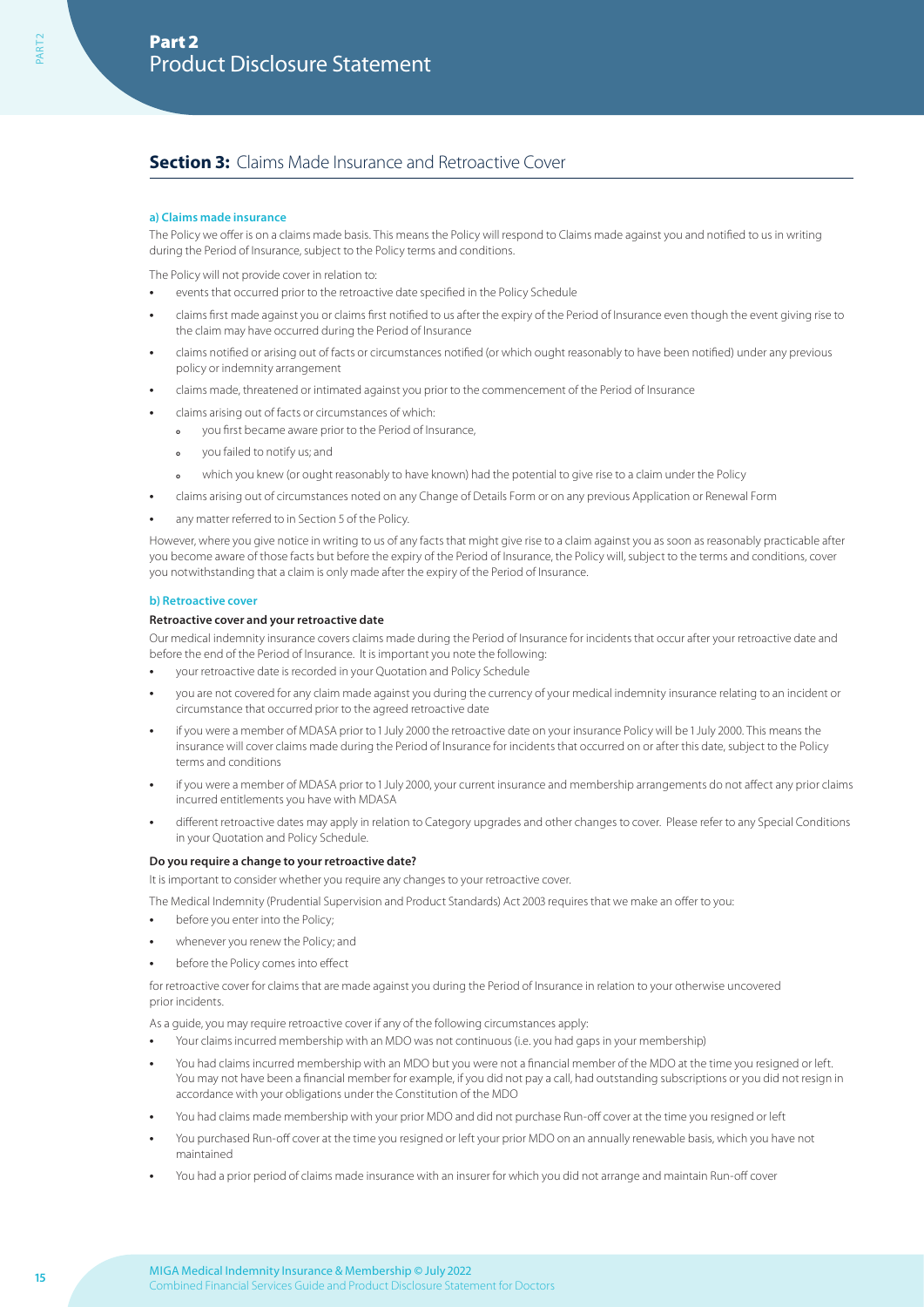# **Section 3:** Claims Made Insurance and Retroactive Cover *(continued)*

- **•** You practised without membership of an MDO and/or without insurance (i.e. you were self-insured)
- **•** The nature of your practice has changed in the past but you did not inform your prior MDO or insurer of all relevant changes.

In making you an offer for retroactive cover we will rely on you to advise us:

- **•** if you require retroactive cover;
- **•** the period(s) for which you believe you were uncovered; and
- **•** the nature of your practice during the period(s) you believe you were uncovered.

If at any time you believe your claims made retroactive date may not be appropriate (because you have become aware that you may have an uncovered prior period that you did not take into account at the time of first arranging or renewing your medical indemnity insurance) please contact us so that we can review your requirements for retroactive cover.

If you advise us of an uncovered prior period during the currency of the Policy we will provide you with an offer to amend your retroactive cover mid-term.

### **c) Calculation of premiums**

The insurance premium you pay is determined by a number of factors including the following:

- **•** The nature of your practice
- **•** The State(s) in which you practise
- **•** Your declared Gross Income and/or Sessions
- **•** Any discount you are entitled to for participation in the Risk Management Program
- **•** The period of retroactive cover you require
- **•** Your claims or loss history; and
- **•** Any extensions you require to your cover.

Premiums are determined taking into account independent actuarial advice which includes an assessment of historical and expected future claims costs for us.

An extensive range of information is taken into account to determine both our overall premium pool and premiums at Category level, including the following:

- **•** Our claims experience
- **•** Industry experience
- **•** Our understanding of differences in risk between each Category
- **•** Feedback from reinsurers on their experience of relativity of risk between Categories; and
- **•** Industry benchmarking.

In addition, the following costs are incorporated in our premium pool:

- **•** Expected claims costs
- **•** Expected operating costs
- **•** The cost of buying reinsurance in order to protect us; and
- **•** The capital (surplus) required to meet Medical Insurance Australia's prudential and regulatory requirements.

### **d) What will your Tax Invoice include?**

Your Tax Invoice is made up of the following parts:

- **•** Membership fee
- **•** Base premium
- **•** Risk surcharge (if applicable)
- **•** Risk Management discount (if applicable)
- **•** Run-off premium (if applicable)
- **•** Run-Off Cover Scheme levy
- **•** GST
- **•** Stamp Duty
- **•** Premium Support Scheme (PSS) (if applicable)
- **•** Monthly instalment direct debit or annual direct debit (whichever is applicable).

PART 2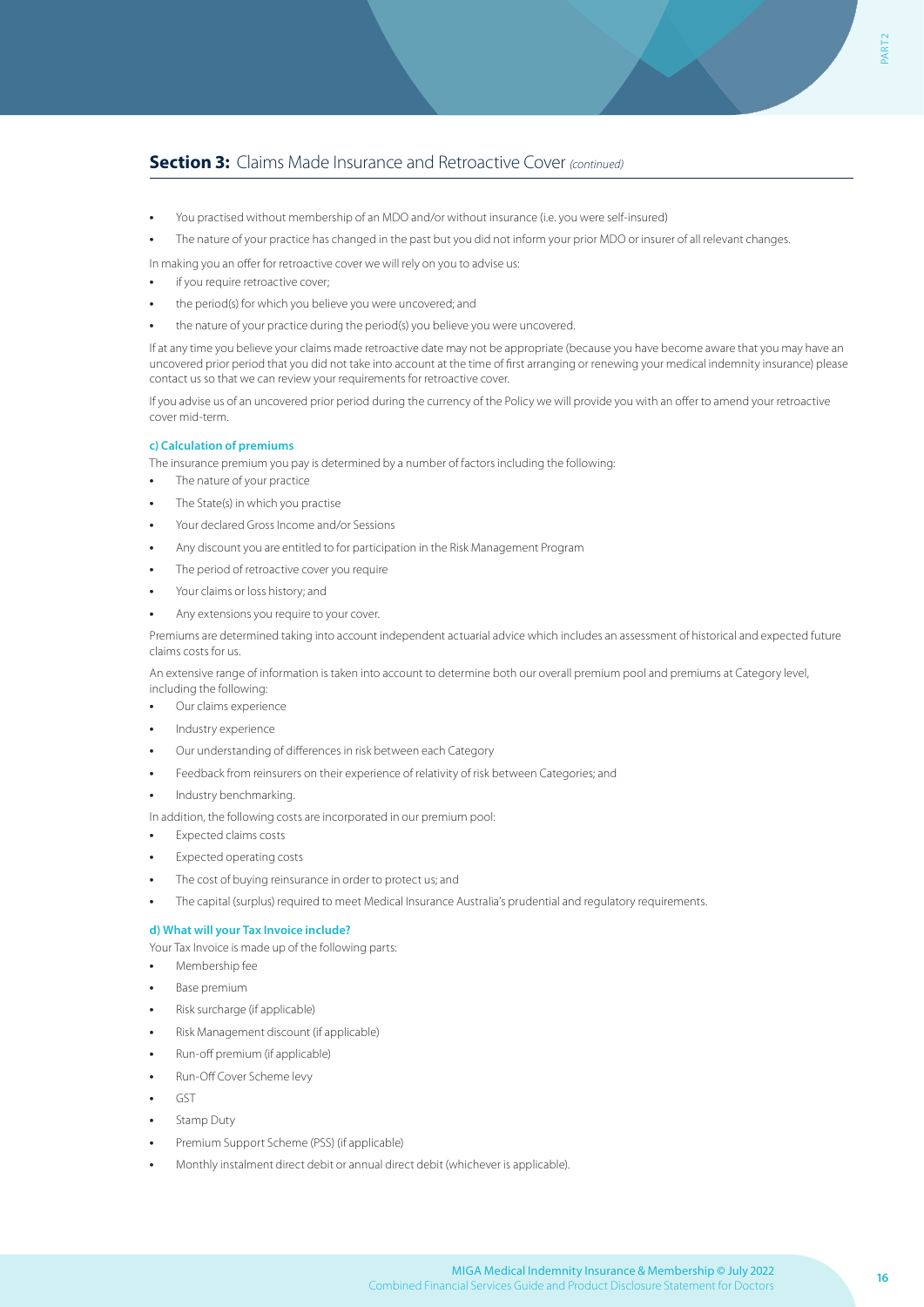# **Section 3:** Claims Made Insurance and Retroactive Cover *(continued)*

### **e) Claims made premiums – Why they may increase over time**

One of the reasons that a claims made premium may increase each year that the insurance cover is continuous, is that the doctor has not yet reached what is called a 'mature risk' (generally after five years).

In the early years, the premium is less than that which would be charged for claims incurred indemnity, because it only needs to cover claims that are made in the year for incidents that occurred after the agreed Retroactive Date (which is generally the date you first arranged insurance with Medical Insurance Australia or the date you first had claims made indemnity).

As time progresses, the annual premium needs to cover both incidents which occur and claims made in the year, plus claims that are made in the year for incidents that may have occurred in prior years.

In year 1, the doctor first arranges insurance and only pays for the current year, unless Medical Insurance Australia has agreed to provide indemnity for incidents that may have occurred in the past (retroactive indemnity).

From year 2 onwards, the premium must steadily increase to reflect that it includes indemnity for incidents that may have occurred in prior years, but which are not reported until the current year. After a period of time, the indemnity in the current year includes incidents that may have occurred in any of the prior four years. Generally, by this stage the premium rate is a 'mature rate'.

If you are arranging medical indemnity insurance with us for the first time with retroactive cover for five or more years prior to the start of cover, the premium rate charged is mature and will not increase in later years for the reason of maturity.

# **Section 4: Choosing your Category**

There are a range of Categories from which you can select.

Details of all Categories are in our Categories of Insurance Guide which is available from our website at www.miga.com.au. If you do not have access to the internet please call us for a copy of the Guide.

The Category you select is determined by your qualifications and the nature of the work you undertake.

If you:

- **•** practise in more than one Category; or
- **•** are performing procedures not normally associated with your Category

please provide us with the details and we will assess your circumstances individually.

**Note** In selecting a Category you should also consider whether you have undertaken any procedures in the past that are not covered under the Category you have selected.

If you are unsure which Category is appropriate for your circumstances please contact our Client Services Department.

# **Section 5:** Declaration of Gross Income

### **a) Introduction**

Your Change of Details or Application Form requires you to advise us whether you require cover for the treatment of public patients and if so, to provide separate estimates of your Gross Income from both your private and public practice for which you require cover from us.

The reasons for this are:

- **•** Doctors are not eligible for PSS on the proportion of premium payable in relation to Gross Income generated from the treatment of public patients
- **•** This information is required by Services Australia and our reinsurers

Premiums are determined in part by the Category you select, whether you require cover for the treatment of public patients and your Gross Income or Sessions. Lower premiums are available in most Categories for doctors who work part-time or have limited their practice (subject to the payment of minimum premiums).

**Entitlement to cover is dependent upon provision of accurate information about your practice including your declaration of Gross Income or Sessions. Failure to provide accurate information (which affects the premium rate) may affect your entitlement to cover or we may avoid the Policy from the beginning as permitted by the Insurance Contracts Act 1984, which means that you will have no cover for any claims or circumstances notified during the Period of Insurance and that we may recover from you any amounts we have paid in relation to claims or circumstances already notified during the Period of Insurance.**

**If you do not provide us with an updated estimate of Gross Income prior to the end of May each year, for the purpose of your renewal as at 1 July, we will assume that your estimate of Gross Income for the next Period of Insurance is the same as your estimate of Gross Income for the previous Period of Insurance or if updated since, as held on our file at the time of invoicing.**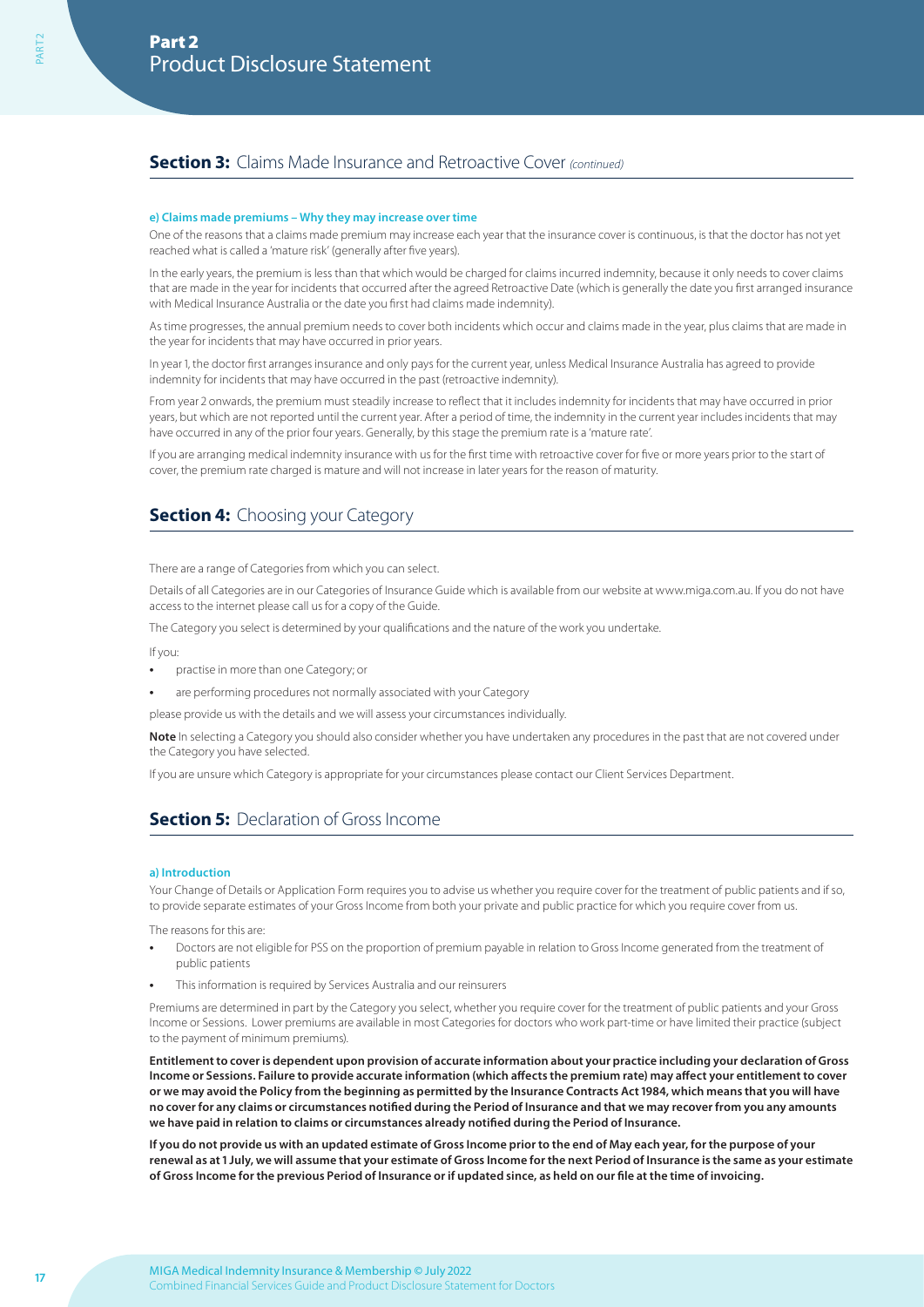# **Section 5:** Declaration of Gross Income *(continued)*

### **b) Definition of Gross Income**

#### **Gross Income:**

Means the total of all billings generated by you from all areas of practice for which you require medical indemnity cover for the Period of Insurance (in your name or for which you are personally liable), including without limitation:

- (i) Medicare benefits; and
- (ii) payments by individuals, the Department of Veterans Affairs, workers compensation schemes and third party and/or vehicle insurers; and
- (iii) income earned for medical practice overseas that is covered by the Policy

whether retained by you or otherwise and before any apportionment of any expenses and tax.

If as part of practice, you derive income from any other sources (such as professional fees, incentive payments, etc) this income must be included in the declaration of Gross Income.

Please also note the following:

- **•** The Gross Income you must declare is the total of the amounts set out above. It is not sufficient to declare only your gross taxable income or net after tax income
- **•** If you are an employee and you are not indemnified by your employer for your work and are paid a salary or a percentage of your income, you are still required to determine your Gross Income as per the above definition
- **•** In relation to Medicare billable procedures, you need to include the total amount that you have billed the patient for the procedure not just the Medicare rebate amount.

### **If your actual Gross Income exceeds your estimated Gross Income you must notify us immediately.**

As a guide your declaration of Gross Income should include:

- **•** Medicare billings before any rebates
- **•** Sums billed to patients where there is no Medicare rebate
- **•** Payments to you by individuals, the Commonwealth Department of Veterans' Affairs, Workers' Compensation Schemes and third party and vehicle insurers
- **•** Income derived from any other source as part of your medical practice for example professional fees and incentive payments
- **•** Income derived from public patients where you are not otherwise indemnified by the public sector or your employer for example where you are required to maintain your own medical indemnity insurance for such work.

**When calculating your actual or estimated Gross Income, you must declare or estimate the total of all income attributable to the healthcare treatment, advice or service you provide or for which you are personally liable and for which you are insured by MIGA. It is not sufficient to only declare drawings you expect to receive or retain or your salary.**

#### **c) Special cases**

If you are practising in any of the following Categories please advise your average number of 'Sessions' per week.

- **•** Cytology
- **•** Emergency Medicine
- **•** Medical Officer at Private or Public hospital (not Employer Indemnified)
- **•** Pathology or Haematology
- **•** Radiation Oncology
- **•** Radiology

### **If your actual number of Sessions during the Period of Insurance exceeds, on average, the number of Sessions that you declared to us, you must notify us immediately.**

**'Session'** means part of a day not exceeding 4 hours in total.

#### **d) Adjustment of Gross Income / Sessions**

Medical Insurance Australia may adjust premiums based on a declaration of actual Gross Income/Sessions after expiry of the Period of Insurance.

If Medical Insurance Australia requires a declaration of actual Gross Income/Sessions for the Period of Insurance, a statutory declaration will be forwarded to you for completion within 120 days after expiry of the Period of Insurance.

### **e) Audit of Gross Income / Sessions**

Medical Insurance Australia may, at its discretion and at its cost, require an audit of the declaration referred to in (d) above, in which case you are required to provide Medical Insurance Australia with all information and assistance reasonably required for the purpose of the audit.

The Policy also contains a condition that applies where you do not provide Medical Insurance Australia with the declaration referred to in (d) or if you do not provide the information and assistance referred to above. In such cases, Medical Insurance Australia may audit your Gross Income/Sessions for the Period of Insurance and you will be required to meet the cost of that audit.

PART 2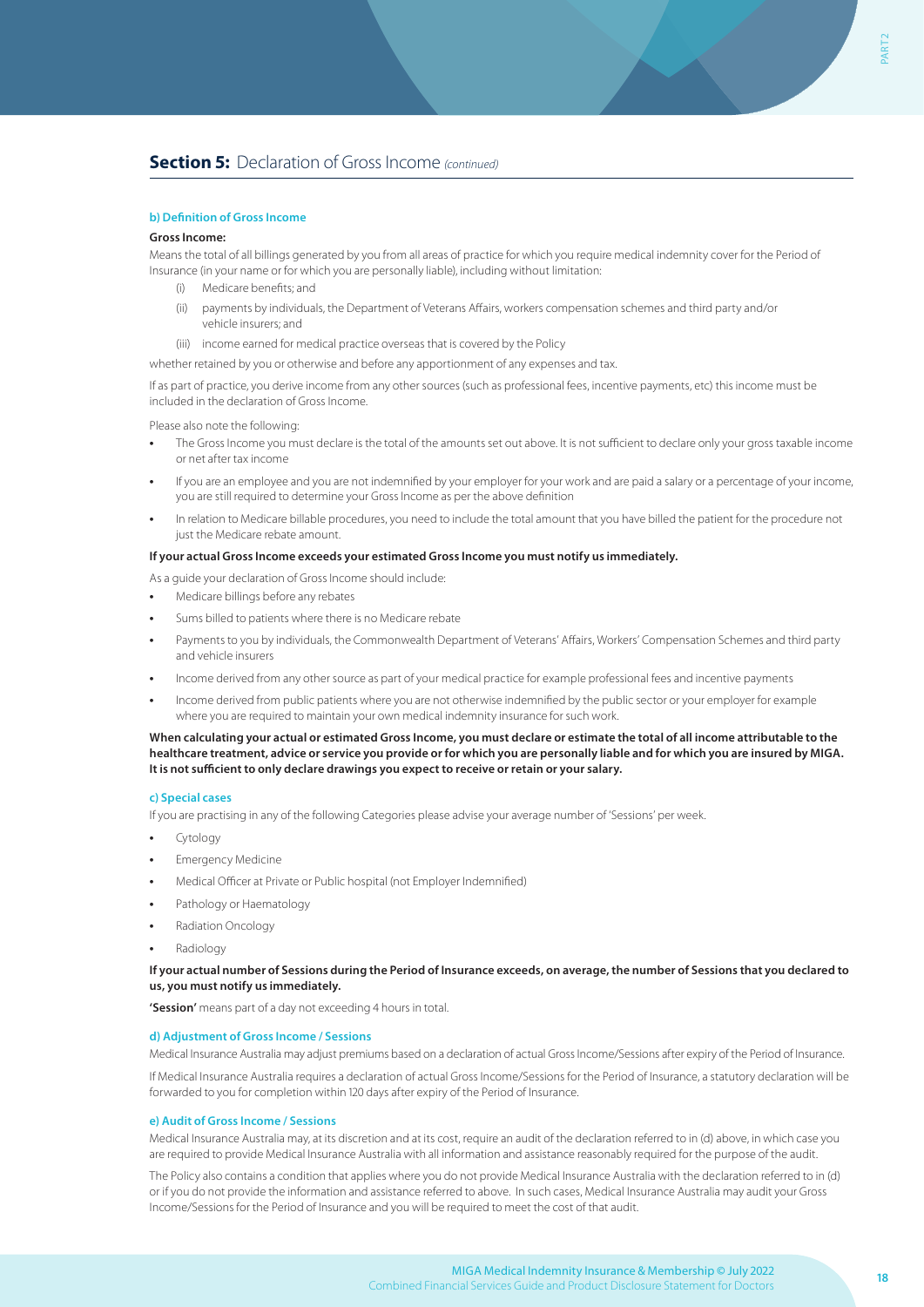# **Section 6: Run-off Cover**

### **a) Why you need Run-off cover**

Our medical indemnity insurance cover is on a claims made basis. If you no longer require medical indemnity insurance or move to a lower risk Category, you may require Run-off cover.

Run-off cover insures you for claims made in the future which relate to your prior practice.

When you are considering your renewal, if you select a non-practising Category on the Change of Details Form (available via our website) or if you wish to suspend your membership, we will write to you to discuss your requirements in relation to Run-off cover.

### **b) Types of Run-off cover**

Doctors can access three types of Run-off cover via Medical Insurance Australia as follows:

| Type of Run-off                          | <b>Details</b>                                                                                                                              |
|------------------------------------------|---------------------------------------------------------------------------------------------------------------------------------------------|
| Run-off Cover Indemnity Scheme<br>(ROCS) | Provides cover for eligible doctors which is free and for an unlimited period of time once triggered<br>whilst the doctor remains eligible. |
| Standard Run-off                         | Is available for doctors who need Run-off cover and who are not eligible for ROCS.                                                          |

More details about each of these are summarised in the following:

| Type of Run-off  | <b>Applies</b>                                                                                                                                                                                                                                                                                                                                                                                                                                                                                              | <b>Details - Benefit and funding</b>                                                                                                                                                                                                                                                                                                                            |  |
|------------------|-------------------------------------------------------------------------------------------------------------------------------------------------------------------------------------------------------------------------------------------------------------------------------------------------------------------------------------------------------------------------------------------------------------------------------------------------------------------------------------------------------------|-----------------------------------------------------------------------------------------------------------------------------------------------------------------------------------------------------------------------------------------------------------------------------------------------------------------------------------------------------------------|--|
| <b>ROCS</b>      | You become eligible for ROCS when you:<br>have retired permanently from private<br>$\bullet$<br>medical practice<br>are unable to practise because you are<br>$\bullet$<br>permanently disabled<br>have not engaged in private medical<br>$\bullet$<br>practice at any time during the preceding<br>period of 3 years<br>are no longer practising because of<br>$\bullet$<br>maternity<br>are deceased, or<br>$\bullet$<br>are in another qualifying group determined<br>٠<br>by regulation to be eligible. | Cover is free and once triggered is provided<br>$\bullet$<br>for as long as the doctor remains eligible<br>for ROCS<br>ROCS is funded via a levy on all medical<br>indemnity insurers<br>It is then on charged to all doctors as a<br>loading on their insurance premium<br>From 1 June 2008 the loading is 5% of the<br>$\bullet$<br>premium for all insurers. |  |
| Standard Run-off | Is available when you need Run-off cover<br>$\bullet$<br>and you are not eligible for ROCS<br>This could be when you:<br>$\bullet$<br>cease practice for less than three years<br>$\circ$<br>cease to be insured with us for other<br>$\Omega$<br>reasons (e.g. insure elsewhere)<br>move to a lower risk Category.<br>$\circ$                                                                                                                                                                              | Cover is offered on an annually renewable<br>$\bullet$<br>basis<br>At the time of triggering the cover, you may<br>$\bullet$<br>need to pay a Run-off premium for the next<br>year's cover<br>The Policy will need to be renewed and a<br>premium paid annually (if applicable).                                                                                |  |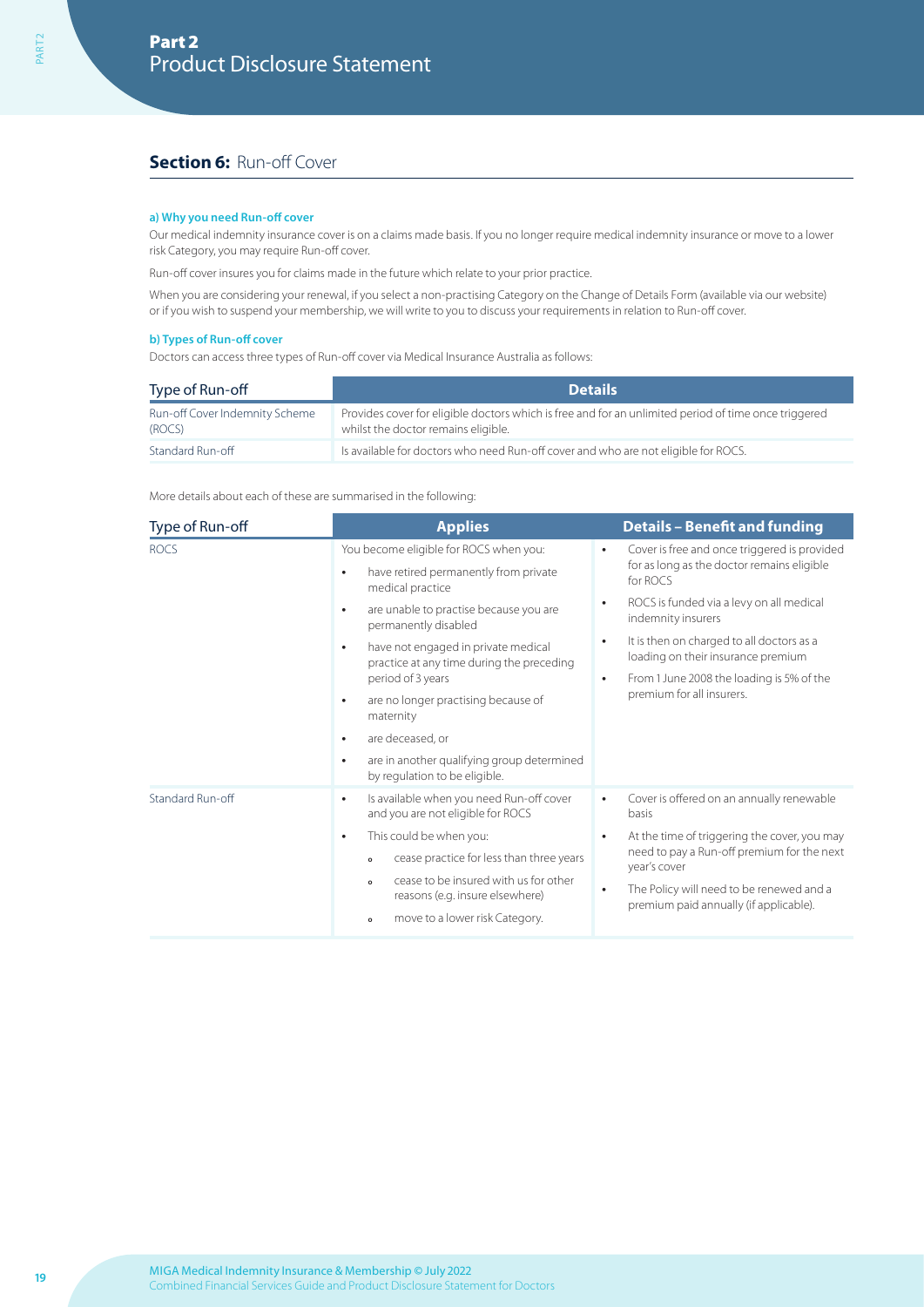# **Section 6:** Run-off Cover *(continued)*

### **c) ROCS**

The aim of ROCS is to provide eligible doctors with access to free and unlimited Run-off cover. Once cover is triggered, it is managed by the doctor's last insurer.

Doctors become eligible for ROCS when they:

- **•** have retired permanently from private medical practice
- **•** are unable to practise because they are permanently disabled
- **•** have not engaged in private medical practice at any time during the preceding period of 3 years (this group includes those who are no longer in paid employment, those practising medicine solely in the public sector and those no longer practising medicine)
- **•** are no longer practising because of maternity
- **•** are deceased (provided that a claim can still be made against the doctor's estate), or
- **•** are in another qualifying group determined by regulation to be eligible.

ROCS is funded by a charge on medical indemnity insurers which is incorporated into each doctor's annual insurance premium.

We detail separately on the Tax Invoice the component of premium that relates to ROCS. The charge is 5% of the premium sub-total (as per the invoice) and it represents the Run-off cover support payment payable by Medical Insurance Australia to the Commonwealth.

If you are or become eligible for ROCS:

- **•** You will be required to complete a ROCS Declaration Form
- **•** You may be required to submit a medical certificate in support of your application for eligibility for ROCS.

We will contact you in relation to these requirements and forward any relevant forms to you.

More information about ROCS is available from the website of the Department of Health at http://www.health.gov.au.

### **d) Standard Run-off**

Standard Run-off Cover is available for doctors who need Run-off cover and who are not eligible for ROCS.

This could be when they:

- **•** Cease practice for less than three years
- **•** Cease to be insured with us for other reasons (e.g. they insure elsewhere)
- **•** Move to a lower risk Category.

If you change to a lower risk Category, we will cover you at no additional cost for claims which are not covered by the policy because they arise from health care treatment, advice or service that was previously undertaken by you and determined by us to be a lower risk category, provided we have insured you continuously and subject to a claims and practice history review.

This includes for claims arising in relation to when you were a medical student or intern.

- **•** An additional Run-off premium may apply if you:
	- **<sup>o</sup>** Have not reached the respective 2 year (if your new Category is for on-going practice) or 5 year (if your new Category is an employer indemnified, non-clinical, retired, compound life or suspended Category) qualifying period, or
	- **<sup>o</sup>** No longer require cover for treatment provided to public patients.

When Run-off is requested and granted:

- **•** Cover is provided on an annually renewable basis
- **•** The Policy will need to be renewed and a premium paid annually (if applicable).

### **e) More information about Run-off Cover**

When doctors are eligible for or apply for Run-off cover, we will provide more detailed information direct to them about their entitlements and any issues they need to note.

**Note:** Medical Student membership and/or insurance **does not** accrue to the calculation of a continuous period of financial insurance/ membership with us.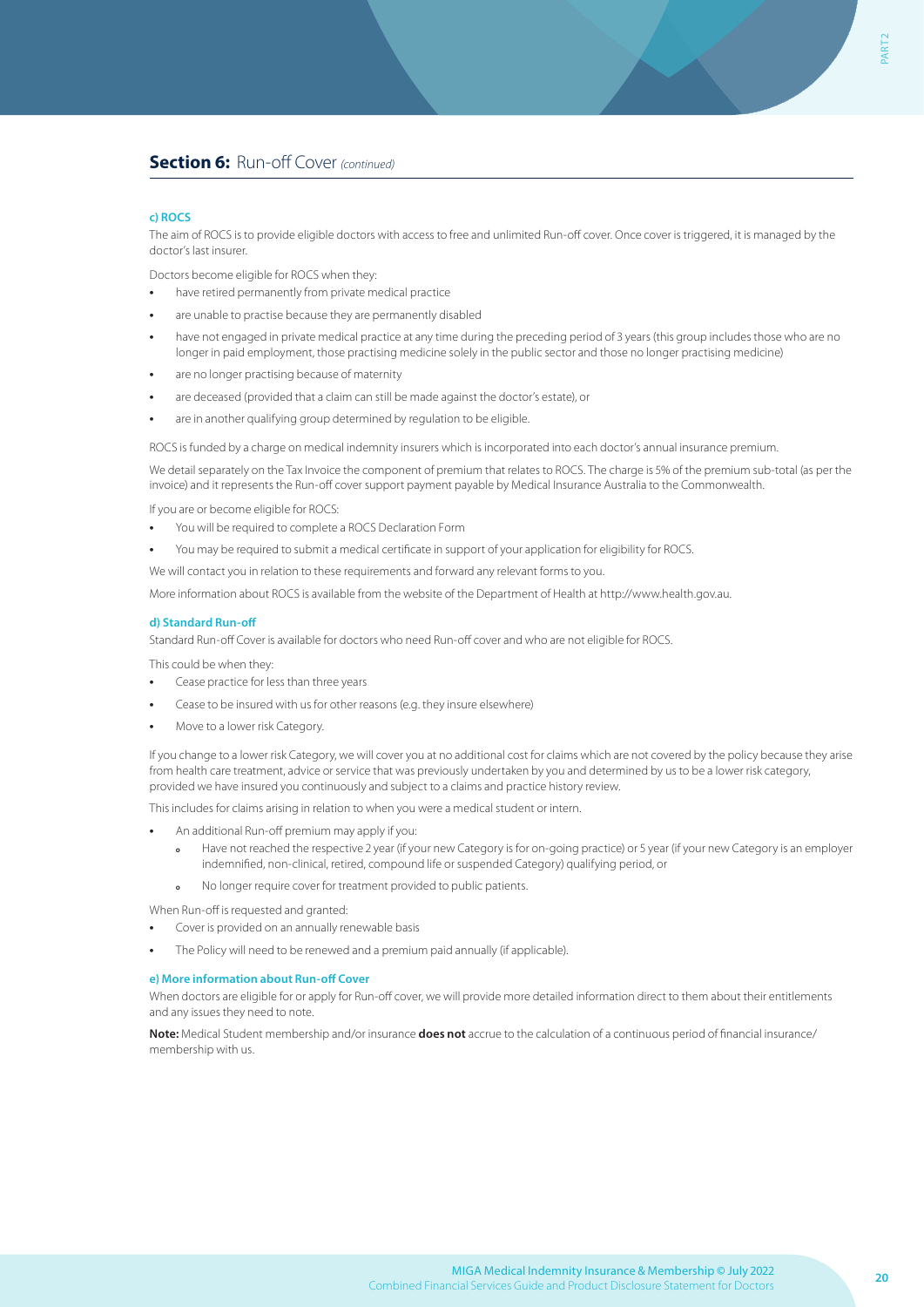# **Section 7:** Renewal of your Insurance and Membership

### **a) Renewal**

Your insurance and membership expires 30 June each year with the exception of Interns and SMOs in their 2nd post graduate year whose renewal is 1 January each year. Prior to renewal each year, we will make available to you the following important documents:

- **•** Covering letter
- **•** Tax Invoice
- **•** Policy Schedule
- **•** Certificate of Insurance
- **•** Categories of Insurance for Doctors
- **•** Combined FSG and PDS
- **•** Policy Wording
- **•** Payment Options Form
- **•** Direct Debit Request Form and Direct Debit Request Service Agreement.

If you do not receive any correspondence from us with your membership or renewal documents or details of how to access your membership and renewal documents on-line, please contact us.

#### **b) Your Tax Invoice**

In preparing your Tax Invoice, we will consider your particular circumstances, taking into account:

- **•** Any information that you have previously provided to us
- **•** The information provided by you in your Change of Details Form (if submitted), and any subsequent discussions we have had with you
- **•** Whether you have complied with the requirements to receive a premium discount as a result of completion of the Risk Management Program in the prior Period of Insurance
- **•** Whether you have indicated you would like to access a premium subsidy via the Premium Support Scheme (PSS) and you have complied with the requirements and fulfil the eligibility criteria
- **•** Whether you have applied to pay your premium by monthly or annual direct debit.

If at the time of invoicing you have not submitted a Change of Details Form, we will invoice you based on your existing insurance arrangements with us. Your Tax Invoice and Policy Schedule will therefore assume your Category and Special Conditions are as per the prior Period of Insurance.

It is important you check your Quotation Schedule and Tax Invoice carefully, in particular to ensure that you are in the correct Category as your entitlement to insurance is dependent on the Category selected for the forthcoming year. You must select the Category that most accurately describes your specific area of practice.

Details of the Categories available can be obtained in our Categories of Insurance Guide from our website www.miga.com.au.

If you are in any doubt about the scope of cover, whether you are in the correct Category and whether you have the required insurance or if any of your details are incorrect, please contact our Client Services Department.

### **c) Payment and steps to finalise your renewal**

To finalise your renewal, you will need to:

- **•** Check your Policy Schedule and Tax Invoice reflect your Category, level of Gross Income/Sessions and scope of insurance cover required
- **•** Review your eligibility and entitlement to a premium support subsidy under the PSS (refer Section 12)
- **•** Choose one of the following payment options:
	- **<sup>o</sup>** Payment by annual direct debit or monthly instalments is available to most doctors complete and return the original Direct Debit Request Form and Direct Debit Request Service Agreement. This option for monthly instalments is only available where the total cost of renewal is greater than the agreed minimum
	- **<sup>o</sup>** On-line credit card payment Mastercard, Visa, Diners Club or American Express via the link provided with your on-line renewal email or via the Client Area of our website at www.miga.com.au
	- **<sup>o</sup>** BPay See your Tax Invoice for the Biller Code / Reference details
	- **<sup>o</sup>** Credit Card Mastercard, Visa, Diners Club or American Express
	- **<sup>o</sup>** Cheque
	- **<sup>o</sup>** Cash.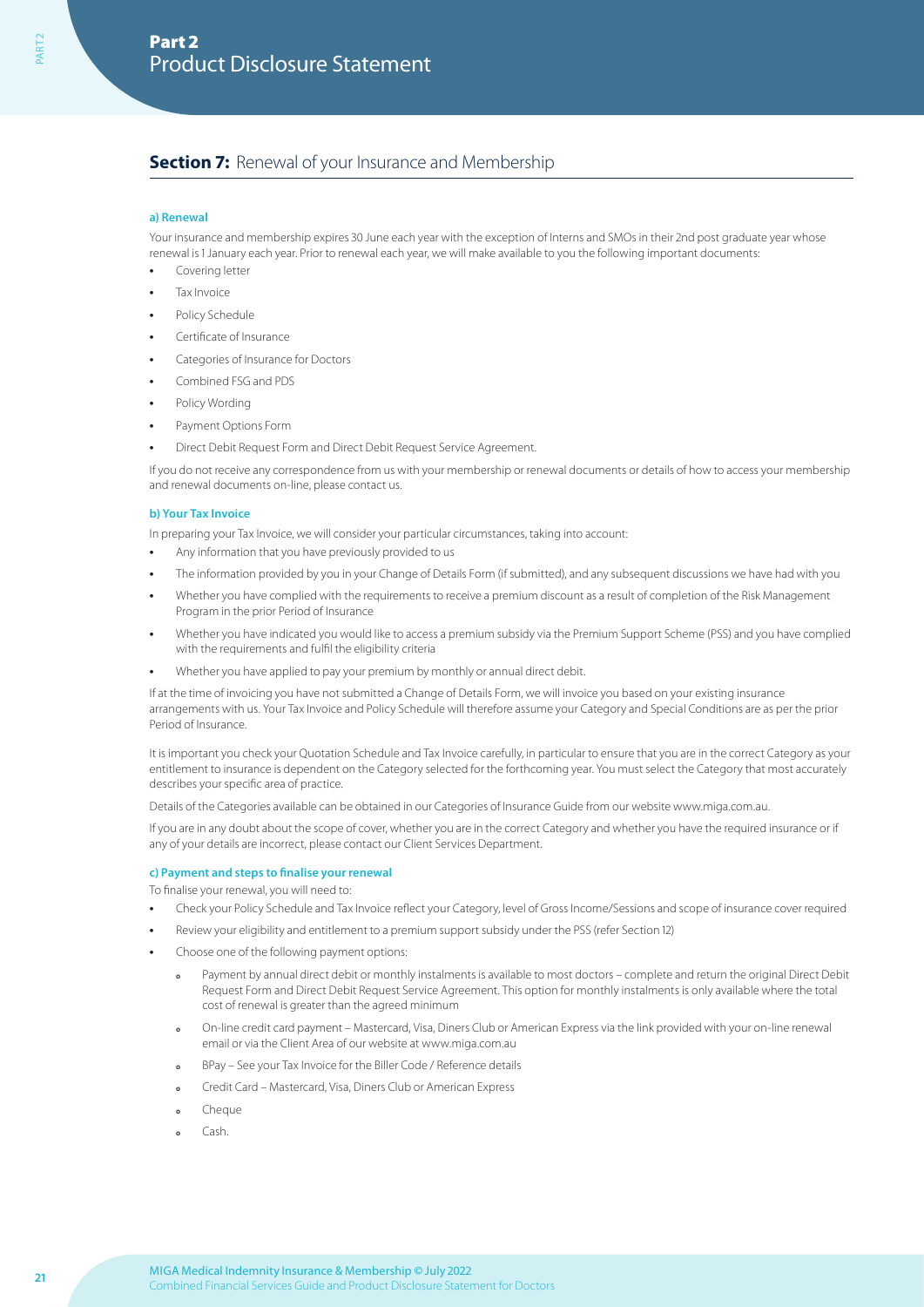# **Section 7:** Renewal of your Insurance and Membership *(continued)*

If you would prefer to pay by credit card but do not wish to provide your details on-line or alternatively want to pay via cheque, please complete the Payment Options form provided as part of your renewal documents and send back to us. This form is also available in the Download Documents section of our website at www.miga.com.au.

The Policy does not come into force until you have paid the premium in full prior to the start of the Period of Insurance.

If you have not paid the premium in full by the due date of your Policy each year, we may agree to issue the Policy retrospectively if you pay the premium in full **within 14 days of the due date of the Policy.** In all other cases, you will have no entitlement to indemnity under the Policy and the Policy will never have come into force.

If you arrange to pay the monthly instalments by the direct debit facility we offer, we will deem the premium to have been paid in full for the purpose of providing you with confirmation of renewal on confirmation of the successful draw down of your first instalment payment.

**Note:** Interim cover is not provided if you insure elsewhere on or after the due date of your Policy.

#### **d) Paying by instalments**

If you are paying via instalments for the first time we will deduct instalments every month on the agreed date in accordance with the terms and conditions of Your Direct Debit Request Service Agreement.

Details of your instalments are recorded on your Tax Invoice.

We will continue to deduct instalments on the agreed date, unless you tell us otherwise at least 7 days prior to the agreed date.

If any instalment remains unpaid for one month or more, we will cancel your Policy and we will refuse any claim or request for cover under the policy if payment is 14 days or more late.

If we elect to cancel your Policy as above, we will provide you with a written notice of cancellation.

### **e) MIGA Client Portal**

Your Policy documentation will be available via a link to your Client Portal which can be accessed via our website at www.miga.com.au

Clicking through the link will take you to the Portal where you are required to create an account (this is a one-time only action).

As part of setting up your account and password you will be asked to nominate a mobile device which the Portal will use each time you login to the Portal to verify your identity. When you login to the Portal using your password, you will be required to enter a 6 digit "code" sent to you via SMS or a phone call (which you will have nominated when setting up your account). This "2 factor authentication" procedure provides an additional layer of security in accessing the Portal.

Once logged into the Portal, you will be able to access your renewal documentation at any time. You will also be able to make payments, provide change of details, request support and much more!

Managing renewal in this way better protects your security and the security of your personal information.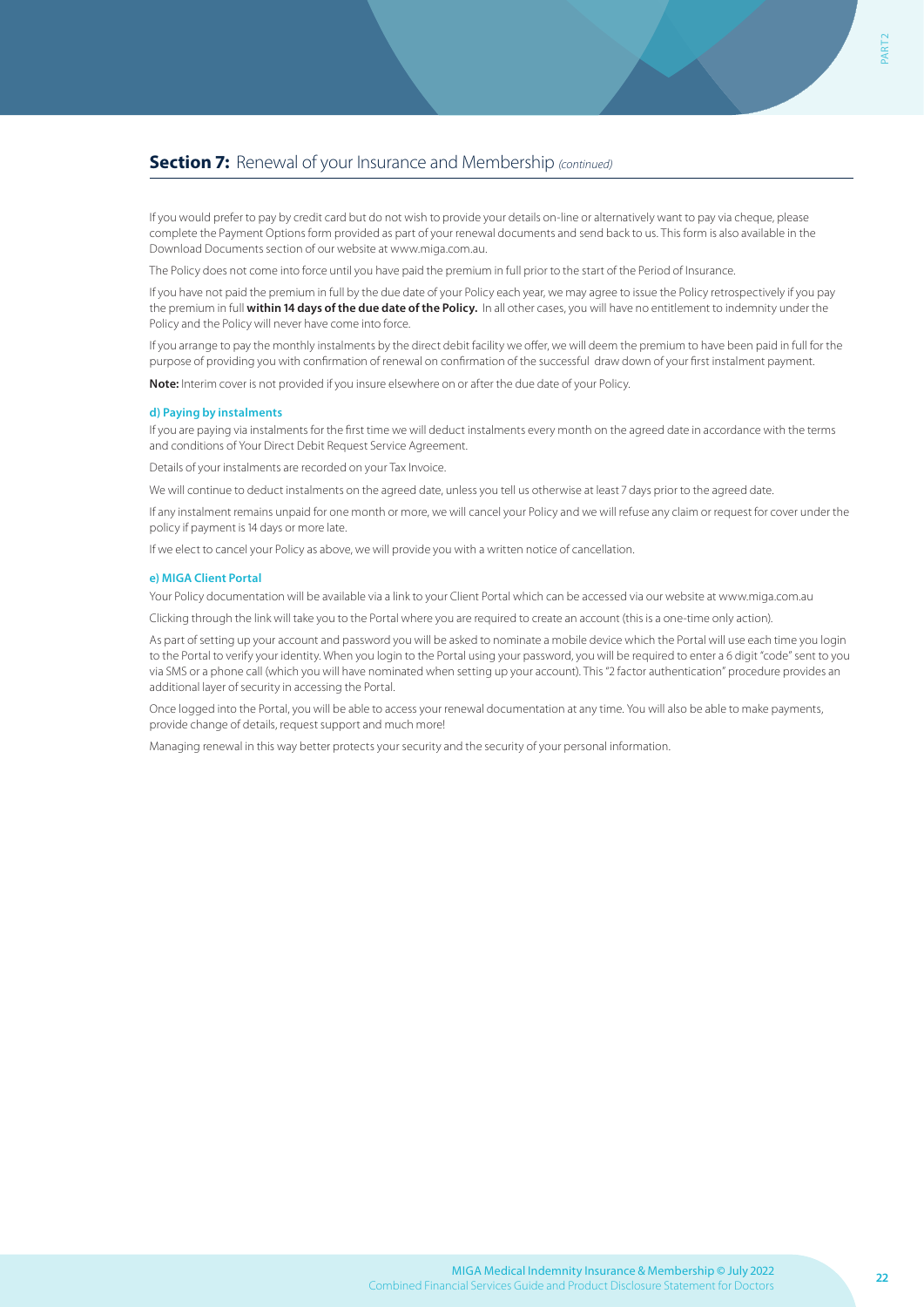# **Section 8: General Administration**

### **a) Steps to joining and obtaining insurance with MIGA**

Applying for insurance and membership is easy.

The following options are available:

- **•** Complete the on-line Application via the link on our website (only available for Hospital doctors that are employer indemnified)
- **•** Download an Application Form from our website and post or fax it to us
- **•** Call us on Free Call 1800 777 156 for a quote and request an Application Form.

When completing your Application Form, you have an obligation to fully disclose all information relevant to our decision to insure you and your practice and to answer all questions. It is important you read your Duty of Disclosure as outlined in Section 13 and make sure you accurately and correctly answer all questions on your Application Form. For example it is extremely important you provide full details of your claims and circumstances history. If proper disclosure is not made, your Policy may be cancelled from the beginning, the premium altered or the benefits reduced.

Once we receive your Application Form we will assess it and you will receive confirmation of your insurance and membership within **3 working days** of receipt of the Form unless we require additional information or if there are any difficulties with your application.

All applications for insurance and membership are subject to a comprehensive assessment process. This is important to ensure we can assess your individual details and requirements and at the same time carefully manage our risk profile.

If you are an Employer Indemnified doctor applying on-line, you will receive automatic feedback from us if your application is accepted or not.

#### **b) Once your application has been accepted**

We will forward you a confirmation letter and your Tax Invoice once your application has been accepted.

Once your payment has been received, a receipt, your Policy Schedule and Certificate of Insurance will be issued.

### **c) Period of insurance and membership**

Insurance and membership with MIGA is on an annual basis from 1 July to 30 June each year. Once you join, your insurance premium will be pro-rated to the next 30 June (subject to our customary or minimum short term rates). Your membership fee will be based on our minimum membership fee scale depending on the period of membership to 30 June.

For Interns and SMOs in their 2nd post graduate year, insurance and membership is on an annual basis from 1 January to 31 December each year.

#### **d) Paying your invoice**

You can pay your invoice annually by the following payment methods:

- **•** On-line by credit card Mastercard, Visa, Diners Club or American Express
- **•** BPay
- **•** Credit card Mastercard, Visa, Diners Club or American Express
- **•** Cheque
- **•** Cash.

If you are a hospital doctor that is employer indemnified you can apply on-line via our website and you will have the option to pay on-line once your application is accepted.

You can also pay via monthly instalments by direct debit or annual direct debit by completing and returning the Direct Debit Request Form and Direct Debit Request Service Agreement.

### **e) Paying your premium by instalments**

If you choose to pay your premium via instalments we will deduct instalments every month on the agreed date in accordance with the terms and conditions of your Direct Debit Request Service Agreement.

Details of your instalments are recorded on your Tax Invoice.

We will continue to deduct instalments on the agreed date, unless you tell us otherwise at least 7 days prior to the agreed date.

If any instalment remains unpaid for one month or more, we will cancel your Policy and we will refuse any claim or request for cover under the policy if payment is 14 days or more late.

If we elect to cancel your Policy we will provide you with a written notice of cancellation.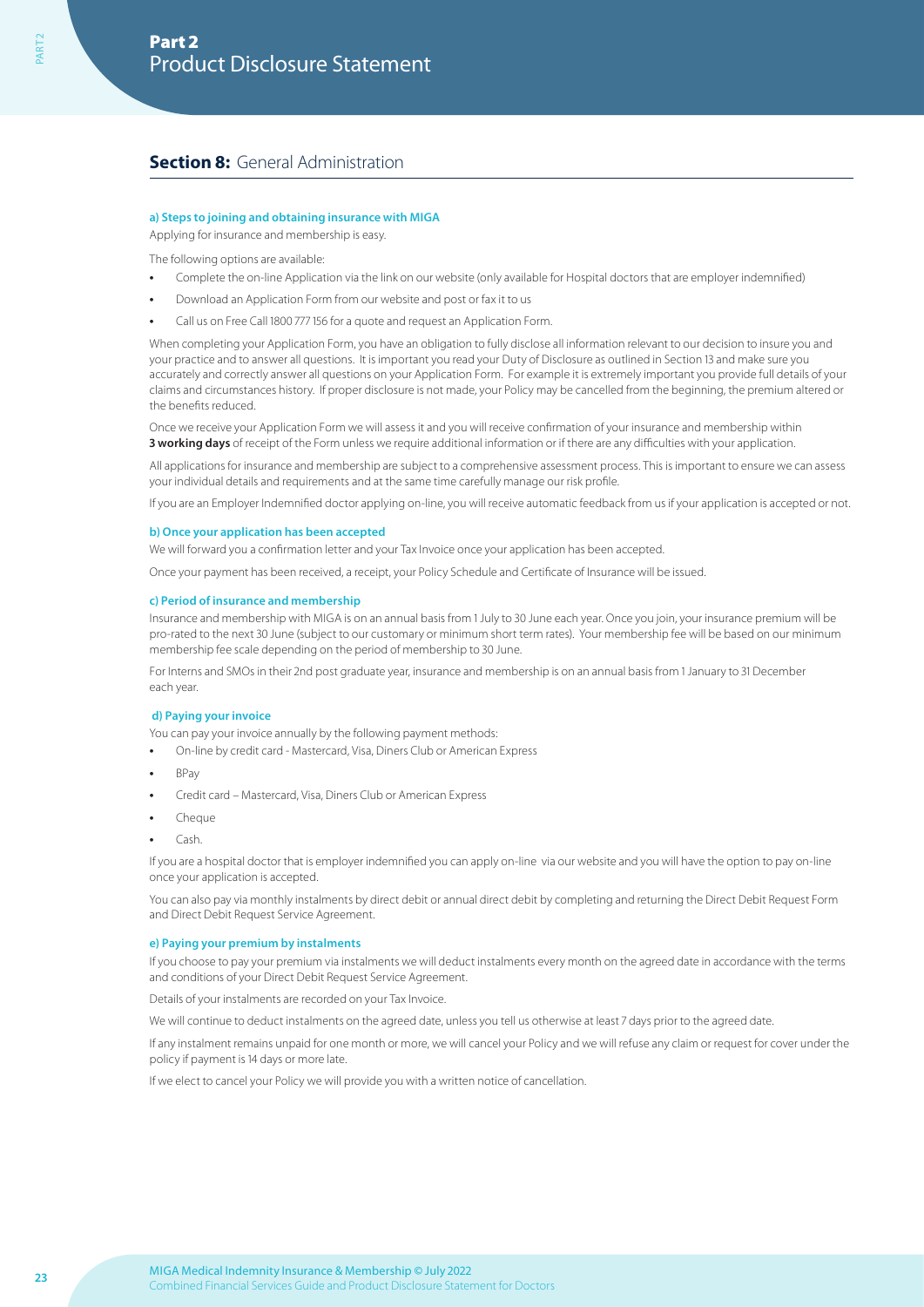### **f) Change in Category**

Please advise us if your circumstances change during the course of the year as this may mean a change in Category.

In some situations, particularly if you move to a lower risk Category, there may need to be an ongoing Run-off charge for claims that may be made in the future that relate to the previous area of practice. If you move to a higher risk Category, there may be an additional premium. You may be asked to complete a declaration confirming the change requested.

### **g) Changing State or Territory of practice**

Please advise us whenever there is a change in your place of practice, particularly if this involves a change in your State or Territory of practice.

Depending on where you are planning to practise and in what field, there may be an adjustment to your premium and stamp duty payable.

### **h) Resignation of membership of MDASA**

Two months written notice of resignation as a member of MDASA is required, as per the Constitution of MDASA.

If resignation is accepted during the course of the membership year, there is no refund of the annual membership fee.

In the event of resignation or failure to renew, members must settle in full all outstanding amounts due.

Whilst two months written notice of resignation is required, any such notice lodged within 21 days of receipt of the renewal Tax Invoice will be deemed effective on 30 June of the relevant year, provided such notice is lodged by the member on or before 30 June of that year (or 31 December in the case of an Intern or SMO in their 2nd post graduate year).

### **i) Cancellation of your insurance**

Other than where the Policy is cancelled during the 'cooling-off' period or as provided for in the Insurance Contracts Act (see Section 14), the Doctor may cancel the Policy at any time by providing Us with notice in writing. Upon receipt of such notice, We will refund the Premium (but not the membership fee) on a pro-rata basis less any amount equal to 90 days' Premium. If You have paid the Premium by instalments, We will retain a minimum of three instalments and release You from any further obligation to pay the remainder but only if You have not notified Us of any claims or circumstances under the Policy prior to the cancellation notice.

No cover will be provided after the date of cancellation for any claims made after this date unless Run-off cover is in place.

The cost of Run-off cover will be offset against any applicable premium refund.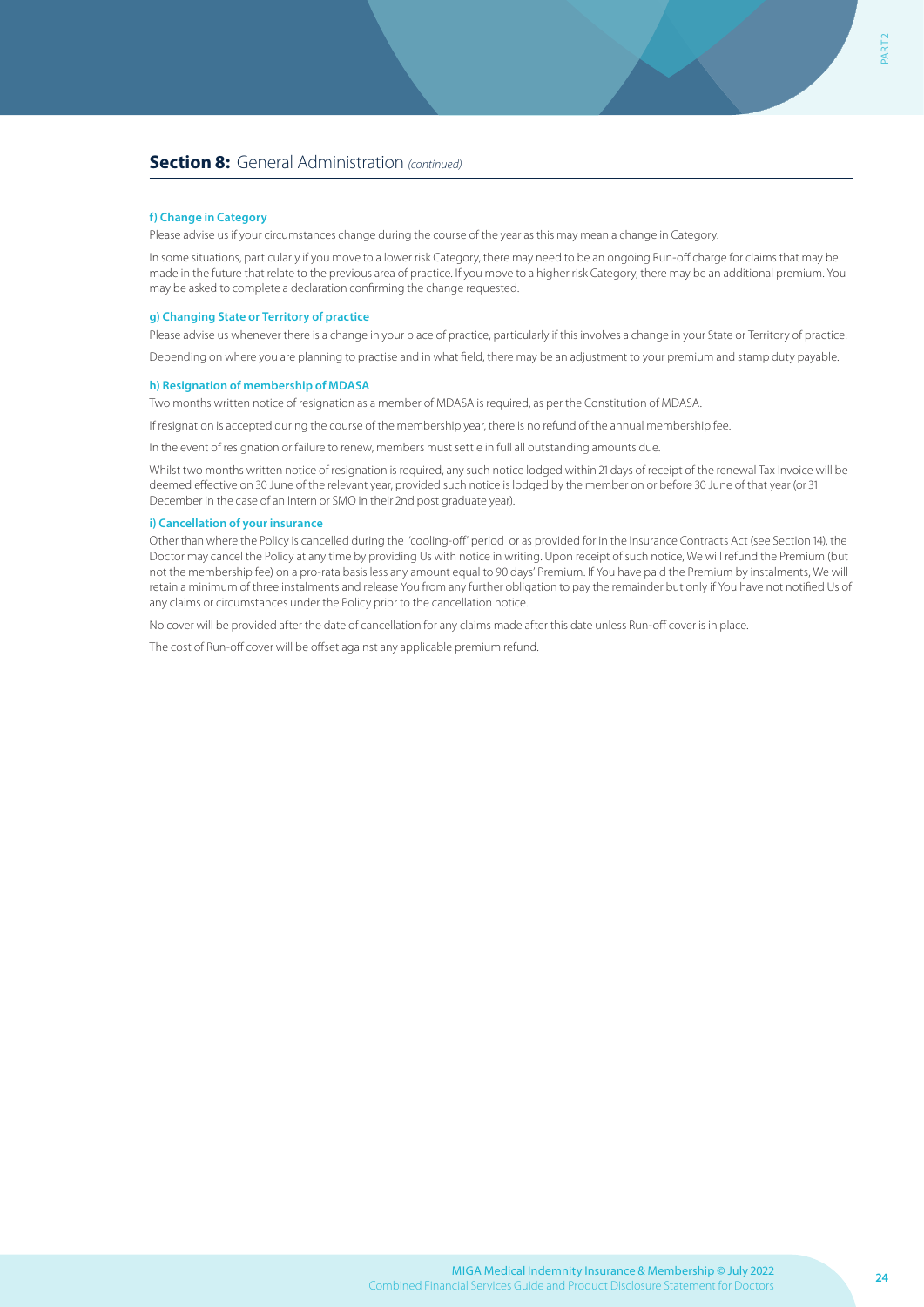# **Section 9: Claims and Support Services**

### **a) Overview**

We provide our members and policy holders with an extensive medico-legal support and claims management service.

We offer a 24 hours a day, 7 days per week emergency claims and medico-legal support service across Australia, as we recognise medical emergencies which may have medico-legal consequences can occur at any time. The support is provided by our expert team of in-house professionals and external solicitors.

Claims and incident notifications are also handled by our in-house team who have extensive experience in medical indemnity and personal injury claims. We understand the importance of providing support and advice when our members need it.

Our in-house team provides assistance with medico-legal matters and manage all claims, noting that for some claims representation and additional support is provided by our national panel of external solicitors.

Keeping our members and policy holders informed on claims matters is very important to us. We and our external solicitors strive to maintain frequent personal contact with members involved in claims.

### **b) Our support service**

We assist members with any enquiries they may have which arise in their medical practice and which relate to patient care and are of a medico-legal nature. This is over and above the support provided in relation to claims and incident notifications.

There is a wide range of matters for which we provide support, including issues relating to patient consent, dealing with unhappy patients, questions in relation to statutory obligations and issues that may arise in relation to Medical Board, Services Australia and Coronial inquiries. We also help members with Health Care Complaints Commission matters in all jurisdictions, dealing with solicitors generally, responding to subpoenas and matters that may arise in relation to privacy.

We encourage our members to call if any issues arise in relation to their practice and we will promptly and enthusiastically assist with their enquiry.

Our 24 hour emergency medico-legal support service is an important feature of the membership services we provide to our policy holders. We understand that some support may be required outside of business hours and our professional staff operate the emergency service 24 hours per day 7 days per week.

### **c) Claims management philosophy**

Our philosophy with respect to claims management is to:

- **•** Ensure the maintenance of the highest possible standard of legal representation in a manner that facilitates early and economic resolution of claims where appropriate
- **•** Provide personal and comprehensive support to members who are involved in the claims process. We care about the individual needs of members
- **•** Ensure members are informed about pivotal decisions on a claim
- **•** Manage all claims in a consistently fair and equitable manner
- **•** Enable risk management data to be identified and utilised by the membership to reduce or prevent the recurrence of patient injury, and to minimise the risk of litigation and consequential financial exposure.

A disciplined and consistent process for establishing, managing and reviewing case reserves and claims is in place.

#### **d) Notification of claims**

Under the Insurance Policy with Medical Insurance Australia, doctors are required to provide Medical Insurance Australia with written notice of any claim made against them during the Period of Insurance. This involves advising Medical Insurance Australia of the full details of the incident and any subsequent claim as soon as doctors become aware of it and in any event prior to the expiry of the Period of Insurance.

If doctors do not provide the required notice during the Period of Insurance then they may not be covered in respect of that claim. It is therefore extremely important that doctors ensure that Medical Insurance Australia is advised as soon as they become aware of a claim and that they ensure this notification is made to Medical Insurance Australia before the insurance cover expires.

Examples of notifiable matters include:

- **•** If you are served with a writ, summons, statement of claim or third party notice
- **•** If a letter from a solicitor or patient has been received indicating dissatisfaction with a medical service or outcome and requesting a payment, reimbursement or compensation
- **•** Where a patient asks for reimbursement of fees or for the doctor to pay for anticipated future expenses because of dissatisfaction with the treatment or result.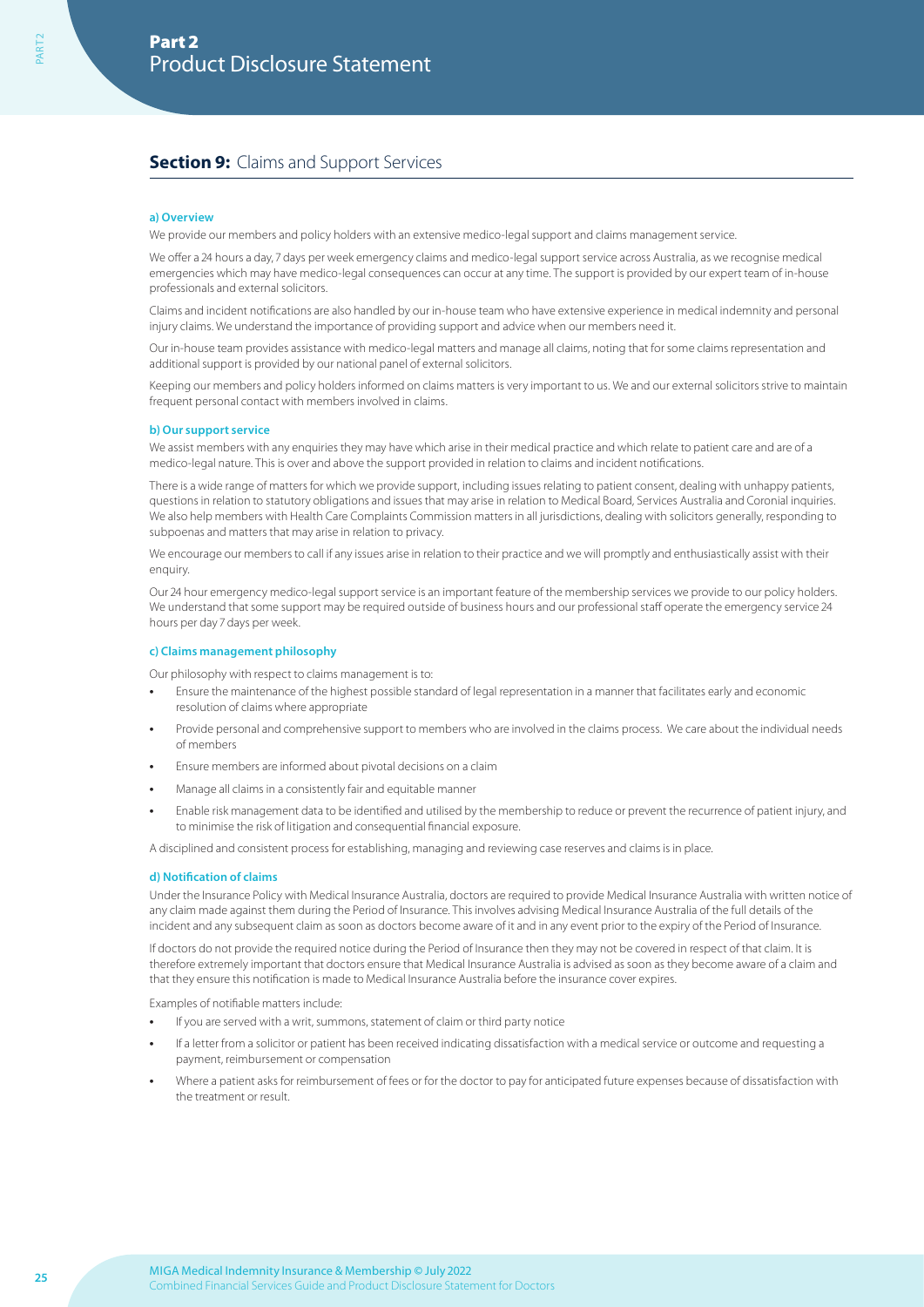### **e) Notification of circumstances**

The Insurance Contracts Act provides that if, after the end of the Period of Insurance, a claim is made against a doctor which arises from facts that they notified to Medical Insurance Australia:

- **•** in writing;
- **•** as soon as reasonably practicable after they became aware of them; and
- **•** before the end of the Period of Insurance

then Medical Insurance Australia will provide cover in accordance with the terms and conditions of the Policy in respect of the claim against them even if the claim was made against them after the end of the Period of Insurance.

We encourage all doctors to notify Medical Insurance Australia as soon as they become aware of any circumstance or incident that is not a claim but which has the potential to lead to a claim, whether or not a formal claim is made against them.

Some doctors are uncertain about how to identify incidents or circumstances which are likely to become claims. It is impossible to produce a list which will catch all such circumstances, however the following is a useful guide:

- **•** If a patient gives verbal indication of intention to claim
- **•** If a request for a copy of notes has been received in circumstances where the doctor had already detected patient dissatisfaction and the outcome was not ideal
- **•** Where a patient tells you they are unhappy with the result, outcome or treatment and intends to consult a solicitor or make a claim
- **•** Complications (expected or unexpected) where the patient or relatives are dissatisfied or hostile
- **•** Complications for which you or the patient were unprepared
- **•** An incident has occurred which has led to a significant adverse outcome for the patient leading to a significant permanent disability
- **•** You are concerned about your management or treatment of the patient (even where the patient has not complained).

In our experience the type of incidents which may become claims include:

- **•** Unexpected brain damage
- **•** Unexpected return to operating theatre
- **•** Perforation during operation resulting in significant increase in pain and suffering and extended stay in hospital
- **•** Burns during procedures or treatment
- **•** Infection following a procedure resulting in significant increase in pain and suffering and extended hospital stay
- **•** Failure or delay in diagnosis resulting in significant compromise of patient health and significant delay in treatment
- **•** Breach of patient confidentiality
- **•** Failure to follow up test results
- **•** Failure to warn of risks associated with a procedure in circumstances where the risk materialises
- **•** Expressed dissatisfaction with the outcome of a cosmetic procedure.

If you are uncertain about whether to notify, then call us and speak to one of our in-house solicitors to discuss the situation.

We encourage early communication and notification.

Early notification of claims, circumstances and incidents allows us to manage claims and potential claims in an early timeframe. This is always of benefit to the doctor. In addition early notification allows us to assess risks and financial exposures more accurately which builds on our financial security.

Please always contact us if there are any issues arising from patient care of a medico-legal nature that we may be able to help you with.

If you would like to contact us about a medico-legal matter or if you need support, send an email message via our website or call and ask to speak to a solicitor in our Legal Services Department.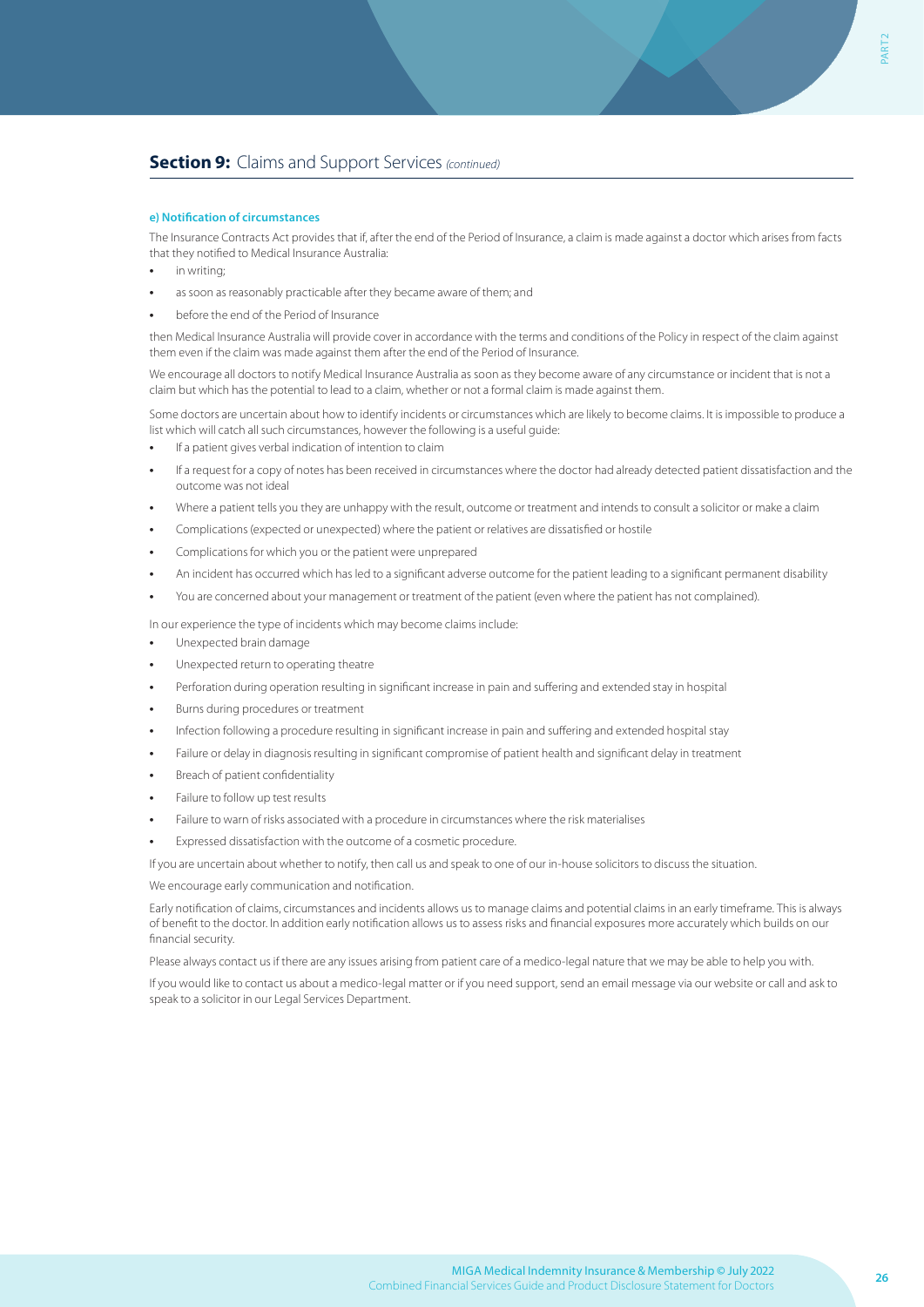# **Section 10: Risk Management**

### **a) Introduction**

PART 2

MIGA has significant experience in the development and implementation of risk management (RM) services and educational support for the medical and healthcare professions.

RM is an important tool which helps control the severity and frequency of claims. It assists our clients with managing the potential risks of day to day practice, helps them avoid the stress of claims and assists with reducing potential harm to patients.

We offer an extensive package of RM education activities and resources including:

- **•** A formal RM Program, which includes access to a wide range of risk management educational services and a premium discount on completion
- **•** A Doctors' Well-Being Package offering access to an interactive eBook, guidelines for health checks and resources to assist with maintaining individual health and supporting colleagues
- **•** A package of online Risk Resources offered via our website
- **•** The RM articles and tips we include in our Bulletins
- **•** The RM services and advice we offer through our Risk Management Department.

We believe there is a real correlation between MIGA's claims results and the Group's unique and extensive focus on RM. A significant number of our members and clients have undertaken MIGA's RM activities over the years.

### **b) MIGA's Risk Management (RM) Program**

For over 15 years MIGA has offered a formal incentive-based RM program for doctors. Through the RM Program they have access to a range of RM initiatives that they can complete online via the internet, as part of a virtual classroom and by attendance at conferences and workshops across Australia.

The key benefits for our clients in completing the Program are:

- **•** Access to education which better equips them to manage risk in their day to day practice
- **•** Access to a premium discount of 10% off next year's premium
- **•** Ability to claim CPD points with most Medical Colleges.

In our view the value of the RM Program is far more than the premium rebate that clients receive on full completion as it also helps them with:

- **•** Improving patient outcomes
- **•** Avoiding the stress and pressure of the claims process
- **•** Expanding knowledge, awareness of and involvement in risk management
- **•** Making improvements in managing risk in their practice
- **•** Reducing exposure or vulnerability to complaints and claims.

### **We strongly encourage all of our members to maintain their focus on risk management and complete the Risk Management Program each year, as there is a direct benefit.**

#### **c) CPD points – a double benefit**

We have arrangements with most Colleges across Australia which means that CPD points can be claimed when their members complete our risk management activities via the Risk Management Program.

This has a double benefit if the doctors are also insured with us as they can earn their CPD points and Risk Management Points without doubling up on risk management activities and time.

Doctors who are not members of ours can attend our Risk Management Workshops and Conferences for a fee and earn CPD points by doing so.

### **d) Risk management services**

Services available to members on an as needs basis include:

- **•** Risk management advice
- **•** Practice reviews for members/practices with high risk profiles, or where specific risk management issues have arisen.

#### **e) Risk Resources**

Risk Resources gives our members easy access to a wide range of risk management materials, information and tools which are aimed at assisting them in their day to day medical practice. They are available via our website.

Risk Resources is an innovative and very practical way for us to provide members with access to the extensive resources and knowledge we have developed and acquired over the years based on our significant claims and risk management experience.

### **f) More information about our Risk Management Program**

Refer to our Risk Management Program for Doctors Brochure or visit our website at www.miga.com.au to find out more information about the Program.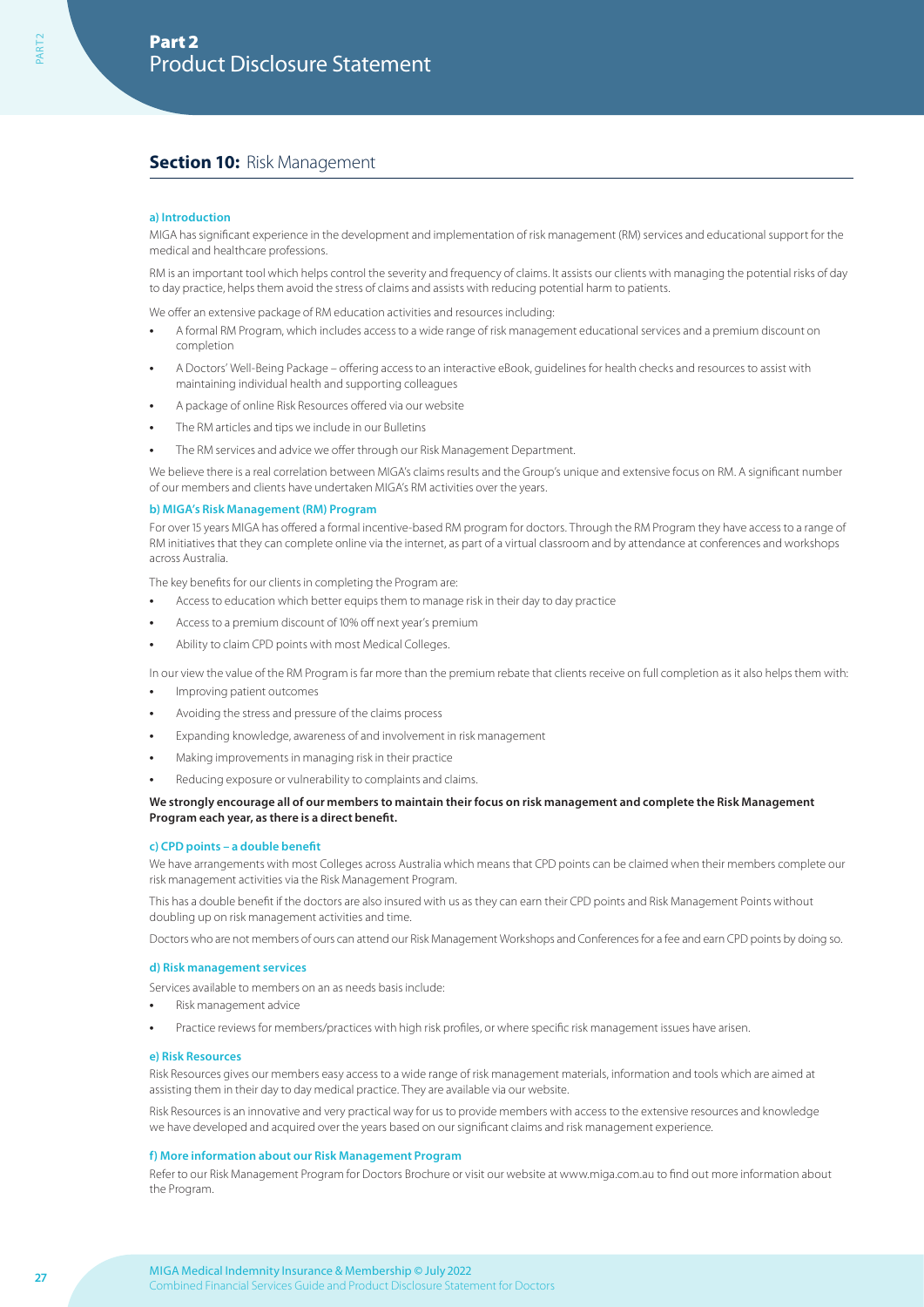# **Section 11: Commonwealth Arrangements**

*The comments and observations expressed in this Section are opinion only and are not intended to be legal advice. You should refer to the information published by the Department of Health: www.health.gov.au or obtain your own legal advice about these matters*

### **a) Federal Government reform**

Since 2003, the Federal Government has progressively released a series of reforms for medical indemnity the key aims of which have been to ensure that medical indemnity in Australia:

- **•** Is financially sustainable, transparent and comprehensible to all parties
- **•** Provides affordable, comprehensive and secure cover for all doctors
- **•** Enables Australia's medical workforce to provide care and continue to practise to its full potential; and
- **•** Safeguards the interests of consumers and the community.

We were extensively involved in consultation with the Federal Government on implementation of these arrangements.

### **b) Medical indemnity - only offered by licensed insurers**

From 1 July 2003, the nature of medical indemnity in Australia changed completely.

Federal legislation dealing with regulation of the industry and the introduction of prudential and product standards was passed by the Australian Parliament on 26 March 2003. The legislation meant a total change to medical indemnity for doctors in Australia from 1 July 2003.

The legislation introduced a comprehensive medical indemnity insurance framework which meant that from 1 July 2003:

- **•** Medical indemnity for doctors can only be offered via an insurance contract from a licensed and regulated insurer
- **•** MDOs are prohibited from offering discretionary indemnity to members.

This meant a major change for the medical indemnity industry, for us and for doctors.

We responded positively to these changes and implemented a new insurance framework which we believe has ensured long-term access by doctors to secure and sustainable medical indemnity.

### **c) Summary of key legislation**

Following is a brief summary of key legislation that now applies to medical indemnity in Australia.

| Arrangement                                         | <b>Key details</b>                                                                                                                                                       |
|-----------------------------------------------------|--------------------------------------------------------------------------------------------------------------------------------------------------------------------------|
| Premium Support Scheme (PSS)                        | The PSS assists doctors with affordability of medical indemnity premiums<br>$\bullet$                                                                                    |
| Run-Off Cover Indemnity Scheme                      | The aim of ROCS is to provide eligible doctors with access to free and unlimited Run-off cover                                                                           |
| (ROCS)                                              | ROCS is funded by a charge on medical indemnity insurers which is incorporated into each<br>doctor's annual insurance premium                                            |
| <b>High Cost Claims Indemnity</b><br>Scheme (HCCS)  | The HCCS was introduced as a means to stabilise medical indemnity premiums by reducing the<br>٠<br>cost of large claims to insurers                                      |
|                                                     | The HCCS funds 50% of all claims in excess of \$500,000 up to the limit of a doctor's insurance cover.<br>٠                                                              |
| <b>Exceptional Claims Indemnity</b><br>Scheme (ECS) | Under the ECS it is intended that the Federal Government will cover the cost of claims that<br>$\bullet$<br>exceed an agreed threshold - which is currently set at \$20m |
|                                                     | The intention is that doctors have protection for claims that may ultimately resolve for an<br>٠<br>amount above the level of their policy cover with their insurer      |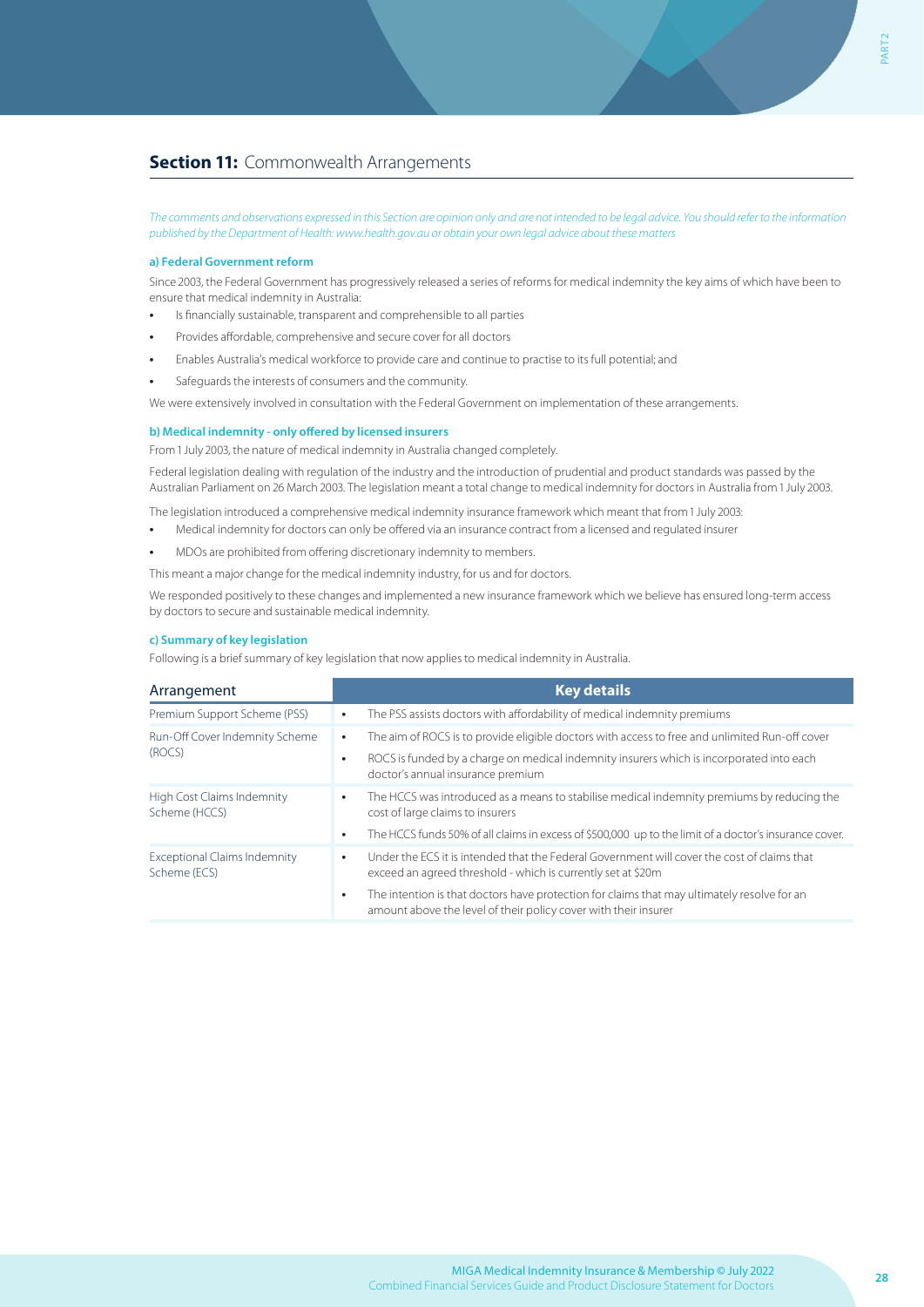# **Section 11:** Commonwealth Arrangements *(continued)*

### **d) Medical indemnity legislation – key facts**

Following is a brief summary of key legislation that applies to medical indemnity in Australia.

| Arrangement                                 | <b>Key details</b>                                                                                                                                                                                                                                           |  |  |
|---------------------------------------------|--------------------------------------------------------------------------------------------------------------------------------------------------------------------------------------------------------------------------------------------------------------|--|--|
| Premium Support Scheme (PSS)                | The PSS was introduced from 1 January 2004 to assist doctors with affordability of medical indemnity<br>premiums                                                                                                                                             |  |  |
|                                             | Essentially, doctors are eligible for the PSS if their medical indemnity costs exceed 7.5% of their gross<br>income from medical practice. If so, the PSS will provide funding for 60% of the amount above this<br>threshold                                 |  |  |
|                                             | In addition to this:                                                                                                                                                                                                                                         |  |  |
|                                             | Doctors who were previously entitled to the Medical Indemnity Subsidy Scheme (MISS)<br>$\bullet$<br>maintain this entitlement (to ensure that no doctor previously receiving a subsidy under<br>MISS guidelines will receive less support under the PSS)     |  |  |
|                                             | Doctors who are procedural GPs in a designated rural area will receive funding for 75% of the<br>$\bullet$<br>difference between their premium and that of a non-procedural GP in similar circumstances                                                      |  |  |
|                                             | The PSS is managed by medical indemnity insurers and is offset against a doctor's total indemnity<br>cost, excluding government charges such as stamp duty and GST.                                                                                          |  |  |
| Run-Off Cover Indemnity Scheme              | ROCS came into effect on 1 July 2004                                                                                                                                                                                                                         |  |  |
| (ROCS)                                      | The aim of ROCS is to provide doctors with access to free and unlimited Run-off for claims against:<br>doctors who permanently retire from private medical practice<br>$\bullet$                                                                             |  |  |
|                                             | doctors who die or are forced to retire prematurely due to permanent disablement<br>$\bullet$                                                                                                                                                                |  |  |
|                                             | doctors who have ceased medical practice due to maternity<br>$\bullet$                                                                                                                                                                                       |  |  |
|                                             | other doctors who have not engaged in private medical practice at any time during the<br>$\bullet$<br>preceding period of three or more years; and                                                                                                           |  |  |
|                                             | doctors in another qualifying group determined by regulation to be eligible<br>$\bullet$                                                                                                                                                                     |  |  |
|                                             | ROCS is funded by a charge on medical indemnity insurers which is incorporated into each doctor's<br>annual insurance premium                                                                                                                                |  |  |
|                                             | Once cover is triggered, it is provided for as long as the doctor has ceased private medical practice<br>and will be managed by the doctor's last insurer.                                                                                                   |  |  |
| High Cost Claims Indemnity<br>Scheme (HCCS) | The HCCS was introduced from 1 January 2003 as a means to stabilise medical indemnity premiums<br>by reducing the cost of large claims to insurers                                                                                                           |  |  |
|                                             | The HCCS funds 50% of all claims in excess of \$500,000 (increased from \$300,000 for claims notified on<br>or after 1 July 2018) up to the limit of a doctor's insurance cover (note - when first introduced it<br>provided funding for claims above \$2m). |  |  |
|                                             | Key features of the HCCS are:                                                                                                                                                                                                                                |  |  |
|                                             | The HCCS does not directly affect doctors as it involves a reimbursement of claims costs to insurers<br>$\bullet$                                                                                                                                            |  |  |
|                                             | It will only provide a subsidy to the level of a doctor's policy limit with their medical indemnity<br>$\bullet$<br>insurer (which is currently \$20m with us)                                                                                               |  |  |
|                                             | It does not reimburse the cost of claims for incidents which occur outside Australia nor for the<br>$\bullet$<br>treatment of Public Patients in Public Hospitals (note - Medical Insurance Australia can still<br>provide this cover).                      |  |  |
| <b>Exceptional Claims Indemnity</b>         | The ECS came into effect on 1 January 2003                                                                                                                                                                                                                   |  |  |
| Scheme (ECS)                                | It is intended that the Federal Government will cover the cost of claims that exceed an agreed<br>threshold - which is currently set at \$20m                                                                                                                |  |  |
|                                             | The intention is that doctors have protection for claims that may ultimately resolve for an amount<br>above the level of their policy cover with their insurer                                                                                               |  |  |
|                                             | It is intended that the cover is the same as the cover provided by the medical indemnity insurer at the<br>time the claim is notified.                                                                                                                       |  |  |

PART<sub>2</sub>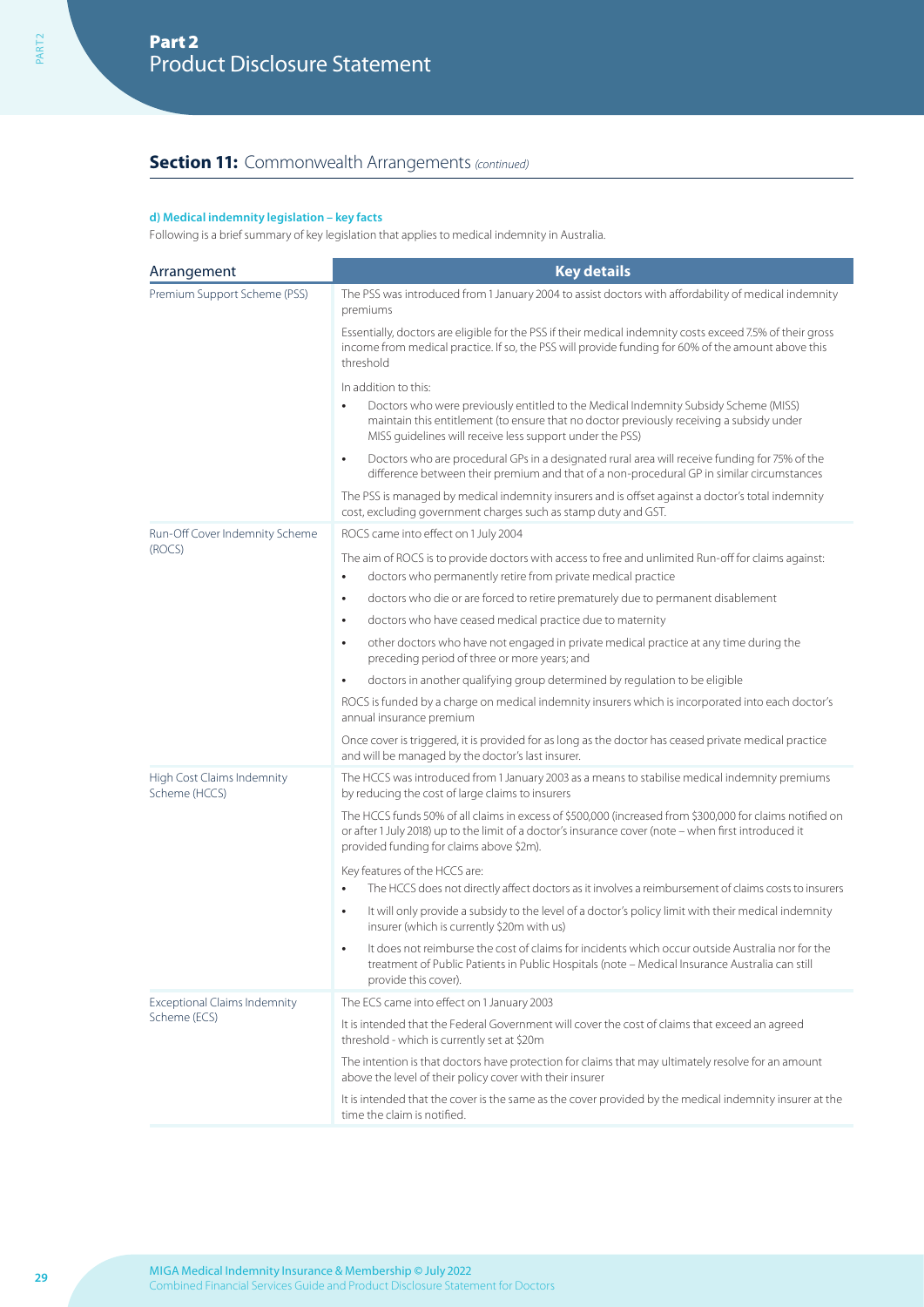# **PART 1 SCHEME DETAILS**

### **a) Introduction**

The PSS is a Commonwealth Scheme introduced to assist eligible doctors to meet the cost of their medical indemnity insurance.

Medical Insurance Australia has entered into an agreement with the Australian Government to administer the scheme on the Commonwealth's behalf.

The following information about the PSS will assist you to make an informed decision regarding your eligibility to participate in the scheme and how participation may impact upon your practice and insurance arrangements.

If you have any queries, please contact us.

### **b) The nature of the PSS**

The Scheme assists eligible doctors through a PSS subsidy, paid via their medical indemnity insurer, by reducing their medical indemnity costs in one of two ways:

- **•** through a reduction in the premium requested in the doctor's medical indemnity invoice, or
- **•** through a subsidy made directly to the doctor (if they have already fully paid the total indemnity cost).

### **c) Eligibility**

You may be eligible for the scheme if:

- **•** your Gross Indemnity Costs for the Period of Insurance exceed 7.5% of your Estimated Income or Actual Income (for definition of income see paragraph 'f' page 30), or
- **•** you conduct work as a Procedural General Practitioner in an area that is classified by the Department of Health as a MMA 3-7.

A doctor:

- **•** whose practice is primarily based on public billings; and
- **•** who obtains medical indemnity cover for private medical practice for which income is received; and
- **•** is not indemnified under a Rights of Private Practice Agreement

is not eligible for a PSS Subsidy in respect of Gross Indemnity Costs relating to those private medical services unless the doctor's Estimated or Actual Income, as the case may be, is at least \$1,000 for the Period of Insurance.

A doctor who practises only in the public sector during the Period of Insurance (and earns no income from private medical practice) is eligible for a PSS subsidy for that premium period if their insurance with us provides Run-off cover, retroactive cover, or both, for incidents that occurred in the course of, or in connection with, the doctor's private medical practice at a time when the doctor derived income from practising as a doctor.

A doctor who practises as a doctor only in the public sector during the Period of Insurance (and thereby earns no income from private practice) is not eligible for a PSS subsidy for that Period of Insurance if the only contract, or contracts, of insurance the doctor holds with us provides medical indemnity cover only for expenses and/or damages in respect of gratuitous services or both.

### **d) Electing into the PSS**

You may elect into the PSS when you join us or on renewal of your insurance and membership. To elect in at other times the following must be adhered to:

- **•** If you require us to calculate your entitlement based on your Estimated Income you must provide us with these details in a timely manner so that we can make an application for PSS on your behalf
- **•** If you require us to calculate your entitlement based on your Actual Income, you must provide us with these details in a timely manner so that we can make an application on your behalf within 12 months after the end of the Period of Insurance.

### **e) PSS subsidy calculation**

#### **The Basic PSS subsidy calculation**

Doctors meeting the basic eligibility criteria qualify for the following PSS subsidy calculation:

*60% of the amount by which your Gross Indemnity Costs exceed 7.5% of your Estimated or Actual Income.*

### **PSS subsidy calculation for Rural Procedural General Practitioners**

General practitioners who are liable to pay a higher premium for medical indemnity cover for a procedural general practice, and who conduct procedural general practice in an area classified by the Department of Health as a MMA 3-7, qualify for the following PSS subsidy calculation:

*75% of the difference between your premium and that of a non-procedural GP in the same income band and state.*

This subsidy will not be paid where you are charged a premium higher than the premium charged to non-procedural general practitioners solely because of the performance of non-therapeutic cosmetic procedures.

However, for rural procedural GPs should the application of the basic PSS calculation result in PSS subsidy of greater dollar value, we will apply the basic calculation.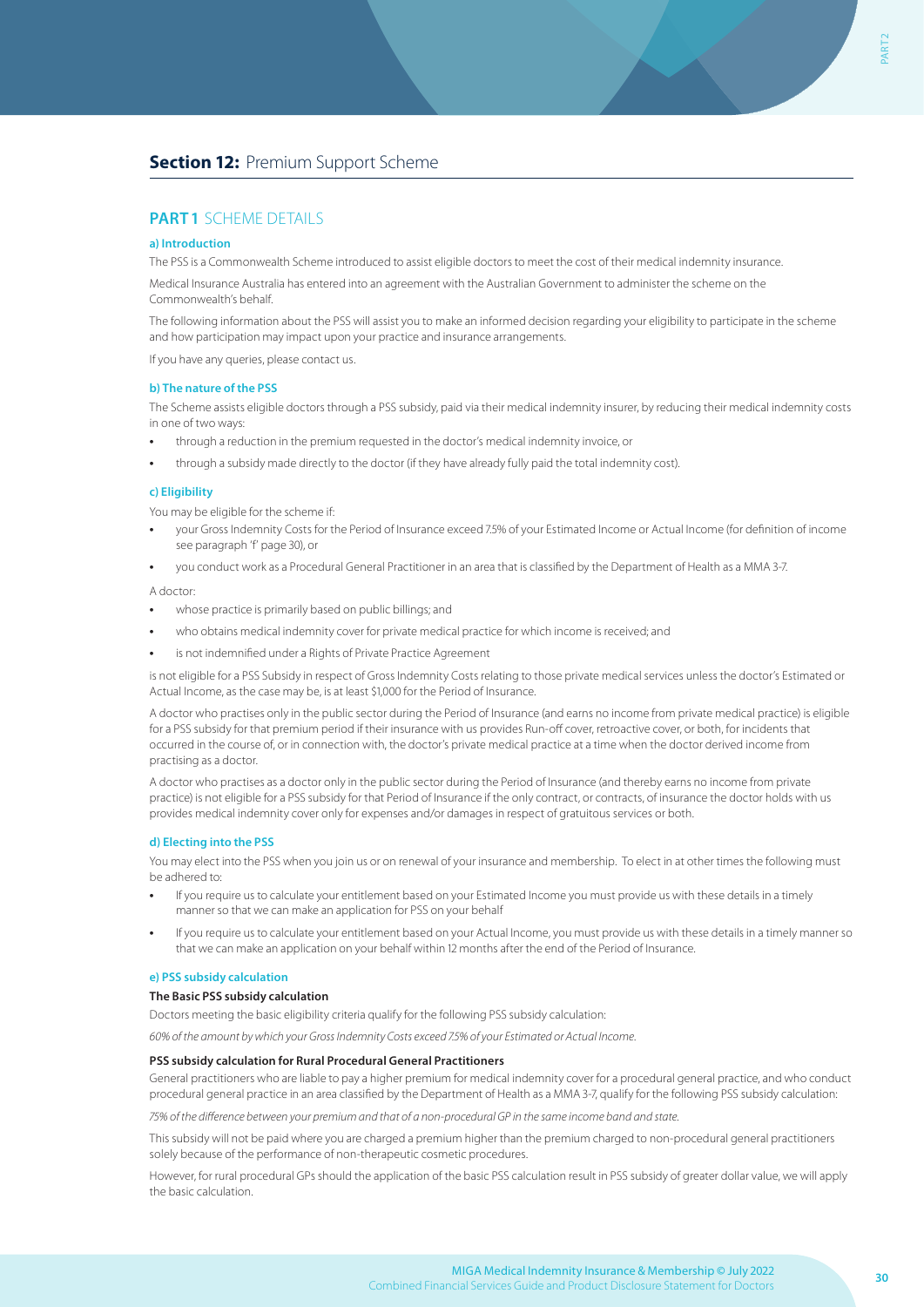# **Section 12:** Premium Support Scheme *(continued)*

If, as at 30 June 2020, you were eligible for a PSS subsidy as a rural procedural general practitioner and you continue to practise as a procedural general practitioner in the same area until 30 June 2021, then you will remain eligible for a PSS subsidy regardless of whether your area is classified as a MMA 3-7.

### **Alternative PSS subsidy calculations**

Some groups of doctors may qualify for alternative calculation methods having regard to previous subsidy arrangements under MISS. This is intended to ensure that no doctor who has been receiving a subsidy under MISS is disadvantaged by the application of the basic PSS calculation.

Doctors who have been receiving a MISS subsidy will still need to provide a declaration of Estimated Income in order to receive any PSS calculated on the basic calculation where PSS calculated on the basic calculation would result in a subsidy of a greater dollar value.

### **f) Definition of Actual and Estimated Income**

#### **Actual Income**

PART 2

For the purposes of PSS, Actual Income is defined as the total of all billings generated by you from all areas of practice for which you require medical indemnity cover for the Period of Insurance (in your name or for which you are personally liable), including without limitation:

- (i) Medicare benefits; and
- (ii) payments by individuals, the Department of Veterans Affairs, workers compensation schemes and third party and/or vehicle insurers; and

(iii) income earned for medical practice overseas that is covered by the Policy

whether retained by you or otherwise and before any apportionment of any expenses and tax.

If as part of practice, you derive income from any other sources (such as professional fees, incentive payments, etc) this income must be included in the declaration of Actual Income.

Do not include any income which you receive relating to the provision of medical services for which medical indemnity cover is provided by a public sector organisation.

For the purposes of the calculation of PSS, actual income is limited to billings generated by you from the provision of private medical services.

### **Estimated Income**

Estimated Income means a genuine estimate of your Actual Income.

### **g) Definition of Gross Indemnity Costs**

Gross Indemnity Costs means, costs charged to you, or for which you are liable, for the Period of Insurance, comprising:

- **•** the premium payable to Medical Insurance Australia in respect of private medical services inclusive of any premium discounts and premium for the national ROCS scheme
- **•** membership fees payable to MDASA and
- **•** any costs payable to another insurer for other retroactive or Run-off cover

### *Gross Indemnity Costs does not include:*

- **•** GST
- **•** Stamp Duty
- **•** capital calls
- **•** excess payments or deductibles
- **•** charges imposed by the insurer on you for late payment of any of these costs (including the premium)
- **•** late payment penalties under the Medical Indemnity Act 2002 or
- **•** any amount of premium primarily for a policy that covers the employees of a doctor or an entity that runs a medical practice (being a company, partnership or other entity)
- **•** any component of Gross Indemnity Costs that is for public medical services or
- **•** any risk surcharge.Section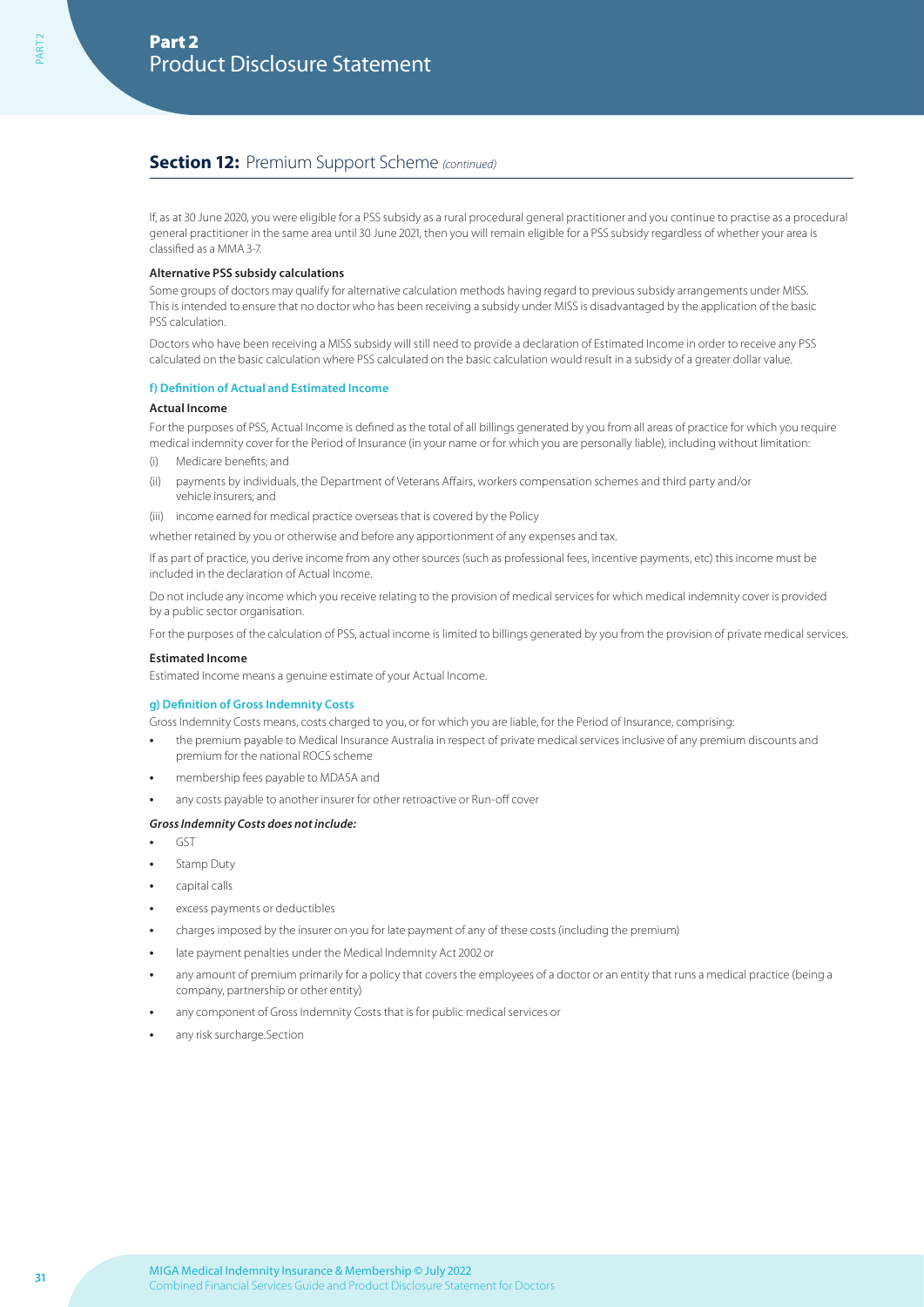# **PART 2** TERMS AND CONDITIONS OF PSS

### **h) Payment of Gross Indemnity Costs**

Payment of the indemnity costs remains your responsibility.

Whilst this responsibility may be satisfied in part by a PSS subsidy from Services Australia, should you subsequently become ineligible for a PSS subsidy, you are liable for the full payment of the Gross Indemnity Costs and repayment of any PSS overpayment.

Similarly, should the amount of the PSS subsidy decrease (because Actual Income is reported higher than Estimated Income or because you are ineligible due to factors outlined in paragraph 'm'), you are liable for the remaining proportion of your Gross Indemnity Costs.

### **i) Provision of information**

By electing to participate in the PSS, you will be agreeing to provide us and Services Australia any information required to assess eligibility and administer the scheme, including but not limited to:

- **•** your Estimated Income for the Period of Insurance
- **•** your Actual Income (in the form of a statutory declaration), for any previous period of insurance (or part of one) if PSS subsidy was made in that period
- **•** the costs payable to other insurers for Run-off cover or retroactive cover for any previous period of insurance which are payable by you during the current Period of Insurance
- **•** your medical specialty
- **•** your provider number(s) and
- **•** whether you practise in an area classified by the Department of Health as a MMA 3-7.

If you wish to have PSS subsidy applied to your medical indemnity invoice at the beginning of the Period of Insurance, you must provide a declaration of your Estimated Income to us in a timely manner so that we can make an application for PSS on your behalf. A declaration of Actual Income must be provided within 12 months of the end of the Period of Insurance. Failure to provide a declaration of Actual Income within 12 months of the end of the Period of Insurance to which a PSS subsidy payment relates will mean that you cease to be eligible for PSS subsidy for that Period of Insurance and you will be required to pay the full Gross Indemnity Costs to us.

### **j) Participation in information sharing and confidentiality**

By electing to participate in the PSS, you agree to the sharing of your personal information between us and the Australian Government.

We and the Australian Government may also be required to disclose personal information to other Government departments and agencies, by law, for public accountability reasons, including a request for information by parliament or a parliamentary committee, or to meet other reporting requirements. Wherever practicable, this information will be de-identified prior to disclosure.

We acknowledge our responsibilities in the proper handling of personal information it collects and holds and will not do any act or engage in any practice that would breach an information privacy principle contained in Section 14 of the Privacy Act 1988 as amended.

A copy of our privacy policy is available upon request or at our website www.miga.com.au.

#### **k) Participation in audits**

By electing to participate in the PSS, you agree to participate in audits in relation to your stated income and other information provided by you under the scheme.

### **l) Factors affecting a doctor's eligibility**

Regardless of whether you meet the eligibility criteria specified in paragraph 'c', you may cease to be eligible for a PSS subsidy in the current or future Period of Insurance if:

- **•** We or Services Australia know, or have reason to believe, that you have provided inaccurate information
- **•** you have not provided information to us on Actual Income in the time specified by Medical Insurance Australia
- **•** you have not repaid to us an overpayment of a PSS subsidy within the timeframe specified by Medical Insurance Australia
- **•** you have an outstanding debt to another insurer for overpayment of a PSS subsidy for a previous Period of Insurance.

If you are deemed no longer eligible for the PSS you are liable for the full amount of the Gross Indemnity Costs.

#### **m) Medical practice outside Australia**

If you practise as a doctor outside Australia for a total of six months or more during the Period of Insurance you will not be eligible for PSS.

The six month period includes leave taken in the ordinary course of medical practice (such as holiday or illness) but does not include any other absence from practice as a doctor.

If you practise outside Australia during the Period of Insurance for one of the following reasons this practice is taken to be practice in Australia for PSS purposes:

- **•** where you are on a sporting, cultural or official tour (only if it involves Australian citizens)
- **•** where you are undertaking aid work.

PART<sub>2</sub>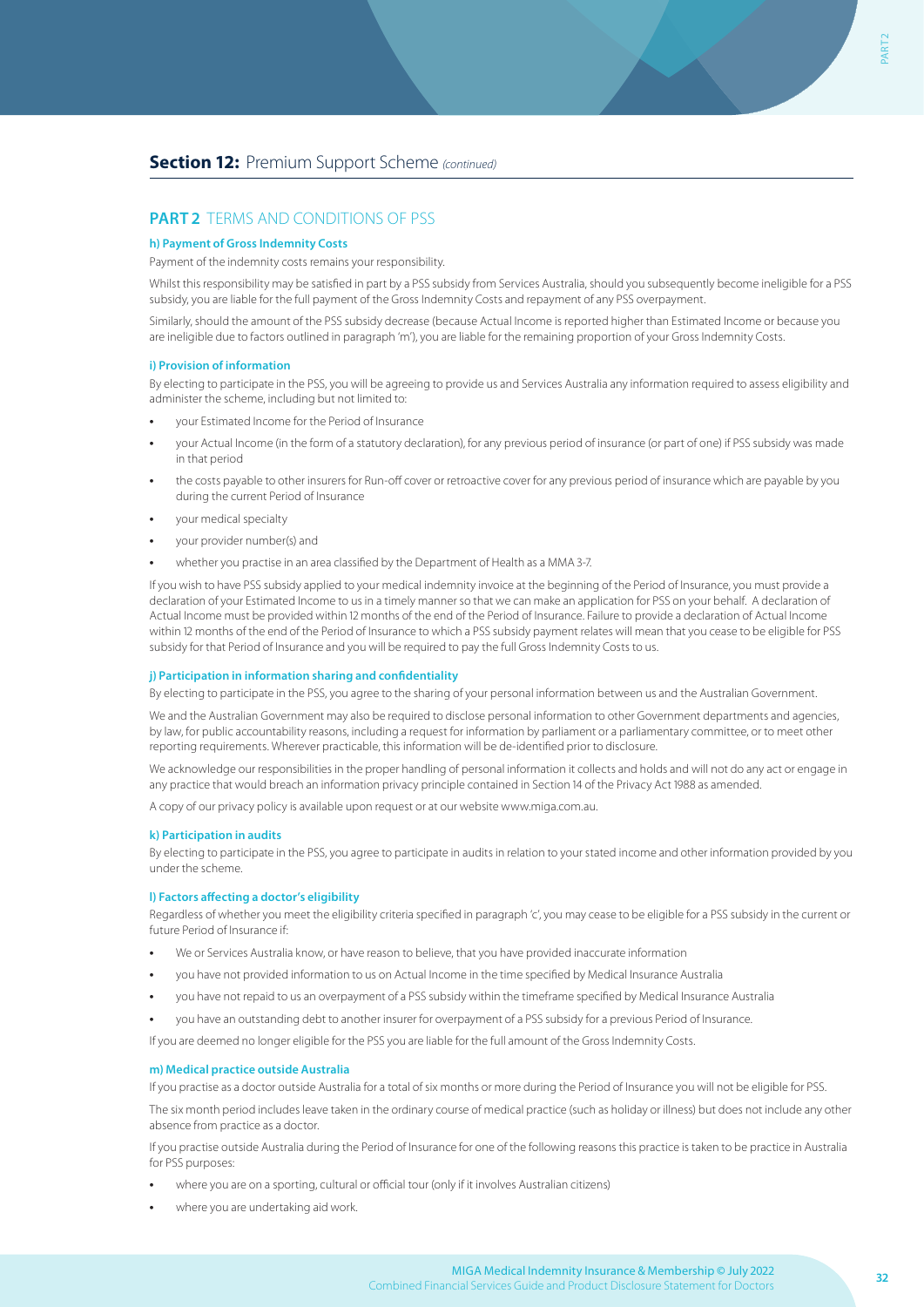# **Section 12:** Premium Support Scheme *(continued)*

### **n) Change of insurance details or Estimated Income**

While participating in the PSS you are required to advise us if your Estimated Income or any other insurance details change. This includes a change in Category, retirement or resignation from MIGA.

Upon receipt of this advice, we will recalculate the Gross Indemnity Costs payable (if required) and revise the PSS subsidy due. This revision may result in one of the following:

- **•** you are now eligible for PSS subsidy and, since you have already paid the full indemnity costs, payment of the PSS subsidy will be made by us directly to you, or
- **•** you are entitled to a refund of overpaid premium, or
- **•** you will be required to pay additional premium, offset by PSS subsidy, or
- **•** you are no longer eligible for PSS subsidy and are required to pay the full amount of all indemnity costs from the point at which you became ineligible

Within 12 months of the end of the Period of Insurance, you will be required to provide us with confirmation of your Actual Income in the form of a statutory declaration. At this time, we will again revise the PSS subsidy due and any of the above scenarios may apply.

If you have any queries on how changes in your insurance category or professional details may affect your PSS subsidy calculation, please contact us.

Please note that where any change requires an adjustment to your PSS subsidy of less than \$100.00, we may not process such an adjustment midterm.

### **o) The administration fee**

We receive an administration fee from the Commonwealth to reimburse us for the implementation and ongoing costs of administering the PSS.

Apart from receiving such reimbursement, we do not receive commission or benefits, and make no charge upon you for administration of the scheme.

### **p) GST and Stamp Duty**

PSS subsidy does not include or attract GST or stamp duty.

You are liable for the full amount of GST and stamp duty payable on your Gross Indemnity Costs.

#### **q) Dispute resolution**

If you have any complaints about the insurance product or related services we provide you should contact us immediately and refer to the dispute resolution information in our Combined FSG/PDS.

Matters relating to decisions or actions of the Australian Government should be referred to the relevant department or agency and not to us.

### **r) Important Notices in relation to the Premium Support Scheme (PSS)**

If at any time you elect to participate in the PSS for the premium period:

- **•** you consent to us receiving payments of PSS subsidies on your behalf
- **•** you must provide us with a statutory declaration as to your Actual Income no later than 12 months after the end of the Period of Insurance
- **•** you must notify us in writing immediately if your circumstances change during the Period of Insurance or if you become aware that the information on which your Estimated Income (as defined) was calculated is incorrect
- **•** by providing information on Estimated Income and Actual Income you consent to the personal information contained in the Change of Details or Application Forms being used for the purposes of information sharing and audits under the PSS
- **•** overpayment of a PSS subsidy (for any reason) will result in you having a liability to pay to us an amount for any underpaid premium (or other costs of obtaining medical indemnity cover) that result from us returning the amount of the overpayment to Services Australia
- **•** where information you provide to us is inaccurate or changes and requires an adjustment to your entitlement to a PSS subsidy of less than \$100.00, you consent to us not processing such an adjustment midterm.

If you do not elect to participate in the PSS now, we will not reduce your premium by any PSS entitlement you may have. You can elect to participate in the PSS later; but

- **•** if you wish us to calculate your entitlement based on your **Estimated Income**, you must provide those details to us in a timely manner so that we can make an application for PSS on your behalf no later than 2 months after the end of the Period of Insurance; or
- **•** if you wish us to calculate your entitlement based on your **Actual Income**, you must provide those details to MIGA within 12 months after the end of the Period of Insurance.

Irrespective of when you elect to participate, you must comply with the Important Notices in relation to the PSS detailed above.

### **Regardless of whether you are entitled to, or receive a PSS subsidy, you remain liable at all times to MIGA for payment of the full premium.**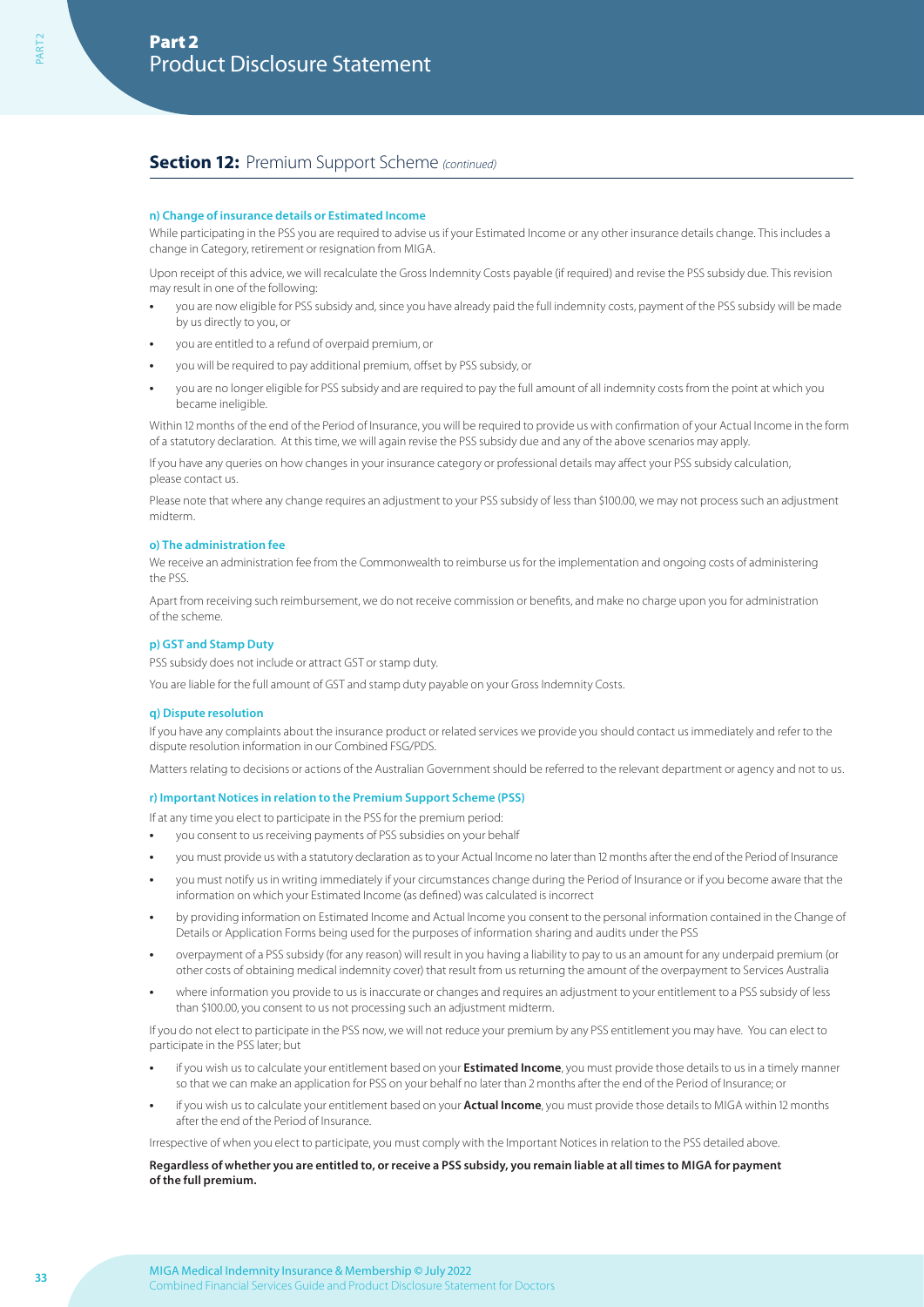### **a) Notice to the Proposed Insured**

### **Your duty of disclosure**

Before you enter into an insurance contract, you have a duty to tell us anything that you know, or could reasonably be expected to know, that may affect our decision to insure you and on what terms. You have this duty until we agree to insure you.

You have the same duty before you renew, extend, vary or reinstate an insurance contract.

You do not need to tell us anything that:

- **•** reduces the risk we insure you for
- **•** is common knowledge
- **•** we know or should know as an insurer
- **•** we waive your duty to tell us about.

### **If you do not tell us something**

If you do not tell us anything you are required to, we may cancel your contract or reduce the amount we will pay you if you make a claim, or both.

If your failure to tell us is fraudulent, we may refuse to pay a claim and treat the contract as if it never existed.

### **Comment**

The requirement of full and frank disclosure of anything which may be material to the risk for which you seek cover (e.g. claims, whether founded or unfounded), or to the magnitude of the risk, is of the utmost importance with this type of insurance. It is better to err on the side of caution by disclosing anything which might conceivably influence our consideration of your proposal.

#### **b) Claims made insurance**

The Policy we offer is on a claims made basis. This means the Policy will cover you for Claims made against you and notified to us in writing during the Period of Insurance, subject to the Policy terms and conditions.

The Policy will not provide cover in relation to:

- **•** events that occurred prior to the retroactive date of the Policy as specified in the Policy Schedule
- **•** Claims first made against you or Claims first notified to us after the expiry of the Period of Insurance even though the event giving rise to the Claim may have occurred during the Period of Insurance
- **•** Claims notified or arising out of facts or circumstances notified (or which ought reasonably to have been notified) under any previous policy or indemnity arrangement
- **•** Claims made, threatened or intimated against you prior to the commencement of the Period of Insurance
- **•** Claims arising out of facts or circumstances of which
	- **<sup>o</sup>** you first became aware prior to the Period of Insurance,
	- **<sup>o</sup>** you failed to notify us; and
	- **<sup>o</sup>** which you knew (or ought reasonably to have known) had the potential to give rise to a claim under the Policy
- **•** Claims arising out of circumstances noted on any Change of Details Form or on any previous Application or Renewal Form
- **•** any matter contained in the Policy exclusions.

However, where you give notice in writing to us of any facts that might give rise to a Claim against you as soon as reasonably practicable after you become aware of those facts but before the expiry of the Period of Insurance, the Policy will, subject to the terms and conditions, cover you notwithstanding that a Claim is only made after the expiry of the Period of Insurance.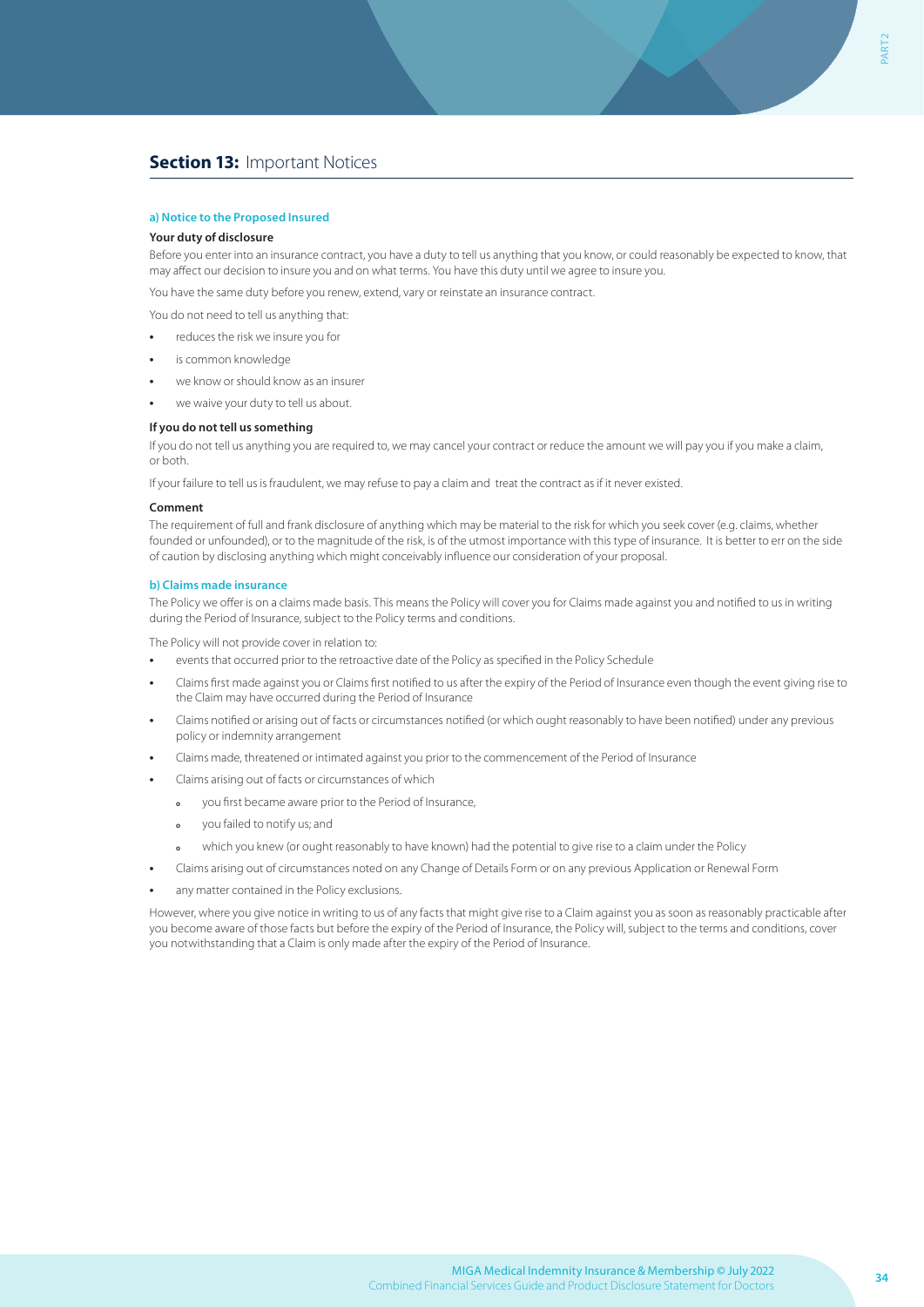## **Section 13:** Important Notices *(continued)*

### **c) Retroactive date**

The Policy does not provide any indemnity in relation to any claims or circumstances that occurred prior to the claims made retroactive date currently agreed with us.

See Section 3 for further details.

### **d) Privacy**

PART 2

The information you provide to us will be used to determine the terms and conditions on which it may offer to renew or provide you with insurance and membership. We may provide your personal information to its related bodies corporate and to third parties including insurance agents, brokers, insurers, reinsurers, reinsurance brokers, lawyers, actuaries, auditors, premium funders and medical boards in Australia and overseas. We may also provide personal and other information about the currency of your medical indemnity insurance to any health care provider from which you seek admitting rights or to which you apply for work.

If you are an employee (or you are contracted to provide medical services), we may also provide personal and other information to your employer or prospective employer about your claims and circumstances history where you have authorised your employer or prospective employer to receive such information. We are required under the terms of the Medical Indemnity Act 2002 to provide to Services Australia upon request any information that you provide to us that may be relevant to determining an entitlement to an indemnity or subsidy scheme payment under that legislation.

If you refuse to provide information we require, or fail to provide accurate information, or refuse the use or disclosure of information, this may compromise your entitlement to services from, and cover under current or future insurance contracts issued by us. In most circumstances you can access the information which we hold about you but sometimes there will be reasons why that access is not possible, in which case you will be told why.

From time to time we may offer you information on our products or services that may be of interest to you. Please contact us if you do not wish to receive the information.

### **e) Third Party Authority for Privacy reasons**

You may require other persons, such as your spouse, partner, personal assistant or practice manager to access personal and other information about you and your insurance (including claims information) and membership and to request and make changes to your arrangements with us.

We must have your written authority to:

- **•** provide personal and other information about you and your insurance; and
- **•** accept instructions to request and make changes to your insurance

### from such persons.

If you wish to provide such an authority, please contact us and we will forward a Privacy Authority Form for your completion.

In the absence of a written Third Party Authority, personal and other information and requests for changes to your insurance will only be accepted from you.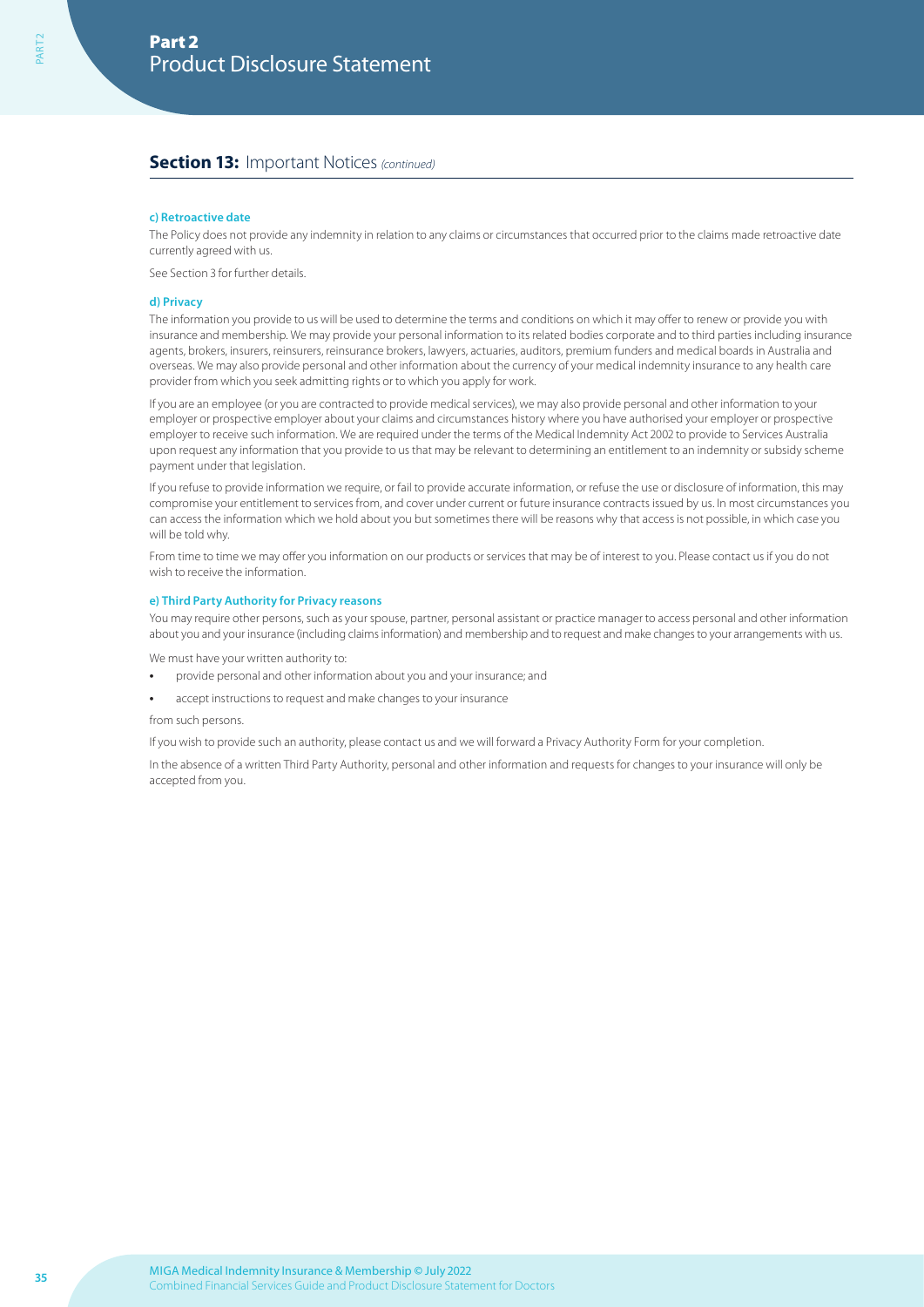# **Section 14: Other Information**

#### **a) Cooling-off period**

If you decide that your cover does not meet your needs for any reason, you can cancel it by notifying us in writing or electronically within 14 days of receiving written confirmation from us that we have issued or renewed your insurance. If you did not receive written confirmation from us then your cooling-off period of 14 days begins five full business days after you purchased or renewed your cover.

This period is known as the 'cooling-off' period. When we receive your instructions to cancel, we will refund any payments (less any tax that may apply to your premium).

You will not be able to cancel your Policy under the cooling-off period provisions if you have made a claim (or notified a circumstance) under your Policy during the cooling-off period.

### **b) Dispute resolution**

If you are not happy with our products or services or you have any complaint about us, we will do our best to resolve the matter in a fair and equitable manner with you.

Our process for resolution of any matters is two tier and is as follows:

### **Internal Dispute Resolution process**

- **•** This process enables you to raise any matter or concern with our relevant staff
- **•** Your complaint can be notified to us orally or in writing
- **•** We will respond to your complaint with an initial determination within 7 business days
- **•** Where you remain dissatisfied with the initial determination, the CEO will complete a review of the details provided in relation to the dispute and provide an internal determination on the matter within 21 days of receipt of the written confirmation of the dispute details
- **•** Our commitment in terms of how disputes will be resolved and dealt with is as follows:
	- **<sup>o</sup>** Where the dispute is resolved internally in your favour any action required by us to resolve the matter will be undertaken immediately and we will then consider the matter resolved
	- **<sup>o</sup>** Where the dispute is resolved internally in favour of the initial determination or supports the initial advice given, this will be communicated in writing to you
	- **<sup>o</sup>** We will consider each dispute on the basis of the specific facts and documentation surrounding the dispute. We are committed to acting with fairness and objectivity at all times when dealing with a dispute and the insured lodging it.

#### **External Dispute Resolution process**

If you are not satisfied with the steps taken by us to resolve your complaint or you are not comfortable with the resolution, you can seek assistance from the Australian Financial Complaints Authority (AFCA).

You can refer an insurance-related dispute to the AFCA at no cost to you, but time limits may apply so you should act promptly or otherwise consult the AFCA website to find out the time limit relevant to your circumstances.

The AFCA will only consider insurance matters. It cannot consider matters relating to your membership of MDASA nor any entitlements you may have to discretionary indemnity with MDASA.

Contact information for the AFCA:

| Website | www.afca.org.au                                         |
|---------|---------------------------------------------------------|
| Email   | info@afca.org.au                                        |
|         |                                                         |
|         | Telephone 1800 931 678 (free call)                      |
|         | In writing to Australian Financial Complaints Authority |
|         | GPO Box 3. Melbourne VIC 3001                           |

If you would like more information about the AFCA, if you have a dispute or would like to make a complaint, we will provide a summary of the process for handling matters through the AFCA to you.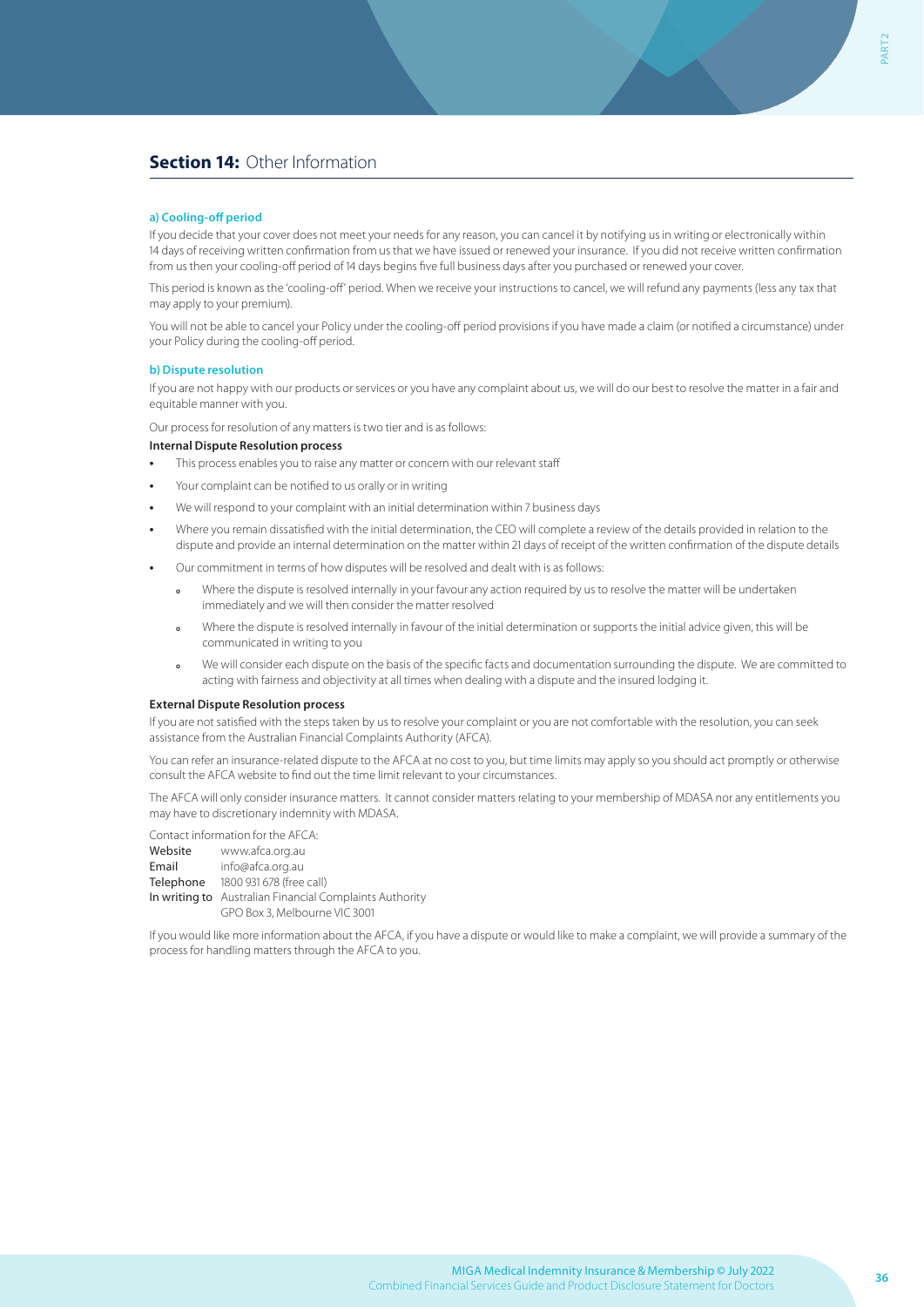# **Section 14:** Other Information *(continued)*

### **c) Contacting us**

See contact details on inside front cover.

### **d) Privacy**

MDASA and Medical Insurance Australia comply with the *Privacy Act 1988* and the Australian Privacy Principles.

We require the information requested from you in an Application or Change of Details Form to undertake its functions as an insurer and medical defence organisation, under the terms of MDASA's Constitution, Medical Insurance Australia's Policy Wording and for your benefit. If you do not declare all the information sought, then any Application or Change of Details Form may not be actioned.

Please also refer to the Privacy Notice in Section 13.

### **e) Other information**

You need to obtain independent tax advice to determine the tax implications of purchasing medical indemnity insurance.

Medical indemnity insurance cannot be on-traded.